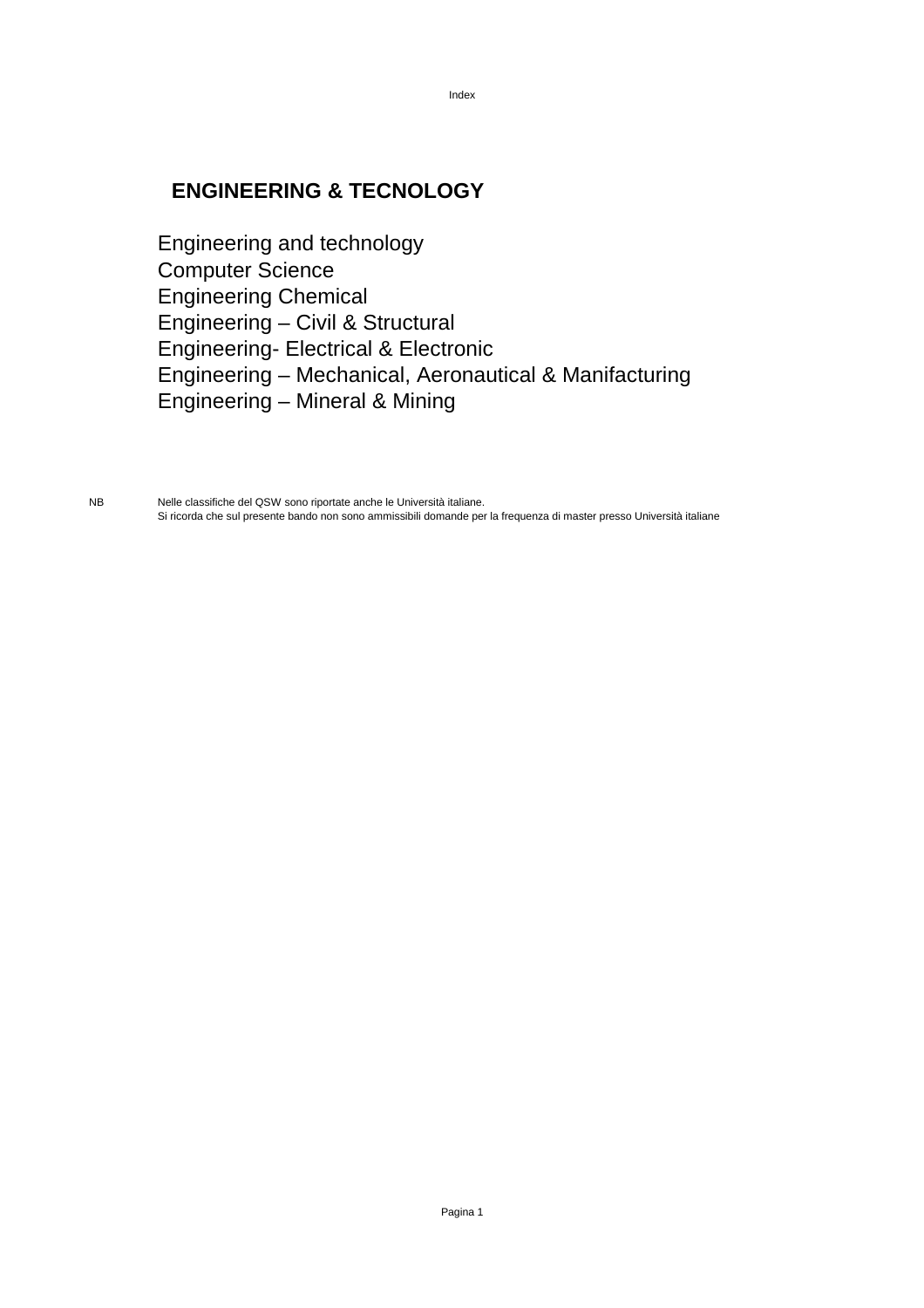Index

Allegato F1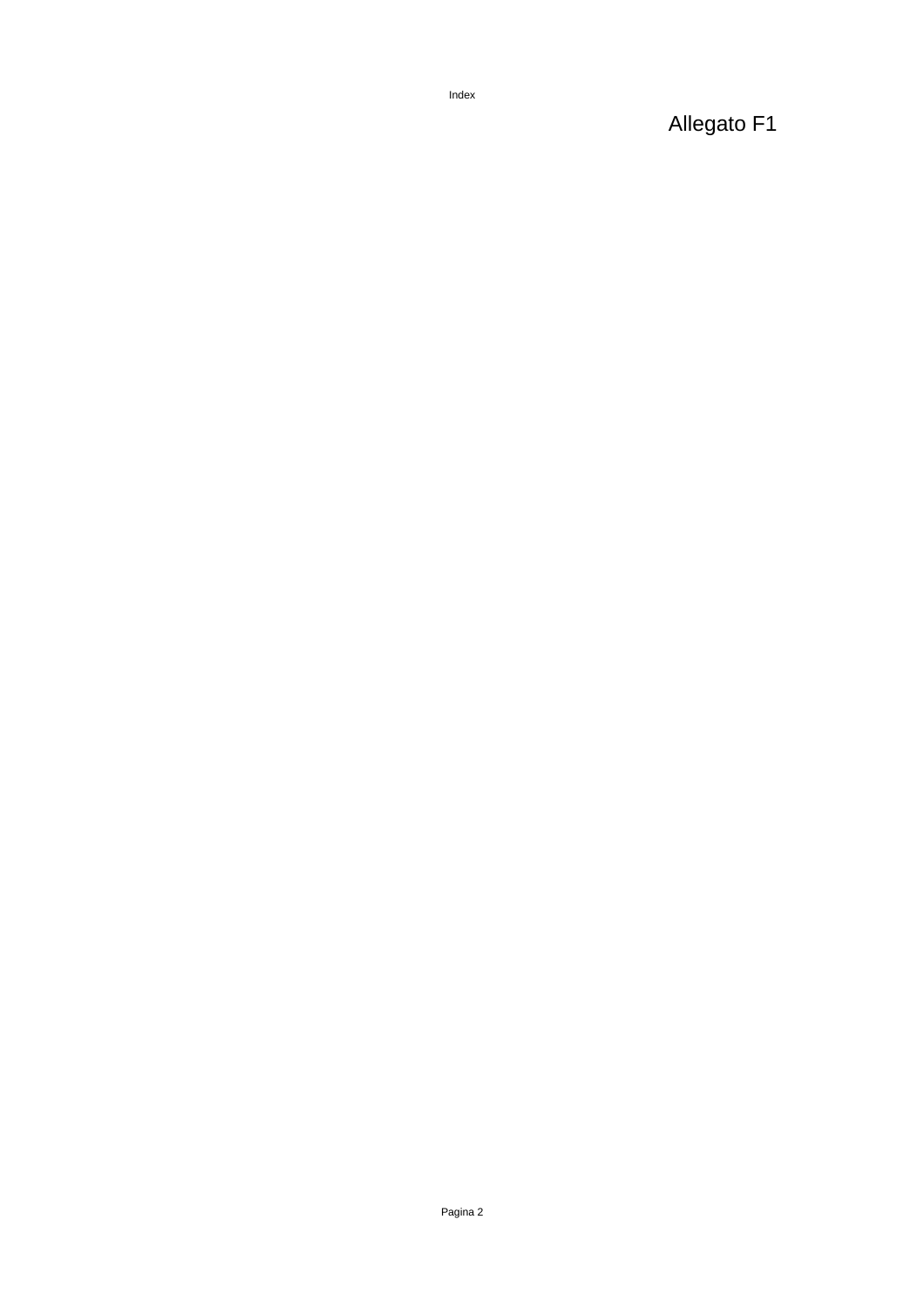|                | Top 500 Universities - Engineering & Technology              |                      |              |
|----------------|--------------------------------------------------------------|----------------------|--------------|
| 2019           | <b>Institution</b>                                           | <b>Location</b>      | <b>Score</b> |
| 1              | Massachusetts Institute of Technology (MIT)                  | <b>United States</b> | 14,0         |
| $\overline{c}$ | <b>Stanford University</b>                                   | <b>United States</b> | 14,0         |
| 3              | ETH Zurich (Swiss Federal Institute of Technology)           | Switzerland          | 14,0         |
| 4              | University of Cambridge                                      | United Kingdom       | 14,0         |
| 5              | University of California, Berkeley (UCB)                     | <b>United States</b> | 14,0         |
| $6=$           | Nanyang Technological University (NTU)                       | Singapore            | 14,0         |
| $6=$           | University of Oxford                                         | United Kingdom       | 14,0         |
| $8=$           | Imperial College London                                      | United Kingdom       | 14,0         |
| $8=$           | National University of Singapore (NUS)                       | Singapore            | 14,0         |
| 10             | <b>Tsinghua University</b>                                   | China                | 14,0         |
| 11             | Ecole Polytechnique Fédérale de Lausanne (EPFL)              | Switzerland          | 14,0         |
| 12             | <b>Harvard University</b>                                    | <b>United States</b> | 14,0         |
| 13             | The University of Tokyo                                      | Japan                | 14,0         |
| 14             | Georgia Institute of Technology (Georgia Tech)               | <b>United States</b> | 14,0         |
| 15             | California Institute of Technology (Caltech)                 | <b>United States</b> | 14,0         |
| 16             | Politecnico di Milano                                        | Italy                | 12,0         |
| 17             | Delft University of Technology                               | Netherlands          | 12,0         |
| 18             | The Hong Kong University of Science and Technology (HKUST)   | Hong Kong            | 12,0         |
| 19             | Carnegie Mellon University                                   | <b>United States</b> | 12,0         |
| 20             | Peking University                                            | China                | 12,0         |
| 21             | University of California, Los Angeles (UCLA)                 | <b>United States</b> | 12,0         |
| $22 =$         | Technische Universität München                               | Germany              | 12,0         |
| $22 =$         | University of Toronto                                        | Canada               | 12,0         |
| 24             | Tokyo Institute of Technology                                | Japan                | 12,0         |
| 25             | <b>Princeton University</b>                                  | <b>United States</b> | 10,0         |
| $26=$          | KAIST - Korea Advanced Institute of Science and Technology   | South Korea          | 10,0         |
| $26=$          | Shanghai Jiao Tong University                                | China                | 10,0         |
| 28             | Seoul National University (SNU)                              | South Korea          | 10,0         |
| 29             | National Taiwan University (NTU)                             | Taiwan               | 10,0         |
| 30             | <b>Kyoto University</b>                                      | Japan                | 10,0         |
| $31 =$         | University of Illinois at Urbana-Champaign                   | <b>United States</b> | 10,0         |
| $31 =$         | University of Texas at Austin                                | <b>United States</b> | 10,0         |
| $33=$          | <b>Cornell University</b>                                    | <b>United States</b> | 10,0         |
| $33=$<br>35    | <b>Zhejiang University</b>                                   | China                | 10,0         |
| 36             | University of Hong Kong (HKU)                                | Hong Kong<br>Sweden  | 10,0         |
| 37             | KTH, Royal Institute of Technology<br>University of Michigan | <b>United States</b> | 10,0         |
| $38=$          | The University of New South Wales (UNSW)                     | Australia            | 10,0<br>10,0 |
| $38=$          | Universiti Malaya (UM)                                       | Malaysia             | 10,0         |
| 40             | The University of Melbourne                                  | Australia            | 10,0         |
| 41             | Politecnico di Torino                                        | Italy                | 8,0          |
| 42             | University of British Columbia                               | Canada               | 8,0          |
| 43             | <b>Purdue University</b>                                     | <b>United States</b> | 8,0          |
| 44             | Rheinisch-Westfälische Technische Hochschule Aachen          | Germany              | 8,0          |
| 45             | <b>McGill University</b>                                     | Canada               | 8,0          |
| 46             | University of Waterloo                                       | Canada               | 8,0          |
| 47             | Technische Universität Berlin                                | Germany              | 8,0          |
| 48             | Columbia University                                          | <b>United States</b> | 8,0          |
| 49             | UCL (University College London)                              | United Kingdom       | 8,0          |
| $50=$          | Monash University                                            | Australia            | 8,0          |
| $50=$          | Northwestern University                                      | <b>United States</b> | 8,0          |
| 52             | <b>Fudan University</b>                                      | China                | 6,0          |
| $53=$          | Indian Institute of Technology Bombay (IITB)                 | India                | 6,0          |
| $53=$          | National Tsing Hua University                                | Taiwan               | 6,0          |
| 55             | The University of Manchester                                 | United Kingdom       | 6,0          |
| 56             | The University of Sydney                                     | Australia            | 6,0          |
| $57=$          | Lomonosov Moscow State University                            | Russia               | 6,0          |
| $57 =$         | The Chinese University of Hong Kong (CUHK)                   | Hong Kong            | 6,0          |
| $59=$          | KIT, Karlsruher Institut für Technologie                     | Germany              | 6,0          |
| $59=$          | University of California, San Diego (UCSD)                   | <b>United States</b> | 6,0          |
| $61 =$         | Australian National University (ANU)                         | Australia            | 6,0          |
| $61 =$         | CentraleSupélec                                              | France               | 6,0          |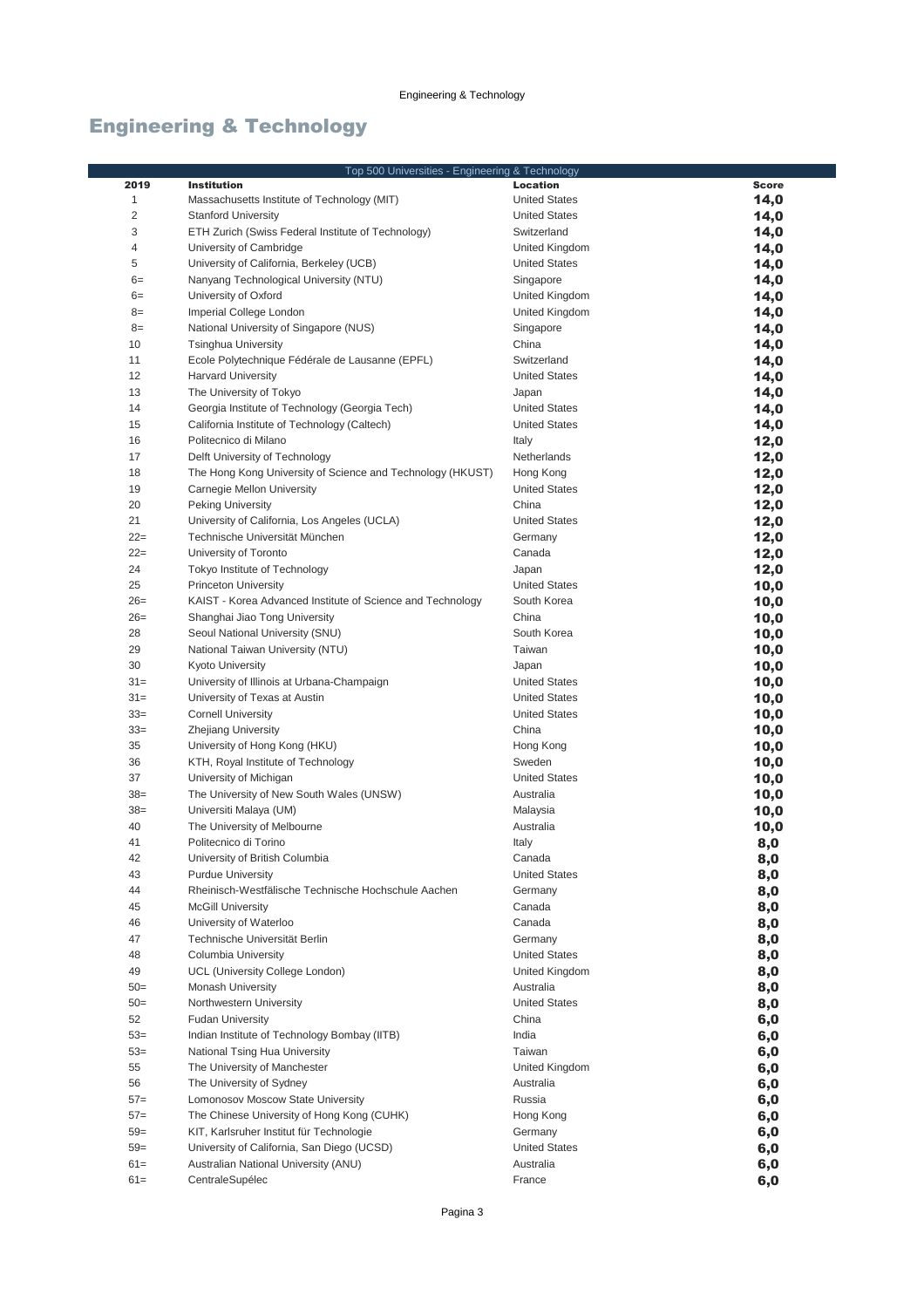| $61 =$           | Indian Institute of Technology Delhi (IITD)                 | India                             | 6,0        |
|------------------|-------------------------------------------------------------|-----------------------------------|------------|
| $61 =$           | Katholieke Universiteit Leuven                              | Belgium                           | 6,0        |
| $61 =$           | Korea University                                            | South Korea                       | 6,0        |
| $61 =$           | Osaka University                                            | Japan                             | 6,0        |
| $61 =$           | <b>Yale University</b>                                      | <b>United States</b>              | 6,0        |
| 68               | <b>Tohoku University</b>                                    | Japan                             | 6,0        |
| 69               | University of Pennsylvania                                  | <b>United States</b>              | 6,0        |
| $70 =$           | Ecole Polytechnique                                         | France                            | 6,0        |
| $70=$            | Sungkyunkwan University                                     | South Korea                       | 6,0        |
| $70=$            | The Hong Kong Polytechnic University                        | Hong Kong                         | 6,0        |
| $73=$            | University of Edinburgh                                     | United Kingdom                    | 6,0        |
| $73=$            | University of Science and Technology of China               | China                             | 6,0        |
| $75 =$           | <b>Technical University of Denmark</b>                      | Denmark                           | 6,0        |
| $75 =$<br>$75 =$ | The University of Queensland (UQ)                           | Australia<br><b>United States</b> | 6,0        |
| 78               | University of Washington<br>Pennsylvania State University   | <b>United States</b>              | 6,0        |
| 79               | City University of Hong Kong                                | Hong Kong                         | 6,0<br>6,0 |
| $80 =$           | Pohang University of Science and Technology (POSTECH)       | South Korea                       | 6,0        |
| $80 =$           | Yonsei University                                           | South Korea                       | 6,0        |
| 82               | <b>Texas A&amp;M University</b>                             | <b>United States</b>              | 6,0        |
| $83=$            | National Chiao Tung University                              | Taiwan                            | 6,0        |
| $83=$            | University of Wisconsin-Madison                             | <b>United States</b>              | 6,0        |
| $85=$            | Universitat Politècnica de Catalunya                        | Spain                             | 6,0        |
| $85 =$           | Université PSL (Paris Sciences & Lettres)                   | France                            | 6,0        |
| $85 =$           | Universiti Teknologi Malaysia (UTM)                         | Malaysia                          | 6,0        |
| 88               | Trinity College Dublin (TCD)                                | Ireland                           | 6,0        |
| $89=$            | Eindhoven University of Technology                          | Netherlands                       | 6,0        |
| $89 =$           | Universidade de São Paulo (USP)                             | <b>Brazil</b>                     | 6,0        |
| 91               | <b>Hanyang University</b>                                   | South Korea                       | 6,0        |
| 92               | Xi'an Jiaotong University                                   | China                             | 6,0        |
| 93               | Chalmers University of Technology                           | Sweden                            | 6,0        |
| 94               | Universidad Politécnica de Madrid                           | Spain                             | 6,0        |
| $95 =$           | Huazhong University of Science and Technology               | China                             | 6,0        |
| $95 =$           | Indian Institute of Technology Madras (IITM)                | India                             | 6,0        |
| 97               | National Cheng Kung University                              | Taiwan                            | 6,0        |
| $98 =$           | Sapienza - Università di Roma                               | Italy                             | 6,0        |
| $98 =$           | Università degli Studi di Padova (UNIPD)                    | Italy                             | 6,0        |
| 100<br>101       | Università di Bologna (UNIBO)<br>New York University (NYU)  | Italy<br><b>United States</b>     | 6,0        |
| $102 =$          | Aalborg University                                          | Denmark                           | 4,0<br>4,0 |
| $102 =$          | Virginia Polytechnic Institute (Virginia Tech)              | <b>United States</b>              | 4,0        |
| 104              | Kyushu University                                           | Japan                             | 4,0        |
| 105              | Universidad Nacional Autónoma de México (UNAM)              | Mexico                            | 4,0        |
| 106              | <b>Hokkaido University</b>                                  | Japan                             | 4,0        |
| $107 =$          | Duke University                                             | <b>United States</b>              | 4,0        |
| $107 =$          | University of Alberta                                       | Canada                            | 4,0        |
| $109 =$          | Nanjing University                                          | China                             | 4,0        |
| $109 =$          | Technische Universität Darmstadt                            | Germany                           | 4,0        |
| $109 =$          | University of Southampton                                   | United Kingdom                    | 4,0        |
| $109 =$          | University of Southern California                           | <b>United States</b>              | 4,0        |
| $113=$           | Indian Institute of Technology Kharagpur (IITKGP)           | India                             | 4,0        |
| $113=$           | Technische Universität Dresden                              | Germany                           | 4,0        |
| $113=$           | Université de Montréal                                      | Canada                            | 4,0        |
| $116=$           | The University of Auckland                                  | New Zealand                       | 4,0        |
| $116=$           | Universität Stuttgart                                       | Germany                           | 4,0        |
| $118 =$          | University of Chicago                                       | <b>United States</b>              | 4,0        |
| $118 =$          | University of Technology Sydney (UTS)                       | Australia                         | 4,0        |
| $120=$           | Harbin Institute of Technology                              | China                             | 4,0        |
| $120=$           | National Taiwan University of Science and Technology        | Taiwan                            | 4,0        |
| $120=$<br>$123=$ | <b>Waseda University</b><br>Universiti Sains Malaysia (USM) | Japan<br>Malaysia                 | 4,0        |
| $123=$           | University College Dublin (UCD)                             | Ireland                           | 4,0<br>4,0 |
| $125=$           | Indian Institute of Technology Kanpur (IITK)                | India                             | 4,0        |
| $125=$           | <b>RMIT University</b>                                      | Australia                         | 4,0        |
| 127              | Technische Universität Wien                                 | Austria                           | 4,0        |
| $128=$           | Nagoya University                                           | Japan                             | 4,0        |
| $128=$           | University of Bristol                                       | United Kingdom                    | 4,0        |
|                  |                                                             |                                   |            |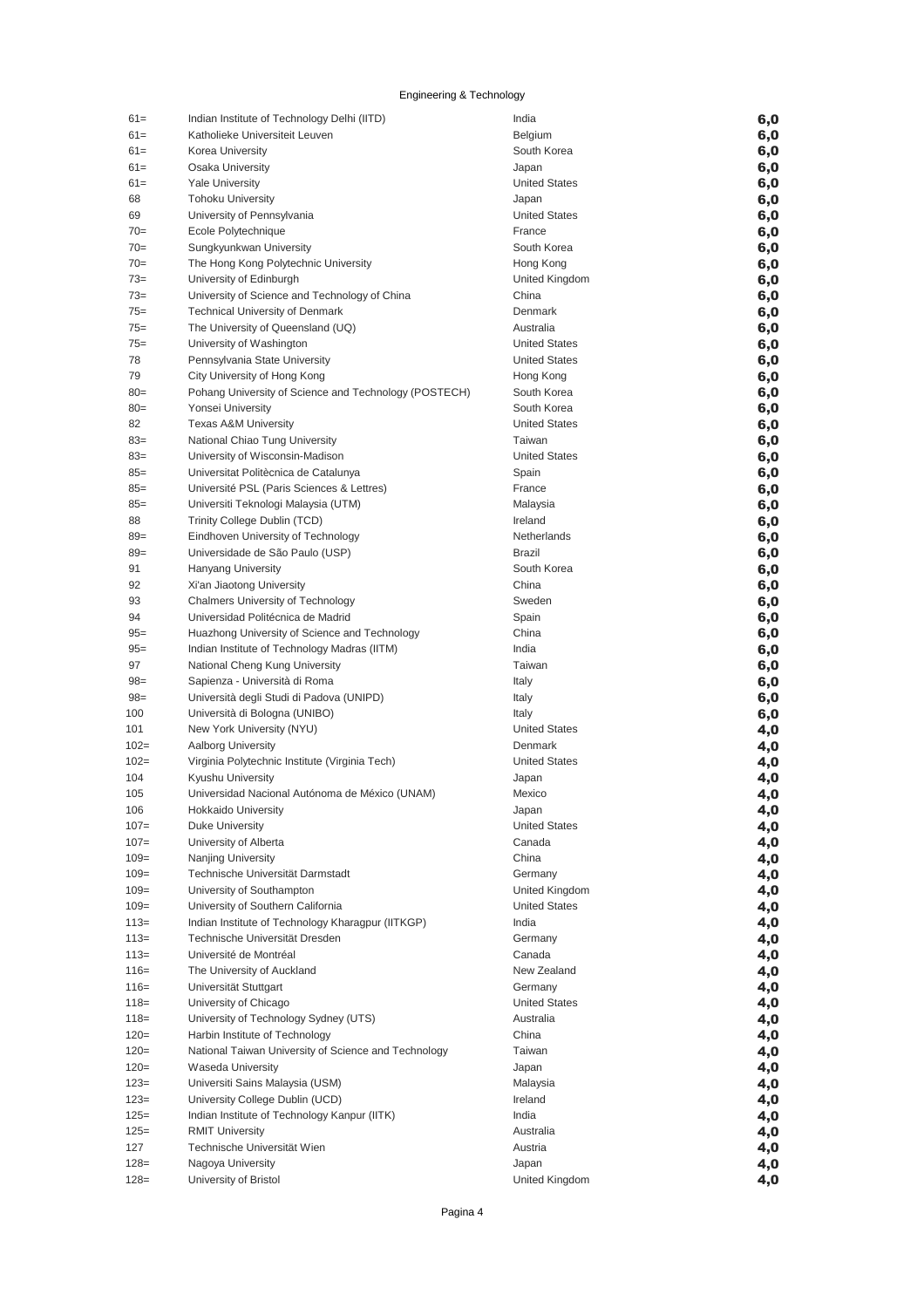| $130=$  | Universidade Estadual de Campinas (Unicamp)                 | <b>Brazil</b>        | 4,0 |
|---------|-------------------------------------------------------------|----------------------|-----|
| $130=$  | University of California, Santa Barbara (UCSB)              | <b>United States</b> | 4,0 |
| $132=$  | <b>Lund University</b>                                      | Sweden               | 4,0 |
| $132=$  | Pontificia Universidad Católica de Chile                    | Chile                | 4,0 |
| 134     | University of Maryland, College Park                        | <b>United States</b> | 4,0 |
| $135=$  | <b>Rice University</b>                                      | <b>United States</b> | 4,0 |
| $135=$  | The University of Western Australia (UWA)                   | Australia            | 4,0 |
| $135=$  | Universiti Kebangsaan Malaysia (UKM)                        | Malaysia             | 4,0 |
| $138 =$ | The University of Adelaide                                  | Australia            | 4,0 |
| $138 =$ | The University of Sheffield                                 | United Kingdom       | 4,0 |
| $138=$  | Universidad de Chile                                        | Chile                | 4,0 |
| $138=$  | University of Lisbon                                        | Portugal             | 4,0 |
| $142 =$ | Indian Institute of Science (IISc) Bangalore                | India                | 4,0 |
| $142 =$ | Johns Hopkins University                                    | <b>United States</b> | 4,0 |
| $142 =$ | National Technical University of Athens                     | Greece               | 4,0 |
| $142 =$ | Universiti Putra Malaysia (UPM)                             | Malaysia             | 4,0 |
| 146     | The University of Nottingham                                | United Kingdom       | 4,0 |
| $147 =$ | <b>Keio University</b>                                      | Japan                | 4,0 |
| $147=$  | Michigan State University                                   | <b>United States</b> | 4,0 |
| $149=$  | University of Birmingham                                    | United Kingdom       | 4,0 |
| $149=$  | University of Leeds                                         | United Kingdom       | 4,0 |
| $151 =$ | <b>Boston University</b>                                    | <b>United States</b> | 4,0 |
| $151 =$ | University of Minnesota                                     | <b>United States</b> | 4,0 |
| $153=$  | <b>Ohio State University</b>                                | <b>United States</b> | 4,0 |
| $153=$  | Queen's University                                          | Canada               | 4,0 |
| 155     | <b>Brown University</b>                                     | <b>United States</b> | 4,0 |
| $156=$  | Ludwig-Maximilians-Universität München                      | Germany              | 4,0 |
| $156=$  | Norwegian University of Science and Technology              | Norway               | 4,0 |
| $156=$  | Tecnológico de Monterrey (ITESM)                            | Mexico               | 4,0 |
| $156=$  | University of California, Davis (UCD)                       | <b>United States</b> | 4,0 |
| $156=$  | <b>Wuhan University</b>                                     | China                | 4,0 |
| $161 =$ | King's College London (KCL)                                 | United Kingdom       | 4,0 |
| $161 =$ | Universitat de Barcelona (UB)                               | Spain                | 4,0 |
| $163=$  | <b>Aalto University</b>                                     | Finland              | 4,0 |
| $163=$  | Università di Pisa                                          | Italy                | 4,0 |
| $163=$  | Université Catholique de Louvain (UCL)                      | Belgium              | 4,0 |
| 166     | University of Twente                                        | Netherlands          | 4,0 |
| $167=$  | Technion - Israel Institute of Technology                   | Israel               | 4,0 |
| $167 =$ | Universidad Politecnica de Valencia                         | Spain                | 4,0 |
| $167 =$ | University of Florida                                       | <b>United States</b> | 4,0 |
| 170     | King Fahd University of Petroleum & Minerals (KFUPM)        | Saudi Arabia         | 4,0 |
| $171=$  | <b>McMaster University</b>                                  | Canada               | 4,0 |
| $171=$  | <b>Tongji University</b>                                    | China                | 4,0 |
| $173=$  | <b>Curtin University</b>                                    | Australia            | 4,0 |
| $173=$  | The University of Warwick                                   | United Kingdom       | 4,0 |
| $173=$  | University of Ghent                                         | Belgium              | 4,0 |
| 176     | King Abdul Aziz University (KAU)                            | Saudi Arabia         | 4,0 |
| 177     | University of Wollongong                                    | Australia            | 4,0 |
| $178 =$ | Aarhus University                                           | Denmark              | 4,0 |
| $178 =$ | University of Porto                                         | Portugal             | 4,0 |
| $180 =$ | Beijing Institute of Technology                             | China                | 4,0 |
| $180 =$ | Queensland University of Technology (QUT)                   | Australia            | 4,0 |
| $182 =$ | Novosibirsk State University                                | Russia               | 4,0 |
| $182 =$ | University of Glasgow                                       | United Kingdom       | 4,0 |
| 184     | <b>Western University</b>                                   | Canada               | 4,0 |
| $185=$  | Moscow Institute of Physics and Technology State University | Russia               | 4,0 |
| $185 =$ | University of Bath                                          | United Kingdom       | 4,0 |
| $187 =$ | North Carolina State University                             | <b>United States</b> | 4,0 |
| $187 =$ | Sun Yat-sen University                                      | China                | 4,0 |
| $187 =$ | University of Colorado at Boulder                           | <b>United States</b> | 4,0 |
| $187 =$ | University of North Carolina, Chapel Hill                   | <b>United States</b> | 4,0 |
| $191 =$ | Chulalongkorn University                                    | Thailand             | 4,0 |
| $191 =$ | Università degli Studi di Napoli Federico II                | Italy                | 4,0 |
| 193     | University of Strathclyde                                   | United Kingdom       | 4,0 |
| $194 =$ | Newcastle University                                        | United Kingdom       | 4,0 |
| $194 =$ | Saint-Petersburg State University                           | Russia               | 4,0 |
| $194 =$ | University of Amsterdam                                     | Netherlands          | 4,0 |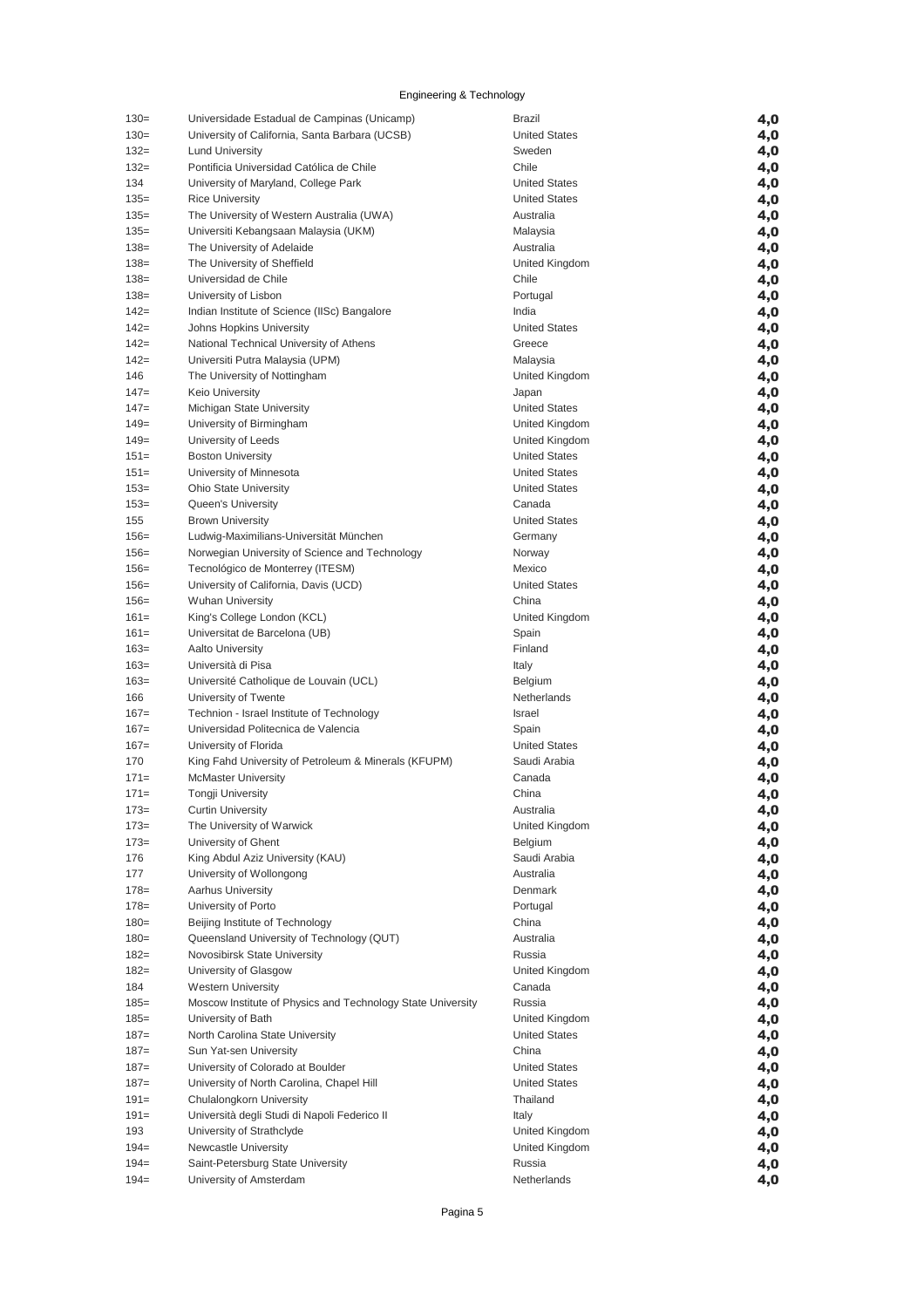| $197 =$ | Humboldt-Universität zu Berlin                              | Germany               | 4,0 |
|---------|-------------------------------------------------------------|-----------------------|-----|
| $197 =$ | Indian Institute of Technology Roorkee (IITR)               | India                 | 4,0 |
| $197 =$ | Università degli Studi di Trento                            | Italy                 | 4,0 |
| $197 =$ | University of Calgary                                       | Canada                | 4,0 |
| 201     | Universidad de Buenos Aires                                 | Argentina             | 2,0 |
| $202=$  | University of Zurich                                        | Switzerland           | 2,0 |
| $202 =$ | Uppsala University                                          | Sweden                | 2,0 |
| $204=$  | University College Cork (UCC)                               | Ireland               | 2,0 |
| $204=$  | University of Massachusetts, Amherst                        | <b>United States</b>  | 2,0 |
| $204=$  | University of Surrey                                        | United Kingdom        | 2,0 |
| $207=$  | <b>Cranfield University</b>                                 | United Kingdom        | 2,0 |
| $207=$  | King Abdullah University of Science & Technology (KAUST)    | Saudi Arabia          | 2,0 |
| $207=$  | Kyung Hee University                                        | South Korea           | 2,0 |
| $210=$  | Loughborough University                                     | United Kingdom        | 2,0 |
| $210=$  | Universidad Nacional de Colombia                            | Colombia              | 2,0 |
| $210=$  | University of California, Irvine (UCI)                      | <b>United States</b>  | 2,0 |
| $213=$  | Arizona State University                                    | <b>United States</b>  | 2,0 |
| $213=$  | Deakin University                                           | Australia             | 2,0 |
| $215=$  | Grenoble INP, Grenoble Institute of Technology              | France                | 2,0 |
| $215=$  | Universidade Federal do Rio de Janeiro                      | <b>Brazil</b>         | 2,0 |
| $217=$  | Universitat Autónoma de Barcelona                           | Spain                 | 2,0 |
| $217=$  | University of Illinois, Chicago (UIC)                       | <b>United States</b>  | 2,0 |
| $219=$  | <b>Beihang University</b>                                   | China                 | 2,0 |
| $219=$  | Instituto Politécnico Nacional (IPN)                        | Mexico                | 2,0 |
| $221=$  | Queen Mary University of London (QMUL)                      | United Kingdom        | 2,0 |
| $221=$  | Universiti Teknologi Petronas (Petronas)                    | Malaysia              | 2,0 |
| $223=$  | Northeastern University                                     | <b>United States</b>  | 2,0 |
| $223=$  | Peter the Great St. Petersburg Polytechnic University       | Russia                | 2,0 |
| $223=$  | Università degli Studi di Milano                            | Italy                 | 2,0 |
| $226=$  | Universidad Carlos III de Madrid                            | Spain                 | 2,0 |
| $226=$  | Universidad Complutense de Madrid (UCM)                     | Spain                 | 2,0 |
| $226=$  | University of Copenhagen                                    | Denmark               | 2,0 |
| $229=$  | Linköping University                                        | Sweden                | 2,0 |
| $229=$  | Rensselaer Polytechnic Institute                            | <b>United States</b>  | 2,0 |
| $229=$  | Université Grenoble-Alpes (UGA)                             | France                | 2,0 |
| $229=$  | University of Notre Dame                                    | <b>United States</b>  | 2,0 |
| $233=$  | University of Pittsburgh                                    | <b>United States</b>  | 2,0 |
| $233=$  | <b>Utrecht University</b>                                   | Netherlands           | 2,0 |
| 235     | <b>Cardiff University</b>                                   | United Kingdom        | 2,0 |
| $236=$  | Cairo University                                            | Egypt                 | 2,0 |
| $236=$  | Rutgers - The State University of New Jersey, New Brunswick | <b>United States</b>  | 2,0 |
| $236=$  | University of Newcastle                                     | Australia             | 2,0 |
| $236=$  | Warsaw University of Technology                             | Poland                | 2,0 |
| 240=    | Durham University                                           | United Kingdom        | 2,0 |
| $240=$  | Universidad Autónoma de Madrid                              | Spain                 | 2,0 |
| $240=$  | University of Canterbury                                    | New Zealand           | 2,0 |
| $243=$  | Bandung Institute of Technology (ITB)                       | Indonesia             | 2,0 |
| $243=$  | Bauman Moscow State Technical University                    | Russia                | 2,0 |
| $243=$  | Heriot-Watt University                                      | United Kingdom        | 2,0 |
| $243=$  | Middle East Technical University                            | Turkey                | 2,0 |
| $243=$  | Universität Erlangen-Nürnberg                               | Germany               | 2,0 |
| $243=$  | University of Liverpool                                     | United Kingdom        | 2,0 |
| 249     | Queen's University of Belfast                               | United Kingdom        | 2,0 |
| $250=$  | University of South Australia (UniSA)                       | Australia             | 2,0 |
| $250=$  | University of Virginia                                      | <b>United States</b>  | 2,0 |
| $252=$  | <b>Tianjin University</b>                                   | China                 | 2,0 |
| $252=$  | Universitá degli Studi di Roma - Tor Vergata                | Italy                 | 2,0 |
| $252=$  | University of Helsinki                                      | Finland               | 2,0 |
| 255     | Stockholm University                                        | Sweden                | 2,0 |
| $256=$  | Czech Technical University In Prague                        | <b>Czech Republic</b> | 2,0 |
| $256=$  | <b>Istanbul Technical University</b>                        | Turkey                | 2,0 |
| $256=$  | <b>ITMO University</b>                                      | Russia                | 2,0 |
| $256=$  | National Central University                                 | Taiwan                | 2,0 |
| $256=$  | Ruprecht-Karls-Universität Heidelberg                       | Germany               | 2,0 |
| $256=$  | University of Ottawa                                        | Canada                | 2,0 |
| $256=$  | Vilnius Gediminas Technical University                      | Lithuania             | 2,0 |
| $263=$  | <b>TELECOM ParisTech</b>                                    | France                | 2,0 |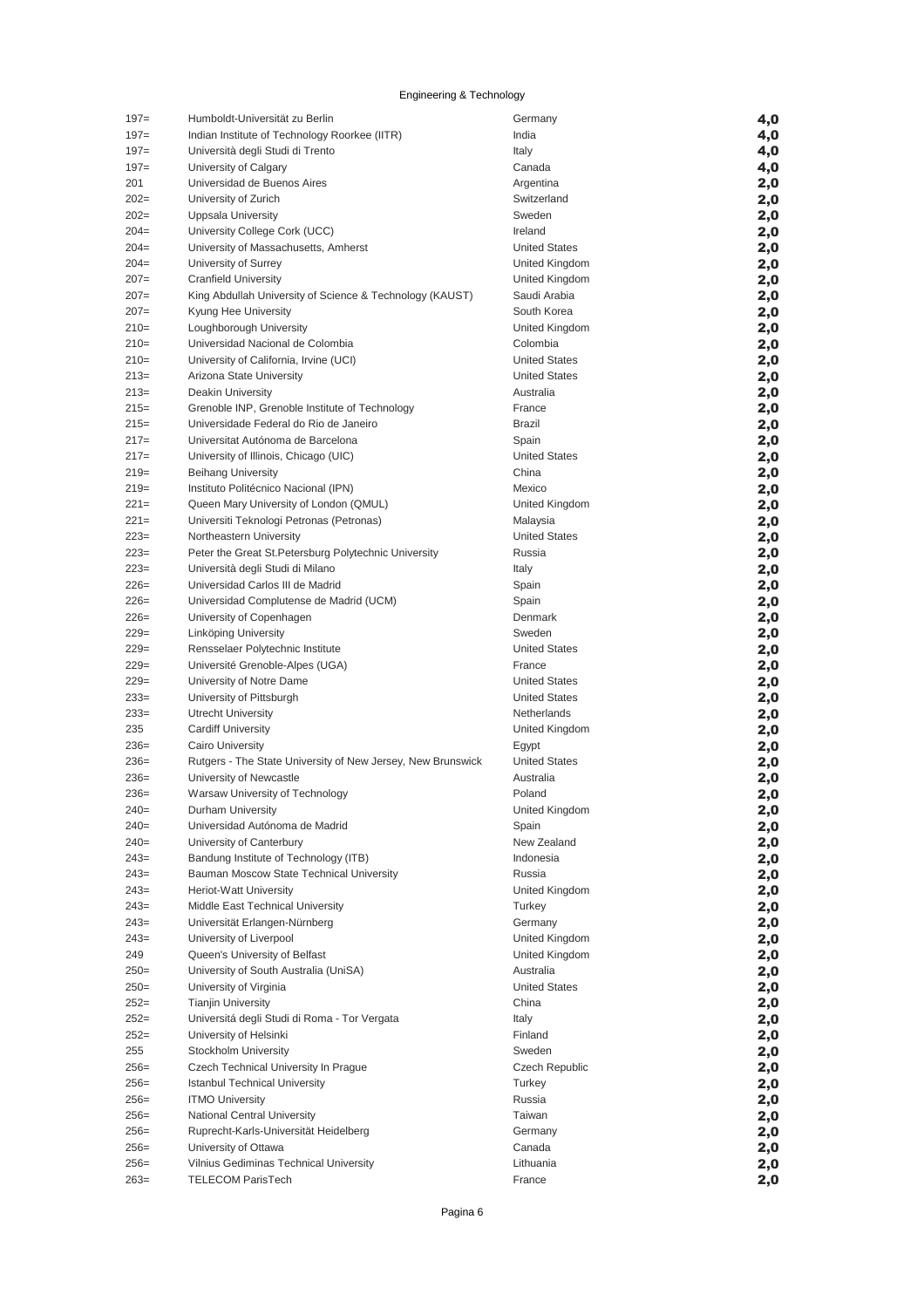| $263=$  | Université Libre de Bruxelles (ULB)                                      | Belgium              | 2,0 |
|---------|--------------------------------------------------------------------------|----------------------|-----|
| $265 =$ | Aristotle University of Thessaloniki                                     | Greece               | 2,0 |
| $265=$  | King Saud University (KSU)                                               | Saudi Arabia         | 2,0 |
| $265=$  |                                                                          |                      |     |
|         | Technische Universität Graz                                              | Austria              | 2,0 |
| $265=$  | University of Coimbra                                                    | Portugal             | 2,0 |
| $265=$  | <b>Washington State University</b>                                       | <b>United States</b> | 2,0 |
| $270=$  | Ecole des Ponts ParisTech                                                | France               | 2,0 |
| $270=$  | National University of Ireland, Galway (NUIG)                            | Ireland              | 2,0 |
|         |                                                                          |                      |     |
| 272     | Freie Universität Berlin                                                 | Germany              | 2,0 |
| 273     | National University of Science and Technology "MISIS"                    | Russia               | 2,0 |
| 274     | National Taipei University of Technology                                 | Taiwan               | 2,0 |
| $275=$  | <b>Beijing Normal University</b>                                         | China                | 2,0 |
|         |                                                                          |                      |     |
| $275=$  | National Sun Yat-sen University                                          | Taiwan               | 2,0 |
| 277     | <b>Tomsk Polytechnic University</b>                                      | Russia               | 2,0 |
| $278=$  | Concordia University                                                     | Canada               | 2,0 |
| $278=$  | Indian Institute of Technology Guwahati (IITG)                           | India                | 2,0 |
|         |                                                                          |                      |     |
| $278=$  | Institut National des Sciences Appliquées de Lyon (INSA)                 | France               | 2,0 |
| $278=$  | Universidad de Los Andes Colombia                                        | Colombia             | 2,0 |
| $282=$  | South China University of Technology                                     | China                | 2,0 |
| $282=$  | University of Arizona                                                    | <b>United States</b> | 2,0 |
| $282=$  | Vrije Universiteit Brussel (VUB)                                         | Belgium              |     |
|         |                                                                          |                      | 2,0 |
| $285=$  | Jilin University                                                         | China                | 2,0 |
| $285=$  | Kobe University                                                          | Japan                | 2,0 |
| $285=$  | <b>Simon Fraser University</b>                                           | Canada               | 2,0 |
| $285=$  | Université Paris-Sud 11                                                  | France               |     |
|         |                                                                          |                      | 2,0 |
| $285=$  | University of Tsukuba                                                    | Japan                | 2,0 |
| $290=$  | Dublin City University (DCU)                                             | Ireland              | 2,0 |
| $290=$  | National Research Nuclear University "MEPhl" (Moscow Engineerin(Russia   |                      | 2,0 |
| $290=$  | Universiti Teknologi MARA (UiTM)                                         | Malaysia             |     |
|         |                                                                          |                      | 2,0 |
| $293=$  | Swinburne University of Technology                                       | Australia            | 2,0 |
| $293=$  | University of Delaware                                                   | <b>United States</b> | 2,0 |
| $293=$  | University of Tennessee                                                  | <b>United States</b> | 2,0 |
| $296=$  | Dalian University of Technology                                          | China                | 2,0 |
|         |                                                                          |                      |     |
| $296=$  | Florida State University                                                 | <b>United States</b> | 2,0 |
| $296=$  | Universität Hamburg                                                      | Germany              | 2,0 |
| $296=$  | Université du Québec                                                     | Canada               | 2,0 |
| $300=$  | Leiden University                                                        | Netherlands          | 2,0 |
|         |                                                                          |                      |     |
| $300=$  | University of Cape Town                                                  | South Africa         | 2,0 |
| $302 =$ | Illinois Institute of Technology                                         | <b>United States</b> | 2,0 |
| $302 =$ | <b>Lancaster University</b>                                              | United Kingdom       | 2,0 |
| $302 =$ | Technische Universität Braunschweig                                      | Germany              | 2,0 |
|         |                                                                          |                      |     |
| $302 =$ | University at Buffalo SUNY                                               | <b>United States</b> | 2,0 |
| $302 =$ | University of Groningen                                                  | Netherlands          | 2,0 |
| $302 =$ | Washington University in St. Louis                                       | <b>United States</b> | 2,0 |
| $308 =$ | Sharif University of Technology                                          | Iran                 | 2,0 |
|         |                                                                          |                      |     |
| $308 =$ | Universidade Federal de Minas Gerais                                     | <b>Brazil</b>        | 2,0 |
| $308 =$ | Universidade Nova de Lisboa                                              | Portugal             | 2,0 |
| $308 =$ | Università degli Studi di Genova                                         | Italy                | 2,0 |
| $308 =$ | University of Liege                                                      | Belgium              | 2,0 |
|         | University of Oslo                                                       |                      |     |
| $308 =$ |                                                                          | Norway               | 2,0 |
| $308 =$ | University of Science and Technology Beijing                             | China                | 2,0 |
| $315=$  | Alexandria University                                                    | Egypt                | 2,0 |
| $315=$  | Technische Universität Dortmund                                          | Germany              | 2,0 |
| $315=$  | University of Geneva                                                     | Switzerland          |     |
|         |                                                                          |                      | 2,0 |
| $315=$  | University of Patras                                                     | Greece               | 2,0 |
| $315=$  | University of Texas Dallas                                               | <b>United States</b> | 2,0 |
| 320     | Université de Montpellier                                                | France               | 2,0 |
| $321 =$ | Colorado School of Mines                                                 | <b>United States</b> |     |
|         |                                                                          |                      | 2,0 |
| $321 =$ | National University of Sciences and Technology (NUST) Islamabad Pakistan |                      | 2,0 |
| $321 =$ | <b>Shandong University</b>                                               | China                | 2,0 |
| $321 =$ | Universidad Técnica Federico Santa María                                 | Chile                | 2,0 |
| $325=$  | Case Western Reserve University                                          | <b>United States</b> | 2,0 |
|         |                                                                          |                      |     |
| $325=$  | University of Exeter                                                     | United Kingdom       | 2,0 |
| $327=$  | <b>Pusan National University</b>                                         | South Korea          | 2,0 |
| $327=$  | University of Houston                                                    | <b>United States</b> | 2,0 |
| $327=$  | University of Limerick (UL)                                              | Ireland              | 2,0 |
|         |                                                                          |                      |     |
| $327 =$ | University of St Andrews                                                 | United Kingdom       | 2,0 |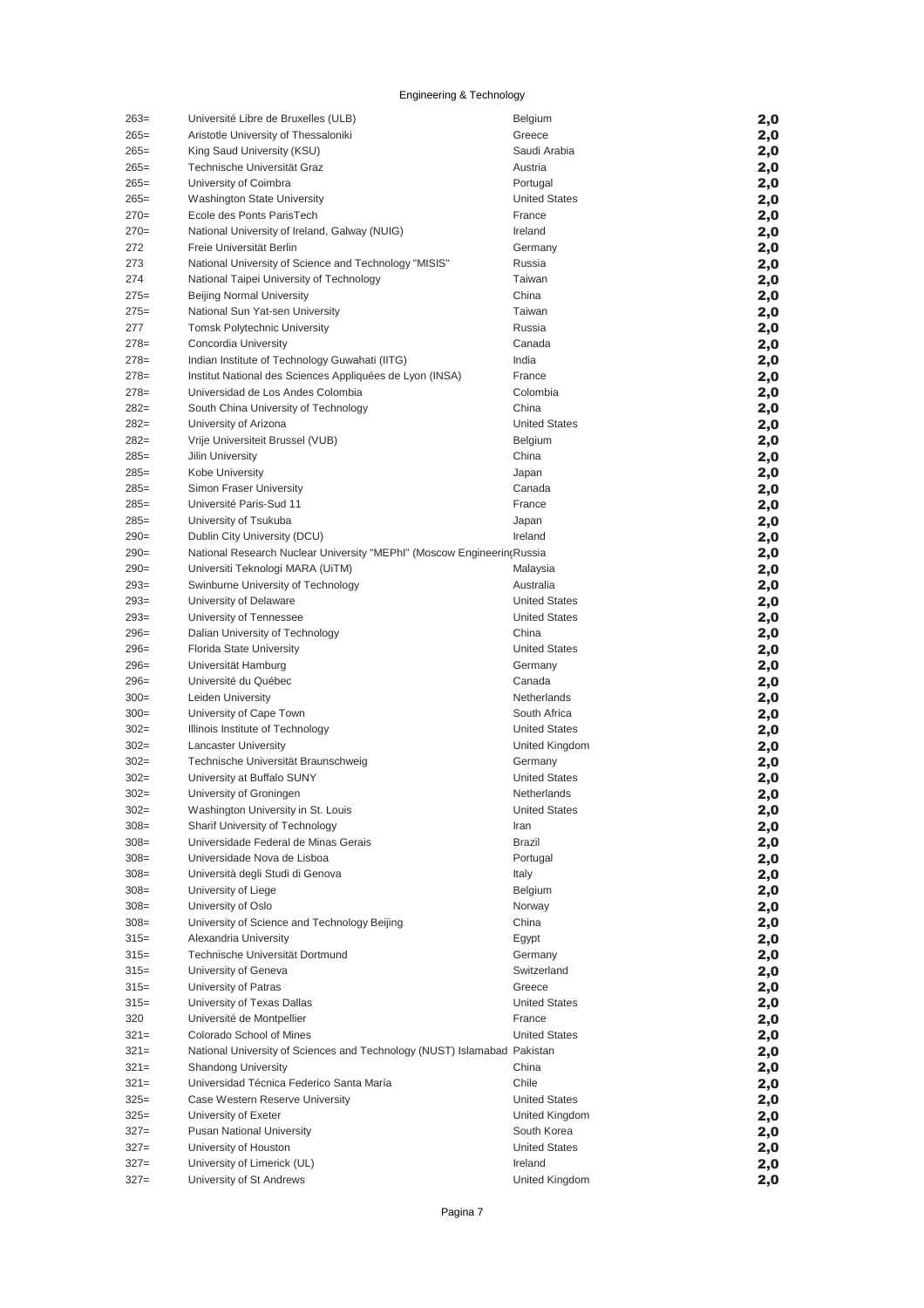| $331 =$ | <b>Laval University</b>                                        | Canada               | 2,0 |
|---------|----------------------------------------------------------------|----------------------|-----|
| $331=$  | Shanghai University                                            | China                | 2,0 |
| $331=$  | Sogang University                                              | South Korea          | 2,0 |
| $331=$  | Southeast University                                           | China                | 2,0 |
| $331 =$ | Universidad de Sevilla                                         | Spain                | 2,0 |
| $336=$  | Asian Institute of Technology, Thailand                        | Thailand             | 2,0 |
| $336=$  | University of Reading                                          | United Kingdom       | 2,0 |
| $338 =$ | Universidade Estadual Paulista "Júlio de Mesquita Filho"       | Brazil               | 2,0 |
| $338=$  | Università degli Studi di Pavia (UNIPV)                        | Italy                | 2,0 |
| $338=$  | University of Central Florida                                  | <b>United States</b> | 2,0 |
| $341 =$ | Leibniz Universität Hannover                                   | Germany              | 2,0 |
| $341 =$ | Pontificia Universidade Católica do Rio de Janeiro - PUC - Rio | <b>Brazil</b>        | 2,0 |
| $343=$  | Universität Freiburg                                           | Germany              | 2,0 |
| $343=$  | University of Delhi                                            | India                | 2,0 |
| $343=$  | University of Indonesia                                        | Indonesia            | 2,0 |
| $343=$  | University of York                                             | United Kingdom       | 2,0 |
| $347=$  | Universidade Federal de Santa Catarina                         | <b>Brazil</b>        | 2,0 |
| $347=$  | Universität Wien                                               | Austria              | 2,0 |
| $349=$  | Hiroshima University                                           | Japan                | 2,0 |
| $349=$  | Jordan University of Science and Technology                    | Jordan               | 2,0 |
| $349=$  | Universidad de Granada                                         | Spain                | 2,0 |
| $352=$  | Georg-August-Universität Göttingen                             | Germany              | 2,0 |
| $352=$  | Ruhr-Universität Bochum                                        | Germany              | 2,0 |
| $352=$  | Sejong University                                              | South Korea          | 2,0 |
| $352=$  | Universidade Federal do Rio Grande Do Sul                      | <b>Brazil</b>        | 2,0 |
| $356=$  | <b>Bilkent University</b>                                      | Turkey               | 2,0 |
| $356=$  | Colorado State University                                      | <b>United States</b> | 2,0 |
| $356=$  | Iowa State University                                          | <b>United States</b> | 2,0 |
| $356=$  | <b>Tel Aviv University</b>                                     | <b>Israel</b>        | 2,0 |
| $360=$  | <b>Macquarie University</b>                                    | Australia            | 2,0 |
| $360=$  | Rheinische Friedrich-Wilhelms-Universität Bonn                 | Germany              | 2,0 |
| $362=$  | Dartmouth College                                              | <b>United States</b> | 2,0 |
| $362=$  | University of Antwerp                                          | Belgium              | 2,0 |
| $362=$  | Vrije Universiteit Amsterdam                                   | Netherlands          | 2,0 |
| $365=$  | <b>COMSATS Institute of Information Technology</b>             | Pakistan             | 2,0 |
| $365=$  | Tokyo University of Science                                    | Japan                | 2,0 |
| $367=$  | Hebrew University of Jerusalem                                 | Israel               | 2,0 |
| $367=$  | Nankai University                                              | China                | 2,0 |
| $369=$  | Beijing University of Technology                               | China                | 2,0 |
| $369=$  | Singapore Management University                                | Singapore            | 2,0 |
| $369=$  | Tampere University of Technology                               | Finland              | 2,0 |
| $369=$  | University of Aberdeen                                         | United Kingdom       | 2,0 |
| $373=$  | American University of Beirut (AUB)                            | Lebanon              | 2,0 |
| $373=$  | Brno University of Technology                                  | Czech Republic       | 2,0 |
| $373=$  | <b>Brunel University</b>                                       | United Kingdom       | 2,0 |
| $373=$  | <b>Ryerson University</b>                                      | Canada               | 2,0 |
| $373=$  | University of Jordan                                           | Jordan               | 2,0 |
| $373=$  | Xiamen University                                              | China                | 2,0 |
| $379=$  | Chung-Ang University                                           | South Korea          | 2,0 |
| $379=$  | National Chung Hsing University                                | Taiwan               | 2,0 |
| $379=$  | Scuola Superiore Sant'Anna Pisa                                | Italy                | 2,0 |
| $379=$  | Universität des Saarlandes                                     | Germany              | 2,0 |
| $379=$  | Université de Technologie, Compiègne (UTC)                     | France               | 2,0 |
| $384 =$ | <b>Clemson University</b>                                      | <b>United States</b> | 2,0 |
| $384 =$ | Ecole Centrale de Lyon                                         | France               | 2,0 |
| $384 =$ | Universidad de Concepción                                      | Chile                | 2,0 |
| $384 =$ | Università degli Studi di Torino (UNITO)                       | Italy                | 2,0 |
| $384 =$ | Vanderbilt University                                          | <b>United States</b> | 2,0 |
| $384 =$ | Victoria University of Wellington                              | New Zealand          | 2,0 |
| $384 =$ | Weizmann Institute of Science                                  | Israel               | 2,0 |
| $384 =$ | Wrocław University of Science and Technology                   | Poland               | 2,0 |
| $392 =$ | Bogaziçi Üniversitesi                                          | Turkey               | 2,0 |
| $392 =$ | <b>Griffith University</b>                                     | Australia            | 2,0 |
| $392 =$ | Universitas Gadjah Mada                                        | Indonesia            | 2,0 |
| $392 =$ | Universität Frankfurt am Main                                  | Germany              | 2,0 |
| $392 =$ | University of Otago                                            | New Zealand          | 2,0 |
| 397     | Anna University                                                | India                | 2,0 |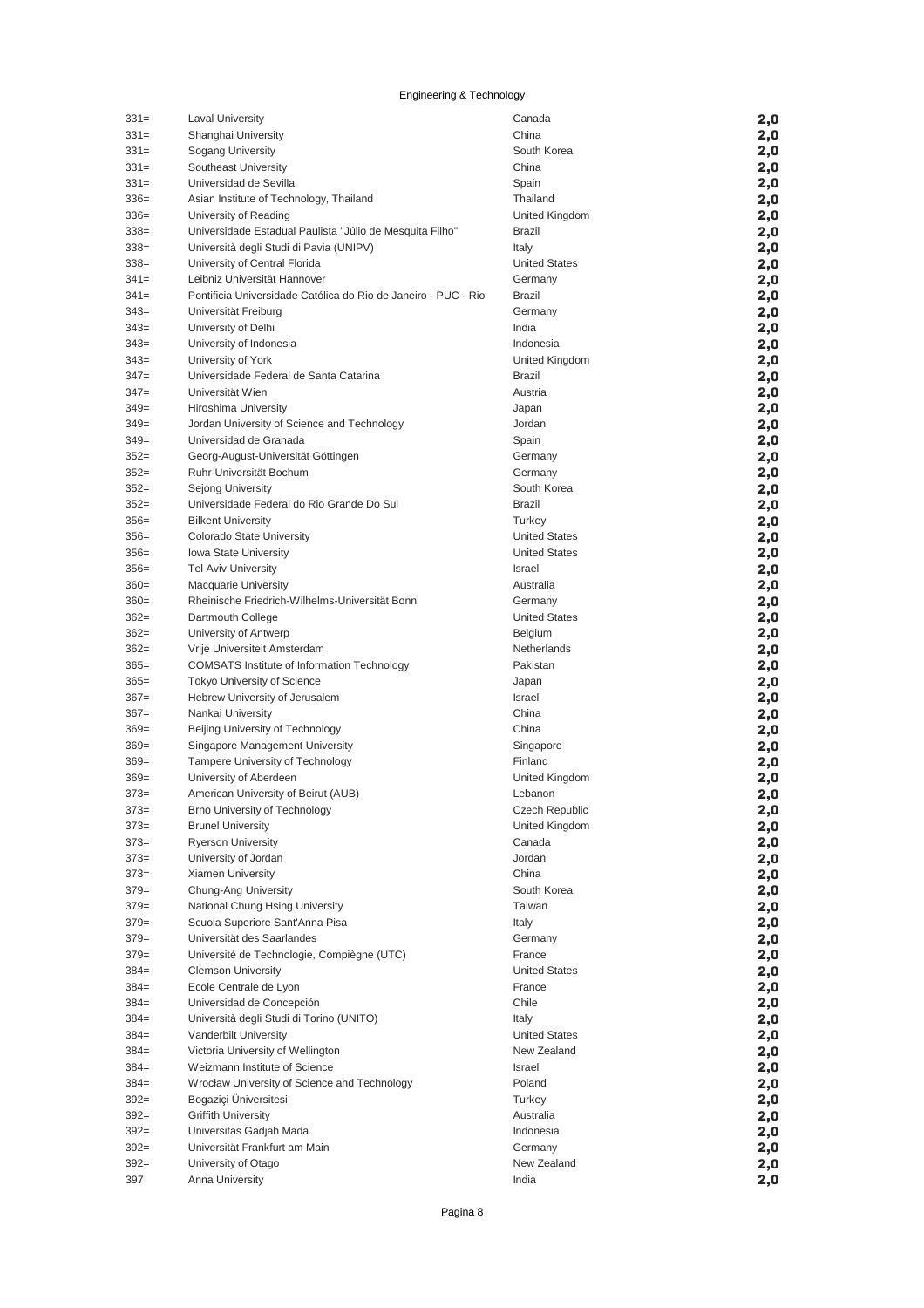| $398 =$            | Beijing Jiaotong University                                                     | China                                | 2,0        |
|--------------------|---------------------------------------------------------------------------------|--------------------------------------|------------|
| $398 =$            | Universiti Tenaga Nasional (UNITEN)                                             | Malaysia                             | 2,0        |
| $398 =$            | University of Rochester                                                         | <b>United States</b>                 | 2,0        |
| 401-450            | <b>Ain Shams University</b>                                                     | Egypt                                | 2,0        |
| 401-450            | <b>Budapest University of Technology and Economics</b>                          | Hungary                              | 2,0        |
| 401-450            | <b>Charles University</b>                                                       | Czech Republic                       | 2,0        |
| 401-450            | City University of New York                                                     | <b>United States</b>                 | 2,0        |
| 401-450            | <b>Dalhousie University</b>                                                     | Canada<br>Ireland                    | 2,0        |
| 401-450<br>401-450 | Dublin Institute of Technology (DIT)                                            | France                               | 2,0<br>2,0 |
| 401-450            | Ecole Normale Supérieure de Lyon<br>Erasmus University Rotterdam                | Netherlands                          | 2,0        |
| 401-450            | Ewha Womans University                                                          | South Korea                          | 2,0        |
| 401-450            | George Washington University                                                    | <b>United States</b>                 | 2,0        |
| 401-450            | Gwangju Institute of Science and Technology (GIST)                              | South Korea                          | 2,0        |
| 401-450            | Indiana University Bloomington                                                  | <b>United States</b>                 | 2,0        |
| 401-450            | Inha University                                                                 | South Korea                          | 2,0        |
| 401-450            | International Islamic University Malaysia (IIUM)                                | Malaysia                             | 2,0        |
| 401-450            | Konkuk University                                                               | South Korea                          | 2,0        |
| 401-450            | Kyungpook National University                                                   | South Korea                          | 2,0        |
| 401-450            | Lehigh University                                                               | <b>United States</b>                 | 2,0        |
| 401-450            | <b>Massey University</b>                                                        | New Zealand                          | 2,0        |
| 401-450            | National and Kapodistrian University of Athens                                  | Greece                               | 2,0        |
| 401-450            | <b>Oatar University</b>                                                         | Qatar                                | 2,0        |
| 401-450            | Renmin (People's) University of China                                           | China                                | 2,0        |
| 401-450            | Sichuan University<br>Stellenbosch University                                   | China                                | 2,0        |
| 401-450<br>401-450 | <b>Stony Brook University</b>                                                   | South Africa<br><b>United States</b> | 2,0<br>2,0 |
| 401-450            | Swansea University                                                              | United Kingdom                       | 2,0        |
| 401-450            | Technische Universität Hamburg-Harburg                                          | Germany                              | 2,0        |
| 401-450            | The University of Georgia                                                       | <b>United States</b>                 | 2,0        |
| 401-450            | <b>Tomsk State University</b>                                                   | Russia                               | 2,0        |
| 401-450            | Universidad de Navarra                                                          | Spain                                | 2,0        |
| 401-450            | Universidad de Santiago de Chile (USACH)                                        | Chile                                | 2,0        |
| 401-450            | Universidad de Zaragoza                                                         | Spain                                | 2,0        |
| 401-450            | Università degli Studi di Firenze (UNIFI)                                       | Italy                                | 2,0        |
| 401-450            | Universitat Pompeu Fabra                                                        | Spain                                | 2,0        |
| 401-450            | Université de Strasbourg                                                        | France                               | 2,0        |
| 401-450            | Universiti Malaysia Pahang (UMP)                                                | Malaysia                             | 2,0        |
| 401-450            | University of Aveiro                                                            | Portugal                             | 2,0        |
| 401-450            | University of California, Riverside (UCR)                                       | <b>United States</b>                 | 2,0        |
| 401-450<br>401-450 | University of Miami                                                             | <b>United States</b>                 | 2,0        |
| 401-450            | University of Minho<br>University of Oulu                                       | Portugal<br>Finland                  | 2,0<br>2,0 |
| 401-450            | University of Pretoria                                                          | South Africa                         | 2,0        |
| 401-450            | University of South Carolina at Columbia                                        | <b>United States</b>                 | 2,0        |
| 401-450            | University of Tehran                                                            | Iran                                 | 2,0        |
| 401-450            | University of Utah                                                              | <b>United States</b>                 | 2,0        |
| 401-450            | University of Victoria                                                          | Canada                               | 2,0        |
| 401-450            | University Politehnica of Bucharest                                             | Romania                              | 2,0        |
| 401-450            | Ural Federal University                                                         | Russia                               | 2,0        |
| 401-450            | Westfälische Wilhelms-Universität Münster                                       | Germany                              | 2,0        |
| 401-450            | <b>York University</b>                                                          | Canada                               | 2,0        |
| 451-500            | Academy of Sciences of the Czech Republic                                       | <b>Czech Republic</b>                | 2,0        |
| 451-500            | Amirkabir University of Technology                                              | Iran                                 | 2,0        |
| 451-500            | <b>Aston University</b>                                                         | United Kingdom                       | 2,0        |
| 451-500            | <b>Auburn University</b>                                                        | <b>United States</b>                 | 2,0        |
| 451-500            | Auckland University of Technology                                               | New Zealand                          | 2,0        |
| 451-500<br>451-500 | Beijing University of Chemical Technology<br>Ben Gurion University of The Negev | China<br><b>Israel</b>               | 2,0        |
| 451-500            | <b>Carleton University</b>                                                      | Canada                               | 2,0<br>2,0 |
| 451-500            | City University London                                                          | United Kingdom                       | 2,0        |
| 451-500            | East China University of Science and Technology                                 | China                                | 2,0        |
| 451-500            | Ecole Normale Supérieure de Cachan                                              | France                               | 2,0        |
| 451-500            | <b>Emory University</b>                                                         | <b>United States</b>                 | 2,0        |
| 451-500            | Florida International University                                                | <b>United States</b>                 | 2,0        |
| 451-500            | Hong Kong Baptist University (HKBU)                                             | Hong Kong                            | 2,0        |
| 451-500            | Johannes Kepler Universität Linz (JKU)                                          | Austria                              | 2,0        |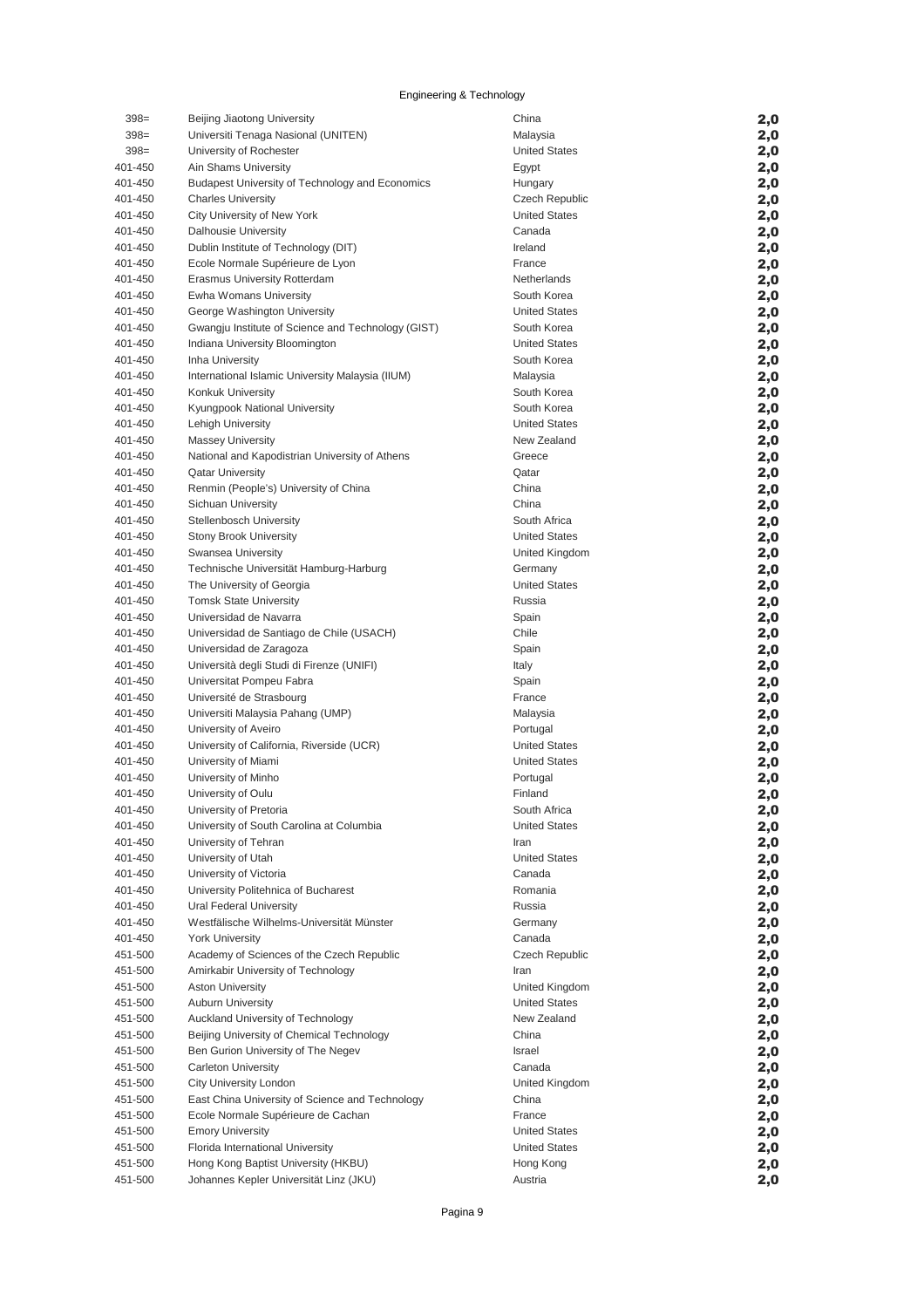| 451-500 | Kaunas University of Technology                                 | Lithuania            | 2,0 |
|---------|-----------------------------------------------------------------|----------------------|-----|
| 451-500 | King Mongkut's University of Technology Thonburi                | Thailand             | 2,0 |
| 451-500 | <b>Koç University</b>                                           | Turkey               | 2,0 |
| 451-500 | Michigan Technological University                               | <b>United States</b> | 2,0 |
| 451-500 | Nanjing University of Aeronautics and Astronautics              | China                | 2,0 |
| 451-500 | National Research University - Higher School of Economics (HSE) | Russia               | 2,0 |
| 451-500 | National Taiwan Normal University                               | Taiwan               | 2,0 |
| 451-500 | Oregon State University                                         | <b>United States</b> | 2,0 |
| 451-500 | <b>Oxford Brookes University</b>                                | United Kingdom       | 2,0 |
| 451-500 | Politecnico di Bari                                             | Italy                | 2,0 |
| 451-500 | <b>Tallinn University of Technology</b>                         | Estonia              | 2,0 |
| 451-500 | Technische Universität Ilmenau                                  | Germany              | 2,0 |
| 451-500 | <b>Texas Tech University</b>                                    | <b>United States</b> | 2,0 |
| 451-500 | <b>Tufts University</b>                                         | <b>United States</b> | 2,0 |
| 451-500 | Universidad Autónoma de Nuevo León (UANL)                       | Mexico               | 2,0 |
| 451-500 | Universidad de Antioquia                                        | Colombia             | 2,0 |
| 451-500 | Universidade Federal de São Carlos                              | <b>Brazil</b>        | 2,0 |
| 451-500 | Università degli Studi di Catania (UniCT)                       | Italy                | 2,0 |
| 451-500 | Universitat de Valencia                                         | Spain                | 2,0 |
| 451-500 | Université Claude Bernard Lyon 1                                | France               | 2,0 |
| 451-500 | University of Alabama                                           | <b>United States</b> | 2,0 |
| 451-500 | University of Basel                                             | Switzerland          | 2,0 |
| 451-500 | University of Bucharest                                         | Romania              | 2,0 |
| 451-500 | University of Connecticut                                       | <b>United States</b> | 2,0 |
| 451-500 | University of Electronic Science and Technology of China        | China                | 2,0 |
| 451-500 | University of Engineering & Technology (UET) Lahore             | Pakistan             | 2,0 |
| 451-500 | University of Gothenburg                                        | Sweden               | 2,0 |
| 451-500 | University of Ljubljana                                         | Slovenia             | 2,0 |
| 451-500 | University of Macau                                             | Macau                | 2,0 |
| 451-500 | University of Manitoba                                          | Canada               | 2,0 |
| 451-500 | University of New Mexico                                        | <b>United States</b> | 2,0 |
| 451-500 | University of Oklahoma                                          | <b>United States</b> | 2,0 |
| 451-500 | University of South Florida                                     | <b>United States</b> | 2,0 |
| 451-500 | University of Southern Denmark                                  | Denmark              | 2,0 |
| 451-500 | University of the Philippines                                   | Philippines          | 2,0 |
| 451-500 | University of The Witwatersrand                                 | South Africa         | 2,0 |
| 451-500 | University of Warsaw                                            | Poland               | 2,0 |
| 451-500 | <b>Vilnius University</b>                                       | Lithuania            | 2,0 |
| 451-500 | Western Sydney University                                       | Australia            | 2,0 |
| 451-500 | Worcester Polytechnic Institute                                 | <b>United States</b> | 2,0 |
| 451-500 | Yokohama National University                                    | Japan                | 2,0 |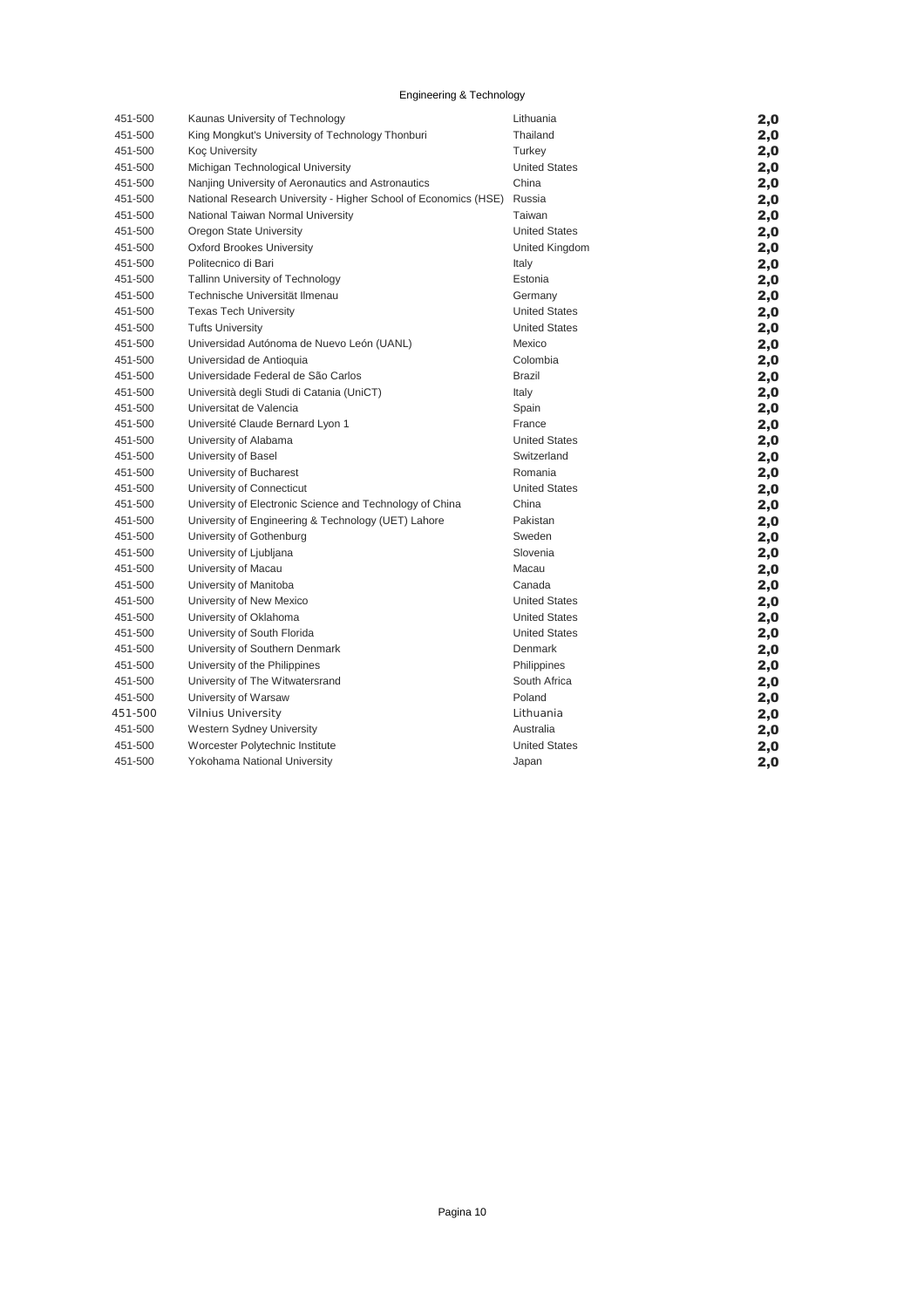# Computer Science & Information Systems

|                | Top 600 Universities - Computer Science & Information Systems                               |                      |              |
|----------------|---------------------------------------------------------------------------------------------|----------------------|--------------|
| 2019           | <b>Institution</b>                                                                          | Location             | <b>Score</b> |
| 1              | Massachusetts Institute of Technology (MIT)                                                 | <b>United States</b> | 14,0         |
| $\overline{c}$ | <b>Stanford University</b>                                                                  | <b>United States</b> | 14,0         |
| 3              | Carnegie Mellon University                                                                  | <b>United States</b> | 14,0         |
| 4              | University of California, Berkeley (UCB)                                                    | <b>United States</b> | 14,0         |
| 5              | University of Cambridge                                                                     | United Kingdom       | 14,0         |
| 6              | University of Oxford                                                                        | United Kingdom       | 14,0         |
| $\overline{7}$ | <b>Harvard University</b>                                                                   | <b>United States</b> | 14,0         |
| 8              | Ecole Polytechnique Fédérale de Lausanne (EPFL)                                             | Switzerland          | 14,0         |
| 9              | ETH Zurich (Swiss Federal Institute of Technology)                                          | Switzerland          | 14,0         |
| 10             | National University of Singapore (NUS)                                                      | Singapore            | 14,0         |
| 11             | University of Toronto                                                                       | Canada               | 14,0         |
| 12             | Nanyang Technological University (NTU)                                                      | Singapore            | 14,0         |
| $13=$          | <b>Princeton University</b>                                                                 | <b>United States</b> | 14,0         |
| $13=$          | University of California, Los Angeles (UCLA)                                                | <b>United States</b> | 14,0         |
| $15 =$         | Imperial College London                                                                     | United Kingdom       | 14,0         |
| $15 =$         | <b>Tsinghua University</b>                                                                  | China                | 14,0         |
| 17             | University of Washington                                                                    | <b>United States</b> | 14,0         |
| $18 =$         | Columbia University                                                                         | <b>United States</b> | 14,0         |
| $18=$          | Peking University                                                                           | China                | 14,0         |
| 20             | New York University (NYU)                                                                   | <b>United States</b> | 12,0         |
| 21             | University of Edinburgh                                                                     | United Kingdom       | 12,0         |
| 22             | University of Waterloo                                                                      | Canada               | 12,0         |
| 23             | UCL (University College London)                                                             | United Kingdom       | 12,0         |
| 24             | Georgia Institute of Technology (Georgia Tech)                                              | <b>United States</b> | 12,0         |
| 25             | <b>Cornell University</b>                                                                   | <b>United States</b> | 12,0         |
| $26=$          | The Hong Kong University of Science and Technology (HKUST)                                  | Hong Kong            | 12,0         |
| $26=$          | The University of Tokyo                                                                     | Japan                | 12,0         |
| 28             | University of British Columbia                                                              | Canada               | 12,0         |
| $29=$          | California Institute of Technology (Caltech)                                                | <b>United States</b> | 12,0         |
| $29=$          | University of Texas at Austin                                                               | <b>United States</b> | 12,0         |
| 31             | University of Illinois at Urbana-Champaign                                                  | <b>United States</b> | 10,0         |
| 32             | The University of Melbourne                                                                 | Australia            | 10,0         |
| 33             | University of Hong Kong (HKU)                                                               | Hong Kong            | 10,0         |
| $34 =$         | Technische Universität München                                                              | Germany              | 10,0         |
| $34 =$         | University of Pennsylvania                                                                  | <b>United States</b> | 10,0         |
| 36<br>37       | The Chinese University of Hong Kong (CUHK)<br>Politecnico di Milano                         | Hong Kong            | 10,0         |
| $38=$          |                                                                                             | Italy<br>South Korea | 10,0         |
| $38=$          | KAIST - Korea Advanced Institute of Science and Technology<br>Shanghai Jiao Tong University | China                | 10,0         |
| 40             | Australian National University (ANU)                                                        | Australia            | 10,0         |
| 41             | KTH, Royal Institute of Technology                                                          | Sweden               | 10,0         |
| 42             | The University of Sydney                                                                    | Australia            | 10,0<br>10,0 |
| 43             | Université PSL (Paris Sciences & Lettres)                                                   | France               | 10,0         |
| 44             | University of Southern California                                                           | <b>United States</b> | 8,0          |
| 45             | Seoul National University (SNU)                                                             | South Korea          | 8,0          |
| $46=$          | University of California, San Diego (UCSD)                                                  | <b>United States</b> | 8,0          |
| $46=$          | <b>Yale University</b>                                                                      | <b>United States</b> | 8,0          |
| 48             | Lomonosov Moscow State University                                                           | Russia               | 8,0          |
| 49             | National Taiwan University (NTU)                                                            | Taiwan               | 8,0          |
| 50             | University of Michigan                                                                      | <b>United States</b> | 8,0          |
| 51-100         | <b>Boston University</b>                                                                    | <b>United States</b> | 6,0          |
| 51-100         | City University of Hong Kong                                                                | Hong Kong            | 6,0          |
| 51-100         | Delft University of Technology                                                              | Netherlands          | 6,0          |
| 51-100         | <b>Duke University</b>                                                                      | <b>United States</b> | 6,0          |
| 51-100         | Ecole Polytechnique                                                                         | France               | 6,0          |
| 51-100         | Eindhoven University of Technology                                                          | Netherlands          | 6,0          |
| 51-100         | <b>Fudan University</b>                                                                     | China                | 6,0          |
| 51-100         | Indian Institute of Technology Bombay (IITB)                                                | India                | 6,0          |
| 51-100         | Indian Institute of Technology Delhi (IITD)                                                 | India                | 6,0          |
| 51-100         | Katholieke Universiteit Leuven                                                              | Belgium              | 6,0          |
| 51-100         | King's College London (KCL)                                                                 | United Kingdom       | 6,0          |
| 51-100         | KIT, Karlsruher Institut für Technologie                                                    | Germany              | 6,0          |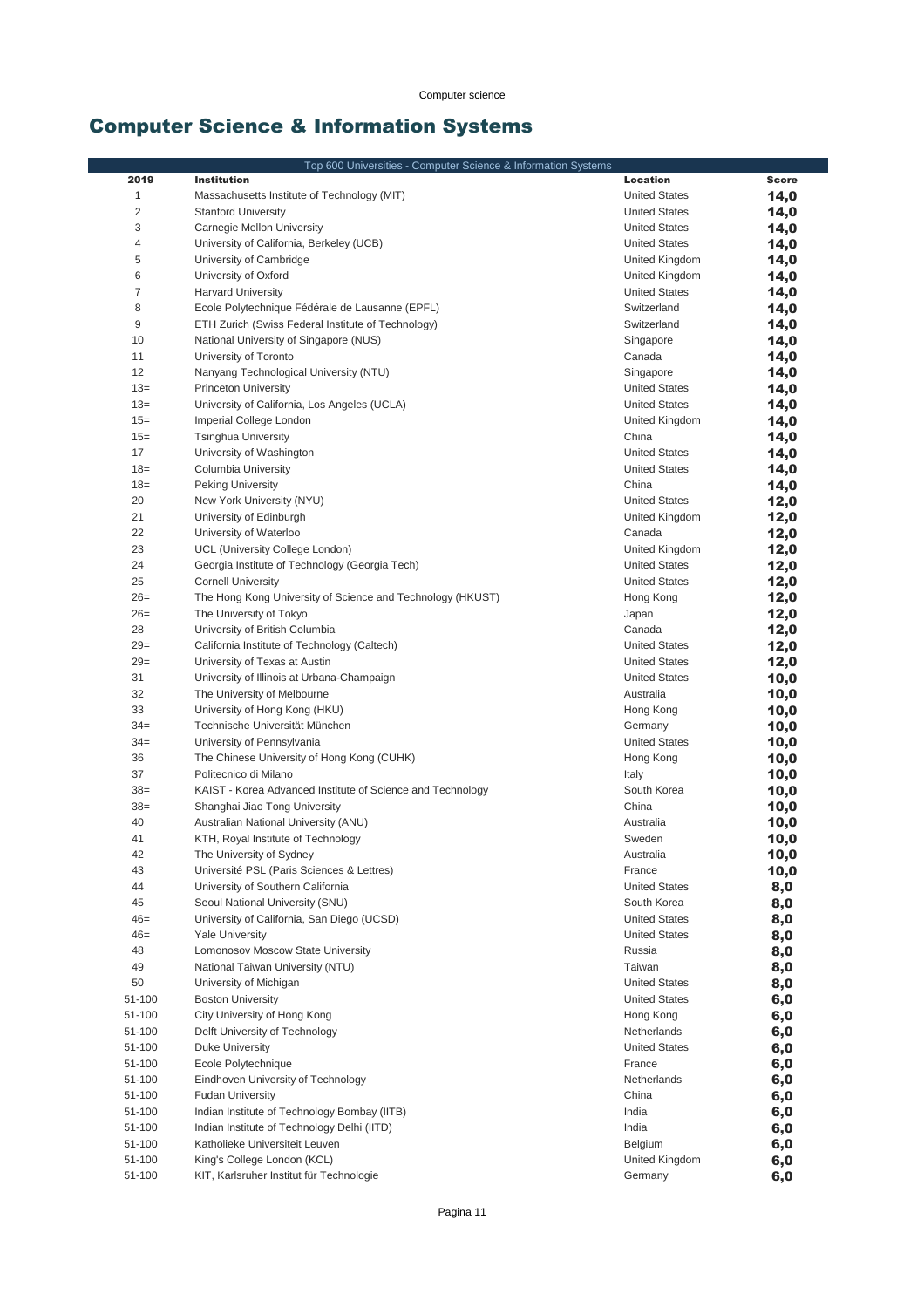| 51-100  | Korea University                                            | South Korea          | 6,0 |
|---------|-------------------------------------------------------------|----------------------|-----|
| 51-100  | <b>Kyoto University</b>                                     | Japan                | 6,0 |
| 51-100  | Ludwig-Maximilians-Universität München                      | Germany              | 6,0 |
| 51-100  | <b>McGill University</b>                                    | Canada               | 6,0 |
| 51-100  | <b>Monash University</b>                                    | Australia            | 6,0 |
| 51-100  | <b>Nanjing University</b>                                   | China                | 6,0 |
| 51-100  |                                                             | Taiwan               |     |
|         | National Chiao Tung University                              |                      | 6,0 |
| 51-100  | National Tsing Hua University                               | Taiwan               | 6,0 |
| 51-100  | Politecnico di Torino                                       | Italy                | 6,0 |
| 51-100  | <b>Purdue University</b>                                    | <b>United States</b> | 6,0 |
| 51-100  | Rheinisch-Westfälische Technische Hochschule Aachen         | Germany              | 6,0 |
| 51-100  | Sapienza - Università di Roma                               | Italy                | 6,0 |
| 51-100  | Sorbonne University                                         | France               | 6,0 |
|         |                                                             |                      |     |
| 51-100  | Technion - Israel Institute of Technology                   | Israel               | 6,0 |
| 51-100  | Technische Universität Berlin                               | Germany              | 6,0 |
| 51-100  | Technische Universität Wien                                 | Austria              | 6,0 |
| 51-100  | The Hong Kong Polytechnic University                        | Hong Kong            | 6,0 |
| 51-100  | The University of Auckland                                  | New Zealand          | 6,0 |
| 51-100  | The University of Manchester                                | United Kingdom       | 6,0 |
| 51-100  | The University of New South Wales (UNSW)                    | Australia            |     |
|         |                                                             |                      | 6,0 |
| 51-100  | The University of Queensland (UQ)                           | Australia            | 6,0 |
| 51-100  | Tokyo Institute of Technology                               | Japan                | 6,0 |
| 51-100  | Trinity College Dublin (TCD)                                | Ireland              | 6,0 |
| 51-100  | Universidad de Chile                                        | Chile                | 6,0 |
| 51-100  | Universidad Nacional Autónoma de México (UNAM)              | Mexico               | 6,0 |
| 51-100  | Universidade de São Paulo (USP)                             | <b>Brazil</b>        | 6,0 |
|         |                                                             |                      |     |
| 51-100  | Università di Bologna (UNIBO)                               | Italy                | 6,0 |
| 51-100  | Università di Pisa                                          | Italy                | 6,0 |
| 51-100  | Université Catholique de Louvain (UCL)                      | <b>Belgium</b>       | 6,0 |
| 51-100  | Université de Montréal                                      | Canada               | 6,0 |
| 51-100  | Universiti Malaya (UM)                                      | Malaysia             | 6,0 |
| 51-100  | University of Amsterdam                                     | Netherlands          | 6,0 |
| 51-100  | University of Chicago                                       | <b>United States</b> |     |
|         |                                                             |                      | 6,0 |
| 51-100  | University of Maryland, College Park                        | <b>United States</b> | 6,0 |
| 51-100  | University of Science and Technology of China               | China                | 6,0 |
| 51-100  | University of Technology Sydney (UTS)                       | Australia            | 6,0 |
| 51-100  | University of Wisconsin-Madison                             | <b>United States</b> | 6,0 |
| 51-100  | <b>Zhejiang University</b>                                  | China                | 6,0 |
| 101-150 | <b>Aalto University</b>                                     | Finland              |     |
|         |                                                             |                      | 4,0 |
| 101-150 | <b>Aarhus University</b>                                    | Denmark              | 4,0 |
| 101-150 | <b>Brown University</b>                                     | <b>United States</b> | 4,0 |
| 101-150 | CentraleSupélec                                             | France               | 4,0 |
| 101-150 | <b>Chalmers University of Technology</b>                    | Sweden               | 4,0 |
| 101-150 | Humboldt-Universität zu Berlin                              | Germany              | 4,0 |
| 101-150 | Indian Institute of Technology Kanpur (IITK)                | India                |     |
|         |                                                             |                      | 4,0 |
| 101-150 | Indian Institute of Technology Kharagpur (IITKGP)           | India                | 4,0 |
| 101-150 | Indian Institute of Technology Madras (IITM)                | India                | 4,0 |
| 101-150 | <b>ITMO University</b>                                      | Russia               | 4,0 |
| 101-150 | Johns Hopkins University                                    | <b>United States</b> | 4,0 |
| 101-150 | Keio University                                             | Japan                | 4,0 |
| 101-150 | London School of Economics and Political Science (LSE)      | United Kingdom       | 4,0 |
|         |                                                             |                      |     |
| 101-150 | National Cheng Kung University                              | Taiwan               | 4,0 |
| 101-150 | National Technical University of Athens                     | Greece               | 4,0 |
| 101-150 | Northwestern University                                     | <b>United States</b> | 4,0 |
| 101-150 | <b>Osaka University</b>                                     | Japan                | 4,0 |
| 101-150 | Pennsylvania State University                               | <b>United States</b> | 4,0 |
| 101-150 | Pohang University of Science and Technology (POSTECH)       | South Korea          | 4,0 |
|         |                                                             | Chile                |     |
| 101-150 | Pontificia Universidad Católica de Chile                    |                      | 4,0 |
| 101-150 | Queensland University of Technology (QUT)                   | Australia            | 4,0 |
| 101-150 | <b>RMIT University</b>                                      | Australia            | 4,0 |
| 101-150 | Rutgers - The State University of New Jersey, New Brunswick | <b>United States</b> | 4,0 |
| 101-150 | Saint-Petersburg State University                           | Russia               | 4,0 |
| 101-150 | Simon Fraser University                                     | Canada               | 4,0 |
| 101-150 | Sun Yat-sen University                                      | China                |     |
|         |                                                             |                      | 4,0 |
| 101-150 | Sungkyunkwan University                                     | South Korea          | 4,0 |
| 101-150 | Technische Universität Darmstadt                            | Germany              | 4,0 |
| 101-150 | <b>Tel Aviv University</b>                                  | Israel               | 4,0 |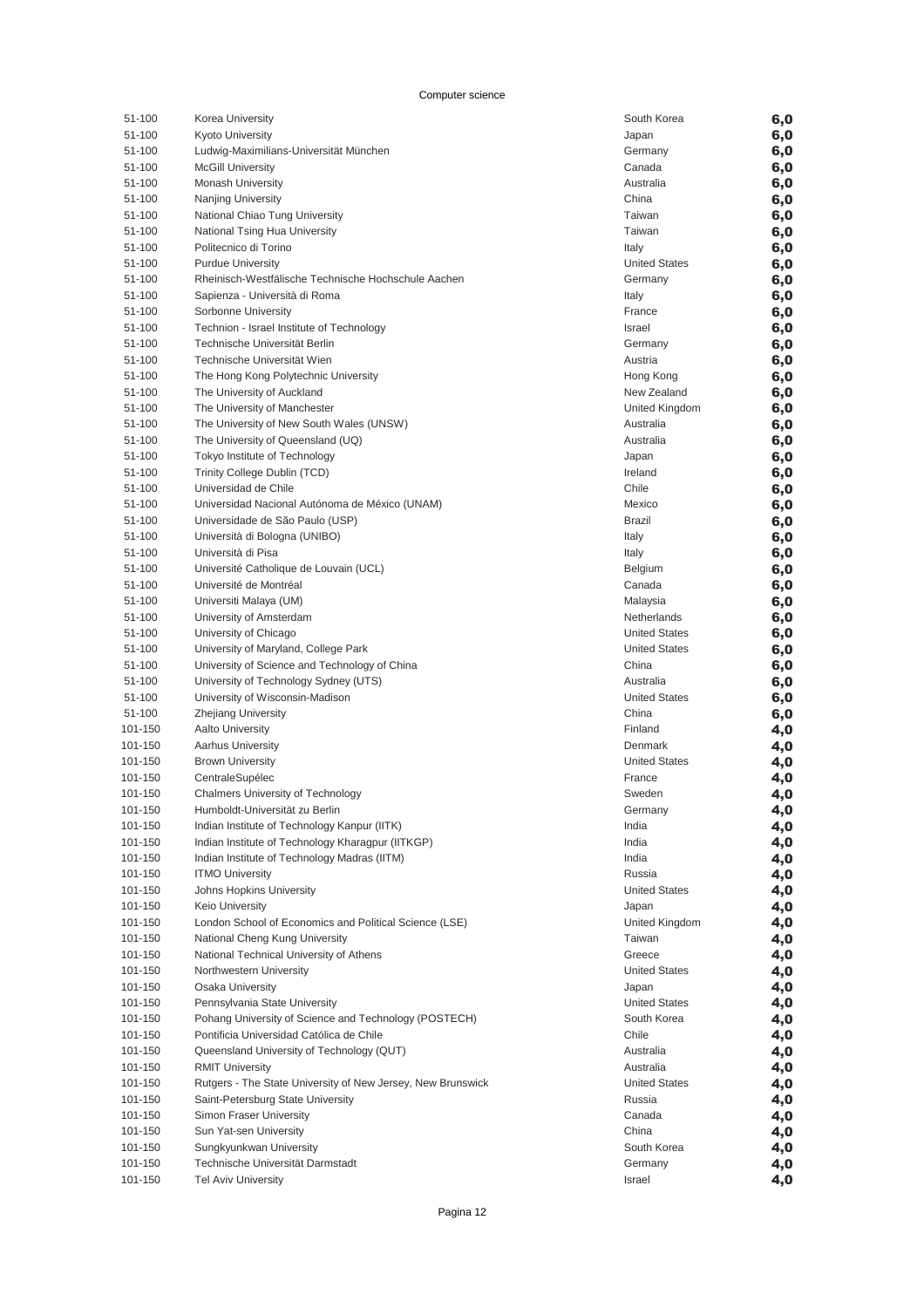| 101-150 | <b>TELECOM ParisTech</b>                             | France               | 4,0 |
|---------|------------------------------------------------------|----------------------|-----|
| 101-150 | The University of Adelaide                           | Australia            | 4,0 |
| 101-150 | The University of Warwick                            | United Kingdom       | 4,0 |
| 101-150 | Universidade Estadual de Campinas (Unicamp)          | Brazil               | 4,0 |
| 101-150 | Università degli Studi di Milano                     | Italy                | 4,0 |
|         |                                                      |                      |     |
| 101-150 | Università degli Studi di Padova (UNIPD)             | Italy                | 4,0 |
| 101-150 | Università degli Studi di Trento                     | Italy                | 4,0 |
| 101-150 | Universität des Saarlandes                           | Germany              | 4,0 |
| 101-150 | Universitat Politècnica de Catalunya                 | Spain                | 4,0 |
| 101-150 | University College Dublin (UCD)                      | Ireland              | 4,0 |
| 101-150 | University of Alberta                                | Canada               | 4,0 |
| 101-150 | University of California, Irvine (UCI)               | <b>United States</b> | 4,0 |
| 101-150 | University of Copenhagen                             | Denmark              | 4,0 |
| 101-150 | University of Glasgow                                | United Kingdom       | 4,0 |
| 101-150 | University of Lisbon                                 | Portugal             | 4,0 |
|         |                                                      |                      |     |
| 101-150 | University of Massachusetts, Amherst                 | <b>United States</b> | 4,0 |
| 101-150 | University of North Carolina, Chapel Hill            | <b>United States</b> | 4,0 |
| 101-150 | University of Southampton                            | United Kingdom       | 4,0 |
| 101-150 | University of Zurich                                 | Switzerland          | 4,0 |
| 101-150 | Uppsala University                                   | Sweden               | 4,0 |
| 101-150 | Vrije Universiteit Amsterdam                         | Netherlands          | 4,0 |
| 101-150 | Xi'an Jiaotong University                            | China                | 4,0 |
| 101-150 | Yonsei University                                    | South Korea          | 4,0 |
| 151-200 | <b>Aalborg University</b>                            | Denmark              | 4,0 |
| 151-200 | Arizona State University                             | <b>United States</b> | 4,0 |
| 151-200 | <b>Cairo University</b>                              | Egypt                | 4,0 |
| 151-200 | Freie Universität Berlin                             |                      |     |
|         |                                                      | Germany              | 4,0 |
| 151-200 | <b>Hanyang University</b>                            | South Korea          | 4,0 |
| 151-200 | Harbin Institute of Technology                       | China                | 4,0 |
| 151-200 | Hebrew University of Jerusalem                       | Israel               | 4,0 |
| 151-200 | Huazhong University of Science and Technology        | China                | 4,0 |
| 151-200 | Indian Institute of Science (IISc) Bangalore         | India                | 4,0 |
| 151-200 | King Abdul Aziz University (KAU)                     | Saudi Arabia         | 4,0 |
| 151-200 | King Fahd University of Petroleum & Minerals (KFUPM) | Saudi Arabia         | 4,0 |
| 151-200 | Kyushu University                                    | Japan                | 4,0 |
| 151-200 | <b>Lancaster University</b>                          | United Kingdom       | 4,0 |
| 151-200 | <b>Lund University</b>                               | Sweden               | 4,0 |
| 151-200 | Michigan State University                            | <b>United States</b> | 4,0 |
| 151-200 | National Taiwan University of Science and Technology | Taiwan               | 4,0 |
| 151-200 | Northeastern University                              | <b>United States</b> | 4,0 |
|         |                                                      |                      |     |
| 151-200 | Norwegian University of Science and Technology       | Norway               | 4,0 |
| 151-200 | Ohio State University, Columbus                      | <b>United States</b> | 4,0 |
| 151-200 | Queen Mary University of London (QMUL)               | United Kingdom       | 4,0 |
| 151-200 | Queen's University                                   | Canada               | 4,0 |
| 151-200 | <b>Rice University</b>                               | United States        | 4,0 |
| 151-200 | Ruprecht-Karls-Universität Heidelberg                | Germany              | 4,0 |
| 151-200 | Singapore Management University                      | Singapore            | 4,0 |
| 151-200 | <b>Stony Brook University</b>                        | <b>United States</b> | 4,0 |
| 151-200 | Technische Universität Dresden                       | Germany              | 4,0 |
| 151-200 | Tecnológico de Monterrey (ITESM)                     | Mexico               | 4,0 |
| 151-200 | <b>Texas A&amp;M University</b>                      | <b>United States</b> | 4,0 |
| 151-200 | The University of Sheffield                          | United Kingdom       | 4,0 |
|         |                                                      | Australia            |     |
| 151-200 | The University of Western Australia (UWA)            |                      | 4,0 |
| 151-200 | <b>Tohoku University</b>                             | Japan                | 4,0 |
| 151-200 | Universidad Carlos III de Madrid                     | Spain                | 4,0 |
| 151-200 | Universidad Complutense de Madrid (UCM)              | Spain                | 4,0 |
| 151-200 | Universidad Politécnica de Madrid                    | Spain                | 4,0 |
| 151-200 | Universitat de Barcelona (UB)                        | Spain                | 4,0 |
| 151-200 | Universität Wien                                     | Austria              | 4,0 |
| 151-200 | Université Grenoble-Alpes (UGA)                      | France               | 4,0 |
| 151-200 | University of Birmingham                             | United Kingdom       | 4,0 |
| 151-200 | University of Bristol                                | United Kingdom       | 4,0 |
| 151-200 | University of California, Santa Barbara (UCSB)       | <b>United States</b> | 4,0 |
| 151-200 | University of Helsinki                               | Finland              | 4,0 |
| 151-200 | University of Illinois, Chicago (UIC)                | <b>United States</b> | 4,0 |
| 151-200 | University of Pittsburgh                             | <b>United States</b> |     |
| 151-200 | University of Twente                                 | Netherlands          | 4,0 |
|         |                                                      |                      | 4,0 |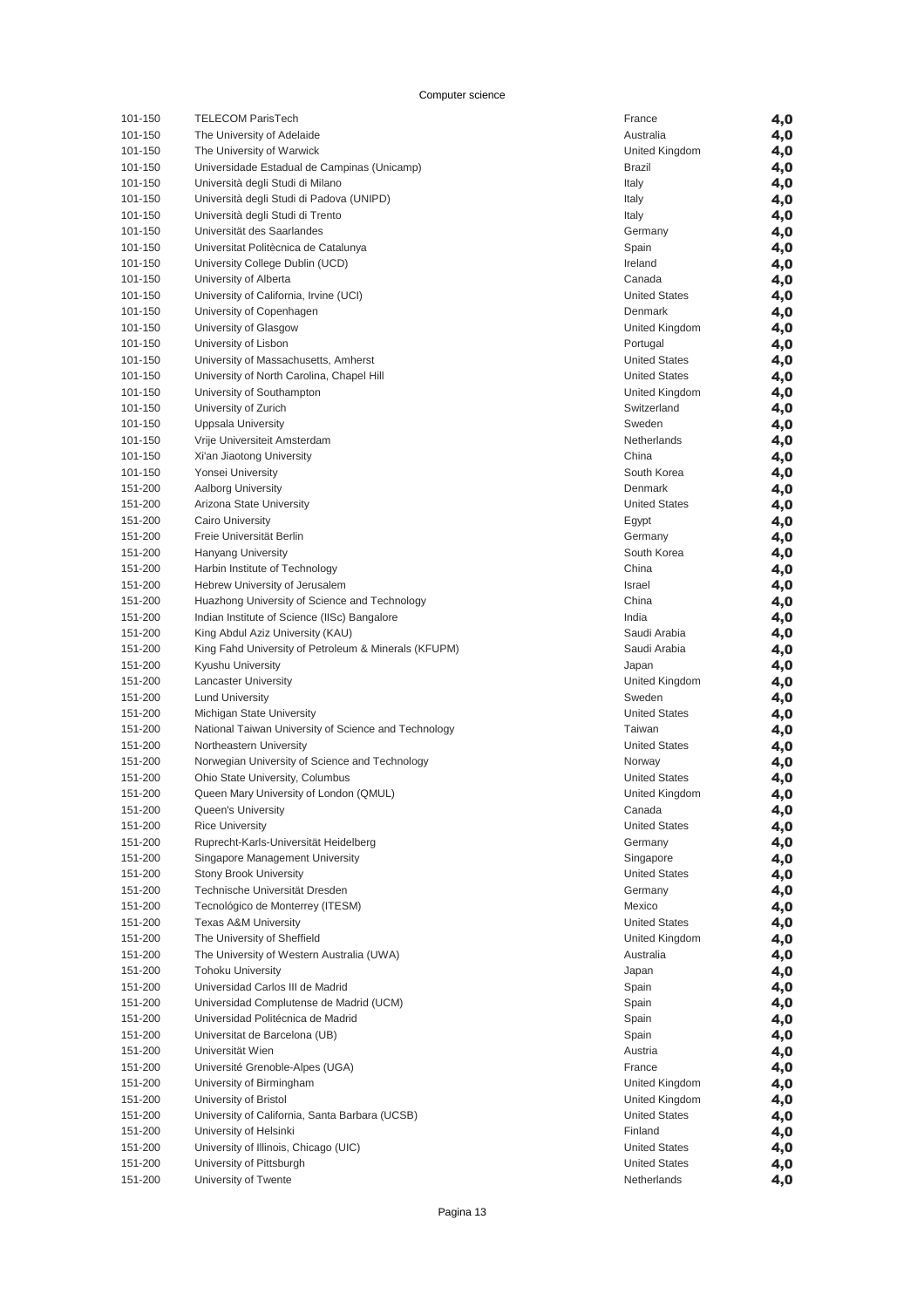| 151-200 | University of Virginia                                          | <b>United States</b> | 4,0 |
|---------|-----------------------------------------------------------------|----------------------|-----|
| 151-200 | University of York                                              | United Kingdom       | 4,0 |
| 151-200 | Victoria University of Wellington                               | New Zealand          | 4,0 |
| 151-200 | Virginia Polytechnic Institute (Virginia Tech)                  | <b>United States</b> | 4,0 |
|         |                                                                 |                      |     |
| 151-200 | <b>Waseda University</b>                                        | Japan                | 4,0 |
| 151-200 | <b>Western University</b>                                       | Canada               | 4,0 |
| 151-200 | <b>Wuhan University</b>                                         | China                | 4,0 |
| 201-250 | Beijing Institute of Technology                                 | China                | 2,0 |
| 201-250 | Deakin University                                               | Australia            | 2,0 |
| 201-250 | Indian Institute of Technology Roorkee (IITR)                   | India                | 2,0 |
| 201-250 | Indiana University Bloomington                                  | <b>United States</b> |     |
|         |                                                                 |                      | 2,0 |
| 201-250 | Instituto Politécnico Nacional (IPN)                            | Mexico               | 2,0 |
| 201-250 | Kyung Hee University                                            | South Korea          | 2,0 |
| 201-250 | Linköping University                                            | Sweden               | 2,0 |
| 201-250 | <b>McMaster University</b>                                      | Canada               | 2,0 |
| 201-250 | Moscow Institute of Physics and Technology State University     | Russia               | 2,0 |
| 201-250 | Nagoya University                                               | Japan                | 2,0 |
|         |                                                                 |                      |     |
| 201-250 | National and Kapodistrian University of Athens                  | Greece               | 2,0 |
| 201-250 | National Research University - Higher School of Economics (HSE) | Russia               | 2,0 |
| 201-250 | National University of Sciences and Technology (NUST) Islamabad | Pakistan             | 2,0 |
| 201-250 | <b>Newcastle University</b>                                     | United Kingdom       | 2,0 |
| 201-250 | Renmin (People's) University of China                           | China                | 2,0 |
| 201-250 | Rheinische Friedrich-Wilhelms-Universität Bonn                  | Germany              | 2,0 |
| 201-250 | Stockholm University                                            | Sweden               |     |
|         |                                                                 |                      | 2,0 |
| 201-250 | Swinburne University of Technology                              | Australia            | 2,0 |
| 201-250 | <b>Technical University of Denmark</b>                          | Denmark              | 2,0 |
| 201-250 | The University of Nottingham                                    | United Kingdom       | 2,0 |
| 201-250 | Universidad de Buenos Aires                                     | Argentina            | 2,0 |
| 201-250 | Universidad de Granada                                          | Spain                | 2,0 |
| 201-250 | Universidad Politecnica de Valencia                             | Spain                | 2,0 |
| 201-250 | Universidade Federal de Minas Gerais                            | <b>Brazil</b>        |     |
|         |                                                                 |                      | 2,0 |
| 201-250 | Universidade Federal do Rio de Janeiro                          | <b>Brazil</b>        | 2,0 |
| 201-250 | Universität Freiburg                                            | Germany              | 2,0 |
| 201-250 | Universität Stuttgart                                           | Germany              | 2,0 |
| 201-250 | Université Libre de Bruxelles (ULB)                             | Belgium              | 2,0 |
| 201-250 | Université Paris-Sud 11                                         | France               | 2,0 |
| 201-250 | Universiti Putra Malaysia (UPM)                                 | Malaysia             |     |
|         |                                                                 |                      | 2,0 |
| 201-250 | Universiti Sains Malaysia (USM)                                 | Malaysia             | 2,0 |
| 201-250 | Universiti Teknologi Malaysia (UTM)                             | Malaysia             | 2,0 |
| 201-250 | University College Cork (UCC)                                   | Ireland              | 2,0 |
| 201-250 | University of Arizona                                           | <b>United States</b> | 2,0 |
| 201-250 | University of Calgary                                           | Canada               | 2,0 |
| 201-250 | University of California, Davis (UCD)                           | <b>United States</b> | 2,0 |
|         |                                                                 |                      |     |
| 201-250 | University of Colorado at Boulder                               | <b>United States</b> | 2,0 |
| 201-250 | University of Florida                                           | <b>United States</b> | 2,0 |
| 201-250 | University of Geneva                                            | Switzerland          | 2,0 |
| 201-250 | University of Ghent                                             | Belgium              | 2,0 |
| 201-250 | University of Leeds                                             | United Kingdom       | 2,0 |
| 201-250 | University of Minnesota                                         | <b>United States</b> | 2,0 |
| 201-250 | University of Oslo                                              | Norway               | 2,0 |
|         |                                                                 |                      |     |
| 201-250 | University of Ottawa                                            | Canada               | 2,0 |
| 201-250 | University of Warsaw                                            | Poland               | 2,0 |
| 201-250 | University of Wollongong                                        | Australia            | 2,0 |
| 201-250 | <b>Utrecht University</b>                                       | Netherlands          | 2,0 |
| 251-300 | Bandung Institute of Technology (ITB)                           | Indonesia            | 2,0 |
| 251-300 | <b>Beihang University</b>                                       | China                | 2,0 |
| 251-300 | <b>Cardiff University</b>                                       | United Kingdom       |     |
|         |                                                                 |                      | 2,0 |
| 251-300 | <b>Charles University</b>                                       | Czech Republic       | 2,0 |
| 251-300 | Czech Technical University In Prague                            | Czech Republic       | 2,0 |
| 251-300 | Dublin City University (DCU)                                    | Ireland              | 2,0 |
| 251-300 | Durham University                                               | United Kingdom       | 2,0 |
| 251-300 | Ecole Normale Supérieure de Lyon                                | France               | 2,0 |
| 251-300 | George Washington University                                    | <b>United States</b> | 2,0 |
| 251-300 | <b>Hokkaido University</b>                                      |                      |     |
|         |                                                                 | Japan                | 2,0 |
| 251-300 | <b>IMT Altaintique</b>                                          | France               | 2,0 |
| 251-300 | Johannes Kepler Universität Linz (JKU)                          | Austria              | 2,0 |
| 251-300 | King Abdullah University of Science & Technology (KAUST)        | Saudi Arabia         | 2,0 |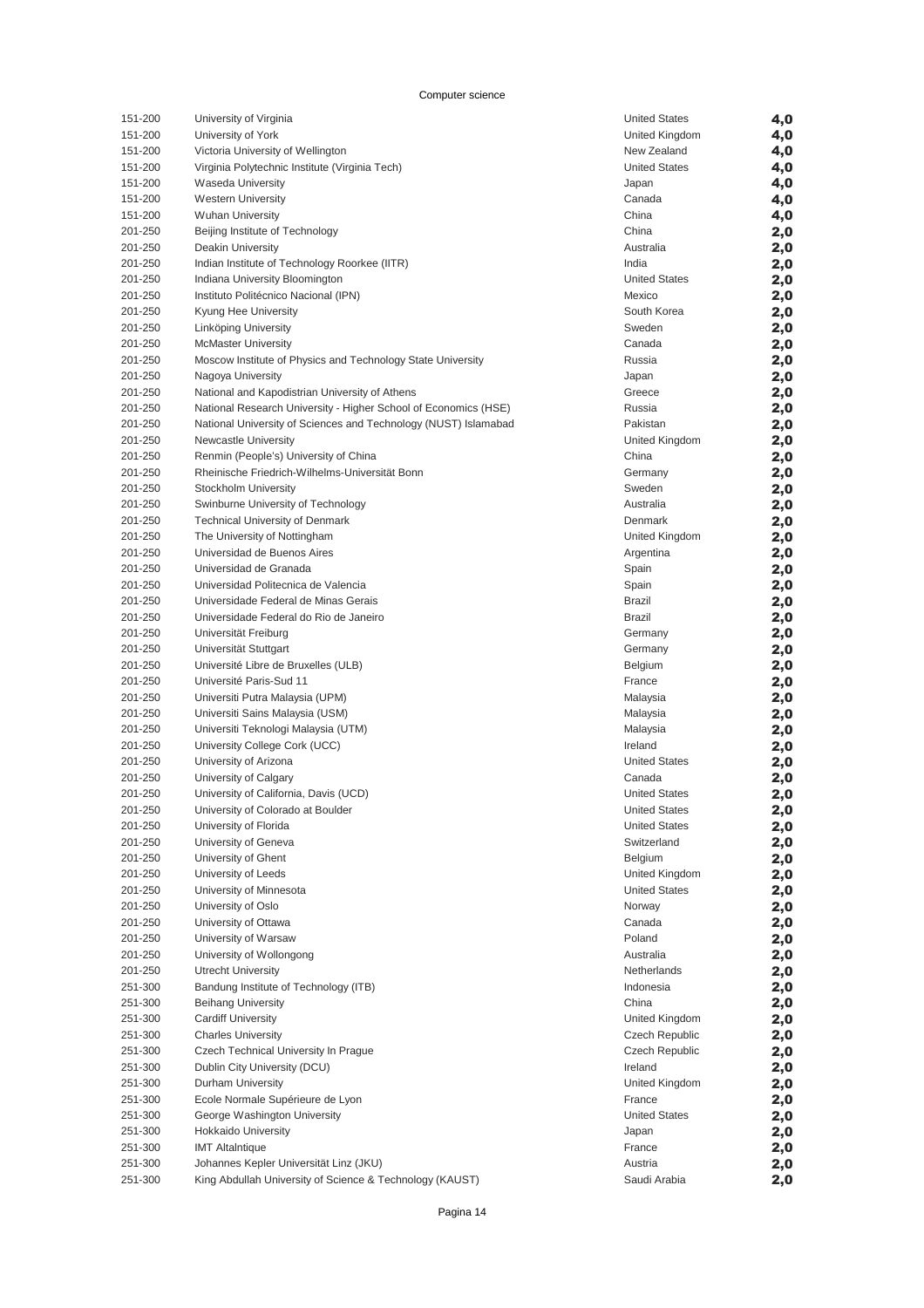| 251-300 | King Saud University (KSU)                                     | Saudi Arabia         | 2,0 |
|---------|----------------------------------------------------------------|----------------------|-----|
| 251-300 | Leiden University                                              | Netherlands          | 2,0 |
| 251-300 | Loughborough University                                        | United Kingdom       | 2,0 |
| 251-300 | <b>Macquarie University</b>                                    | Australia            | 2,0 |
| 251-300 | Middle East Technical University                               | Turkey               | 2,0 |
| 251-300 | National Central University                                    | Taiwan               | 2,0 |
| 251-300 | National Chengchi University                                   | Taiwan               | 2,0 |
| 251-300 | National Sun Yat-sen University                                | Taiwan               | 2,0 |
| 251-300 | National University of Ireland, Galway (NUIG)                  | Ireland              | 2,0 |
| 251-300 | North Carolina State University                                | <b>United States</b> | 2,0 |
| 251-300 | Pontificia Universidade Católica do Rio de Janeiro - PUC - Rio |                      |     |
|         |                                                                | <b>Brazil</b>        | 2,0 |
| 251-300 | Royal Holloway University of London                            | United Kingdom       | 2,0 |
| 251-300 | Technische Universität Graz                                    | Austria              | 2,0 |
| 251-300 | Universidad de Los Andes Colombia                              | Colombia             | 2,0 |
| 251-300 | Universidade Federal do Rio Grande Do Sul                      | <b>Brazil</b>        | 2,0 |
| 251-300 | Università degli Studi di Genova                               | Italy                | 2,0 |
| 251-300 | Università degli Studi di Napoli Federico II                   | Italy                | 2,0 |
| 251-300 | Universitá degli Studi di Roma - Tor Vergata                   | Italy                | 2,0 |
| 251-300 | Université du Québec                                           | Canada               | 2,0 |
| 251-300 | Université Paris Diderot - Paris 7                             | France               | 2,0 |
| 251-300 | Universiti Kebangsaan Malaysia (UKM)                           | Malaysia             | 2,0 |
| 251-300 | University of Canterbury                                       | New Zealand          | 2,0 |
| 251-300 | University of Coimbra                                          | Portugal             | 2,0 |
| 251-300 | University of Groningen                                        | Netherlands          | 2,0 |
| 251-300 | University of Newcastle                                        | Australia            | 2,0 |
| 251-300 | University of Notre Dame                                       | <b>United States</b> | 2,0 |
| 251-300 | University of Otago                                            | New Zealand          | 2,0 |
| 251-300 | University of Porto                                            | Portugal             | 2,0 |
| 251-300 | University of Surrey                                           | United Kingdom       |     |
| 251-300 |                                                                | <b>United States</b> | 2,0 |
|         | University of Texas Dallas                                     |                      | 2,0 |
| 251-300 | University of Victoria                                         | Canada               | 2,0 |
| 251-300 | Vrije Universiteit Brussel (VUB)                               | <b>Belgium</b>       | 2,0 |
| 251-300 | Warsaw University of Technology                                | Poland               | 2,0 |
| 251-300 | <b>Washington State University</b>                             | <b>United States</b> | 2,0 |
| 251-300 | Washington University in St. Louis                             | <b>United States</b> | 2,0 |
| 251-300 | Weizmann Institute of Science                                  | Israel               | 2,0 |
| 251-300 | Westfälische Wilhelms-Universität Münster                      | Germany              | 2,0 |
| 301-350 | Alexandria University                                          | Egypt                | 2,0 |
| 301-350 | American University of Beirut (AUB)                            | Lebanon              | 2,0 |
| 301-350 | Aristotle University of Thessaloniki                           | Greece               | 2,0 |
| 301-350 | Bauman Moscow State Technical University                       | Russia               | 2,0 |
| 301-350 | <b>Beijing Normal University</b>                               | China                | 2,0 |
| 301-350 | Beijing University of Posts and Telecommunications             | China                | 2,0 |
| 301-350 | <b>Brunel University</b>                                       | United Kingdom       | 2,0 |
| 301-350 | Chulalongkorn University                                       | Thailand             | 2,0 |
| 301-350 | <b>COMSATS Institute of Information Technology</b>             | Pakistan             | 2,0 |
| 301-350 | Concordia University                                           | Canada               | 2,0 |
| 301-350 | <b>Curtin University</b>                                       | Australia            | 2,0 |
| 301-350 | Dartmouth College                                              | <b>United States</b> | 2,0 |
| 301-350 | Eberhard Karls Universität Tübingen                            | Germany              | 2,0 |
| 301-350 | Florida State University                                       | <b>United States</b> | 2,0 |
| 301-350 | George Mason University                                        | <b>United States</b> | 2,0 |
| 301-350 | Grenoble INP, Grenoble Institute of Technology                 | France               | 2,0 |
| 301-350 | Illinois Institute of Technology                               | <b>United States</b> |     |
|         | Indian Institute of Technology Guwahati (IITG)                 | India                | 2,0 |
| 301-350 |                                                                |                      | 2,0 |
| 301-350 | Indian Statistical Institute                                   | India                | 2,0 |
| 301-350 | Jordan University of Science and Technology                    | Jordan               | 2,0 |
| 301-350 | Novosibirsk State University                                   | Russia               | 2,0 |
| 301-350 | <b>Oxford Brookes University</b>                               | United Kingdom       | 2,0 |
| 301-350 | Queen's University of Belfast                                  | United Kingdom       | 2,0 |
| 301-350 | Radboud University Nijmegen                                    | Netherlands          | 2,0 |
| 301-350 | Ruhr-Universität Bochum                                        | Germany              | 2,0 |
| 301-350 | <b>Shandong University</b>                                     | China                | 2,0 |
| 301-350 | Sharif University of Technology                                | Iran                 | 2,0 |
| 301-350 | <b>Syracuse University</b>                                     | <b>United States</b> | 2,0 |
| 301-350 | Technische Universität Dortmund                                | Germany              | 2,0 |
| 301-350 | Universidad Técnica Federico Santa María                       | Chile                | 2,0 |
|         |                                                                |                      |     |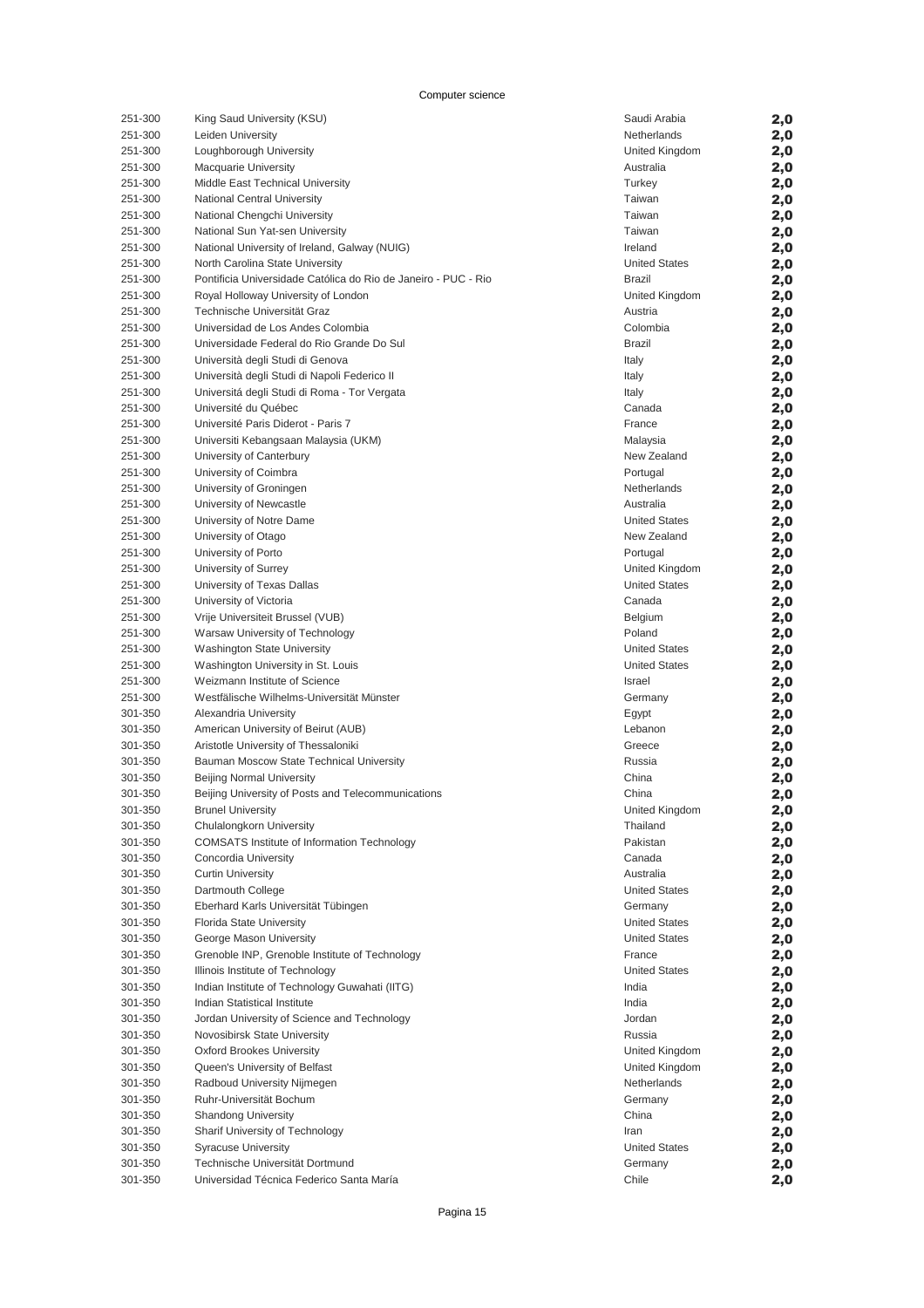| 301-350            | Universidade Estadual Paulista "Júlio de Mesquita Filho"                | <b>Brazil</b>                    | 2,0        |
|--------------------|-------------------------------------------------------------------------|----------------------------------|------------|
| 301-350            | Universität Hamburg                                                     | Germany                          | 2,0        |
| 301-350            | Université de Montpellier                                               | France                           | 2,0        |
| 301-350            | University of Cape Town                                                 | South Africa                     | 2,0        |
| 301-350            | University of Delhi                                                     | India                            | 2,0        |
| 301-350            | University of Indonesia                                                 | Indonesia                        | 2,0        |
| 301-350            | University of Jordan                                                    | Jordan                           | 2,0        |
| 301-350            | University of Limerick (UL)                                             | Ireland                          | 2,0        |
| 301-350            | University of Luxembourg                                                | Luxembourg                       | 2,0        |
| 301-350            | University of Macau                                                     | Macau                            | 2,0        |
| 301-350            | University of Oulu                                                      | Finland                          | 2,0        |
| 301-350<br>301-350 | University of Patras                                                    | Greece<br><b>United States</b>   | 2,0        |
| 301-350            | University of Rochester<br>University of Science and Technology Beijing | China                            | 2,0        |
| 301-350            | University of South Australia (UniSA)                                   | Australia                        | 2,0<br>2,0 |
| 301-350            | University of St Andrews                                                | United Kingdom                   | 2,0        |
| 301-350            | University of Tsukuba                                                   | Japan                            | 2,0        |
| 301-350            | University of Utah                                                      | <b>United States</b>             | 2,0        |
| 301-350            | University of Waikato                                                   | New Zealand                      | 2,0        |
| 301-350            | <b>Vanderbilt University</b>                                            | <b>United States</b>             | 2,0        |
| 351-400            | Athens University of Economics and Business                             | Greece                           | 2,0        |
| 351-400            | Auckland University of Technology                                       | New Zealand                      | 2,0        |
| 351-400            | Beijing Jiaotong University                                             | China                            | 2,0        |
| 351-400            | Ben Gurion University of The Negev                                      | Israel                           | 2,0        |
| 351-400            | <b>Bilkent University</b>                                               | Turkey                           | 2,0        |
| 351-400            | Bogazici Üniversitesi                                                   | Turkey                           | 2,0        |
| 351-400            | City University London                                                  | United Kingdom                   | 2,0        |
| 351-400            | Ecole Normale Supérieure de Cachan                                      | France                           | 2,0        |
| 351-400            | Georg-August-Universität Göttingen                                      | Germany                          | 2,0        |
| 351-400            | Griffith University                                                     | Australia                        | 2,0        |
| 351-400            | <b>Heriot-Watt University</b>                                           | United Kingdom                   | 2,0        |
| 351-400            | Hong Kong Baptist University (HKBU)                                     | Hong Kong                        | 2,0        |
| 351-400            | Institut National des Sciences Appliquées de Lyon (INSA)                | France                           | 2,0        |
| 351-400<br>351-400 | International Institute of Information Technology - Hyderabad (IIIT-H)  | India<br>Turkey                  | 2,0        |
| 351-400            | <b>Istanbul Technical University</b><br>Jilin University                | China                            | 2,0        |
| 351-400            | Lahore University of Management Sciences (LUMS)                         | Pakistan                         | 2,0<br>2,0 |
| 351-400            | <b>Massey University</b>                                                | New Zealand                      | 2,0        |
| 351-400            | National Taipei University of Technology                                | Taiwan                           | 2,0        |
| 351-400            | Peter the Great St. Petersburg Polytechnic University                   | Russia                           | 2,0        |
| 351-400            | Rensselaer Polytechnic Institute                                        | <b>United States</b>             | 2,0        |
| 351-400            | Shanghai University                                                     | China                            | 2,0        |
| 351-400            | Sogang University                                                       | South Korea                      | 2,0        |
| 351-400            | Technische Universität Kaiserslautern                                   | Germany                          | 2,0        |
| 351-400            | The Open University                                                     | United Kingdom                   | 2,0        |
| 351-400            | <b>Tongji University</b>                                                | China                            | 2,0        |
| 351-400            | United Arab Emirates University                                         | United Arab Emirates             | 2,0        |
| 351-400            | Universidade Federal do Pernambuco                                      | Brazil                           | 2,0        |
| 351-400            | Università Ca' Foscari Venezia                                          | Italy                            | 2,0        |
| 351-400            | Università degli Studi di Torino (UNITO)                                | Italy                            | 2,0        |
| 351-400            | Universität Erlangen-Nürnberg                                           | Germany                          | 2,0        |
| 351-400            | Universität Frankfurt am Main                                           | Germany                          | 2,0        |
| 351-400            | Université de Bordeaux                                                  | France                           | 2,0        |
| 351-400            | Universiti Teknologi Petronas (Petronas)                                | Malaysia                         | 2,0        |
| 351-400            | University at Buffalo SUNY                                              | <b>United States</b>             | 2,0        |
| 351-400<br>351-400 | University of Aberdeen<br>University of Bath                            | United Kingdom<br>United Kingdom | 2,0        |
| 351-400            | University of Bern                                                      | Switzerland                      | 2,0        |
| 351-400            | University of California, Santa Cruz (UCSC)                             | <b>United States</b>             | 2,0<br>2,0 |
| 351-400            | University of Central Florida                                           | <b>United States</b>             | 2,0        |
| 351-400            | University of Essex                                                     | United Kingdom                   | 2,0        |
| 351-400            | University of Kent                                                      | United Kingdom                   | 2,0        |
| 351-400            | University of Liverpool                                                 | United Kingdom                   | 2,0        |
| 351-400            | University of Miami                                                     | <b>United States</b>             | 2,0        |
| 351-400            | University of Milano-Bicocca                                            | Italy                            | 2,0        |
| 351-400            | University of South Florida                                             | <b>United States</b>             | 2,0        |
| 351-400            | University of Strathclyde                                               | United Kingdom                   | 2,0        |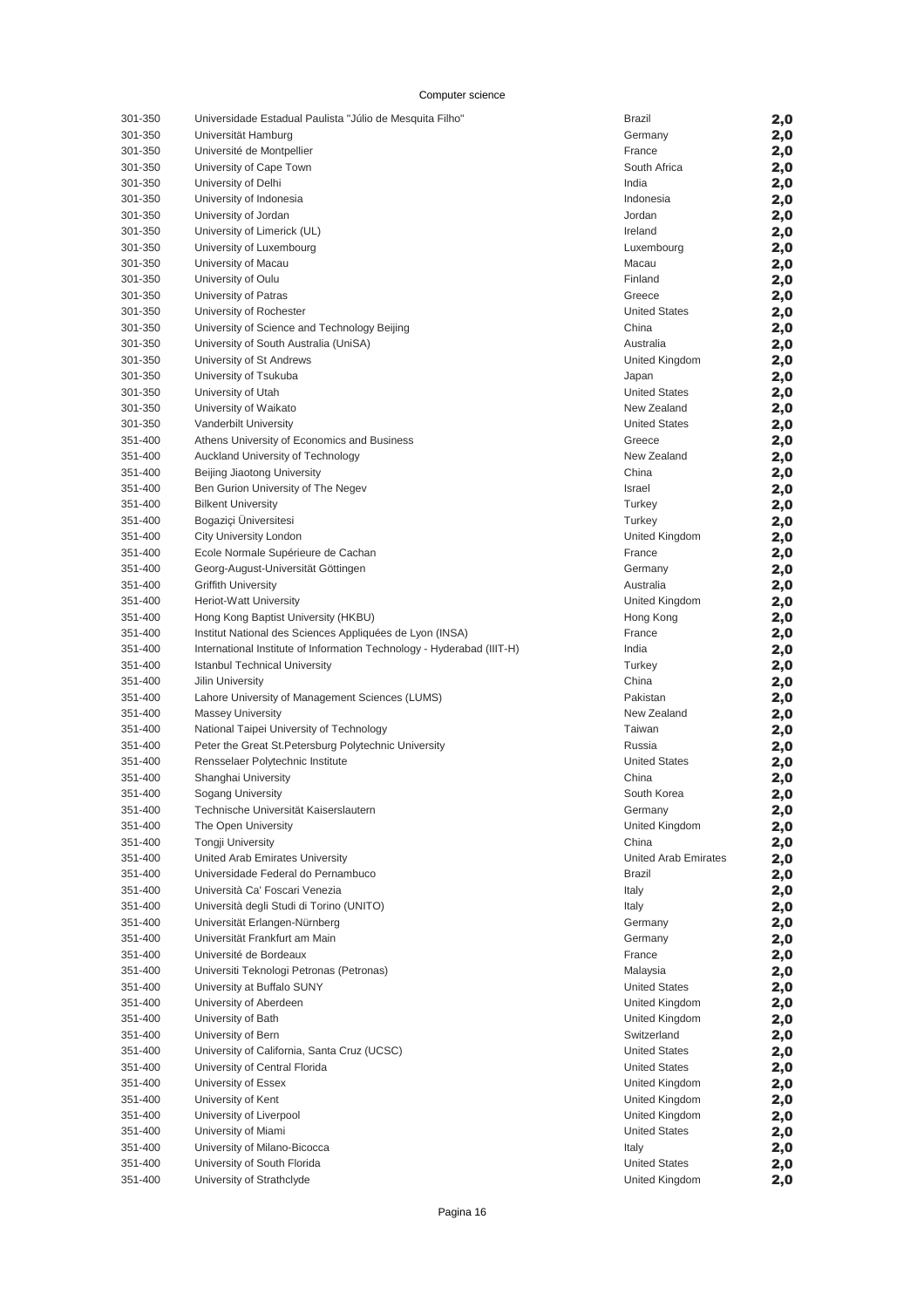| 351-400            | University of Tartu                                                                 | Estonia                                             | 2,0        |
|--------------------|-------------------------------------------------------------------------------------|-----------------------------------------------------|------------|
| 351-400            | Western Sydney University                                                           | Australia                                           | 2,0        |
| 351-400            | <b>York University</b>                                                              | Canada                                              | 2,0        |
| 401-450            | Ain Shams University                                                                | Egypt                                               | 2,0        |
| 401-450            | American University in Cairo                                                        | Egypt                                               | 2,0        |
| 401-450            | Anna University                                                                     | India                                               | 2,0        |
| 401-450            | Brno University of Technology                                                       | <b>Czech Republic</b>                               | 2,0        |
| 401-450            | Budapest University of Technology and Economics                                     | Hungary                                             | 2,0        |
| 401-450            | <b>Carleton University</b>                                                          | Canada                                              | 2,0        |
| 401-450            | City University of New York                                                         | <b>United States</b><br><b>United States</b>        | 2,0        |
| 401-450<br>401-450 | Georgetown University<br>Georgia State University                                   | <b>United States</b>                                | 2,0        |
| 401-450            | <b>Iowa State University</b>                                                        | <b>United States</b>                                | 2,0<br>2,0 |
| 401-450            | Jadavpur University                                                                 | India                                               | 2,0        |
| 401-450            | Japan Advanced Institute of Science and Technology                                  | Japan                                               | 2,0        |
| 401-450            | <b>Koç University</b>                                                               | Turkey                                              | 2,0        |
| 401-450            | National Research Nuclear University "MEPhl" (Moscow Engineering Physics Institute) | Russia                                              | 2,0        |
| 401-450            | National Taiwan Normal University                                                   | Taiwan                                              | 2,0        |
| 401-450            | <b>Qatar University</b>                                                             | Qatar                                               | 2,0        |
| 401-450            | <b>Ryerson University</b>                                                           | Canada                                              | 2,0        |
| 401-450            | Sejong University                                                                   | South Korea                                         | 2,0        |
| 401-450            | Tampere University of Technology                                                    | Finland                                             | 2,0        |
| 401-450            | Technische Universität Braunschweig                                                 | Germany                                             | 2,0        |
| 401-450            | Universidad de Santiago de Chile (USACH)                                            | Chile                                               | 2,0        |
| 401-450            | Universidad de Sevilla                                                              | Spain                                               | 2,0        |
| 401-450            | Universidad Rey Juan Carlos                                                         | Spain                                               | 2,0        |
| 401-450            | Università degli Studi di Catania (UniCT)                                           | Italy                                               | 2,0        |
| 401-450            | Università degli Studi di Firenze (UNIFI)                                           | Italy                                               | 2,0        |
| 401-450            | Università degli Studi Roma Tre                                                     | Italy                                               | 2,0        |
| 401-450            | Universitas Gadjah Mada<br>Universität Bremen                                       | Indonesia                                           | 2,0        |
| 401-450<br>401-450 | Universität Innsbruck                                                               | Germany<br>Austria                                  | 2,0        |
| 401-450            | Université de Lorraine                                                              | France                                              | 2,0<br>2,0 |
| 401-450            | Université de Rennes 1                                                              | France                                              | 2,0        |
| 401-450            | Université de Technologie, Compiègne (UTC)                                          | France                                              | 2,0        |
| 401-450            | Université Paris 1 Panthéon-Sorbonne                                                | France                                              | 2,0        |
| 401-450            | Université Paul Sabatier Toulouse III                                               | France                                              | 2,0        |
| 401-450            | Universitö della Svizzera italiana                                                  | Switzerland                                         | 2,0        |
| 401-450            | University of Antwerp                                                               | <b>Belgium</b>                                      | 2,0        |
| 401-450            | University of Bergen                                                                | Norway                                              | 2,0        |
| 401-450            | University of California, Riverside (UCR)                                           | <b>United States</b>                                | 2,0        |
| 401-450            | University of Electronic Science and Technology of China                            | China                                               | 2,0        |
| 401-450            | University of Exeter                                                                | United Kingdom                                      | 2,0        |
| 401-450            | University of Gothenburg                                                            | Sweden                                              | 2,0        |
| 401-450            | University of Leicester                                                             | United Kingdom                                      | 2,0        |
| 401-450            | University of Ljubljana                                                             | Slovenia                                            | 2,0        |
| 401-450            | University of Manitoba                                                              | Canada                                              | 2,0        |
| 401-450            | University of Mons                                                                  | <b>Belgium</b>                                      | 2,0        |
| 401-450<br>401-450 | University of South Carolina at Columbia<br>University of Tennessee                 | <b>United States</b><br><b>United States</b>        | 2,0        |
| 401-450            | University Politehnica of Bucharest                                                 | Romania                                             | 2,0<br>2,0 |
| 401-450            | WU (Vienna University of Economics and Business)                                    | Austria                                             | 2,0        |
| 401-450            | <b>Xidian University</b>                                                            | China                                               | 2,0        |
| 451-500            | American University of Sharjah                                                      | United Arab Emirates                                | 2,0        |
| 451-500            | <b>Aston University</b>                                                             | United Kingdom                                      | 2,0        |
| 451-500            | <b>Bar-Ilan University</b>                                                          | Israel                                              | 2,0        |
| 451-500            | Beijing University of Technology                                                    | China                                               | 2,0        |
| 451-500            | Birla Institute of Technology and Science                                           | India                                               | 2,0        |
| 451-500            | Case Western Reserve University                                                     | <b>United States</b>                                | 2,0        |
| 451-500            | Chung-Ang University                                                                | South Korea                                         | 2,0        |
| 451-500            | College of William & Mary                                                           | <b>United States</b>                                | 2,0        |
| 451-500            | <b>Coventry University</b>                                                          | United Kingdom                                      | 2,0        |
| 451-500            | <b>Cranfield University</b>                                                         | United Kingdom                                      | 2,0        |
| 451-500            | Dalhousie University                                                                | Canada                                              | 2,0        |
| 451-500            | <b>Emory University</b>                                                             | <b>United States</b><br><b>United Arab Emirates</b> | 2,0        |
| 451-500<br>451-500 | Khalifa University<br>Kobe University                                               | Japan                                               | 2,0        |
|                    |                                                                                     |                                                     | 2,0        |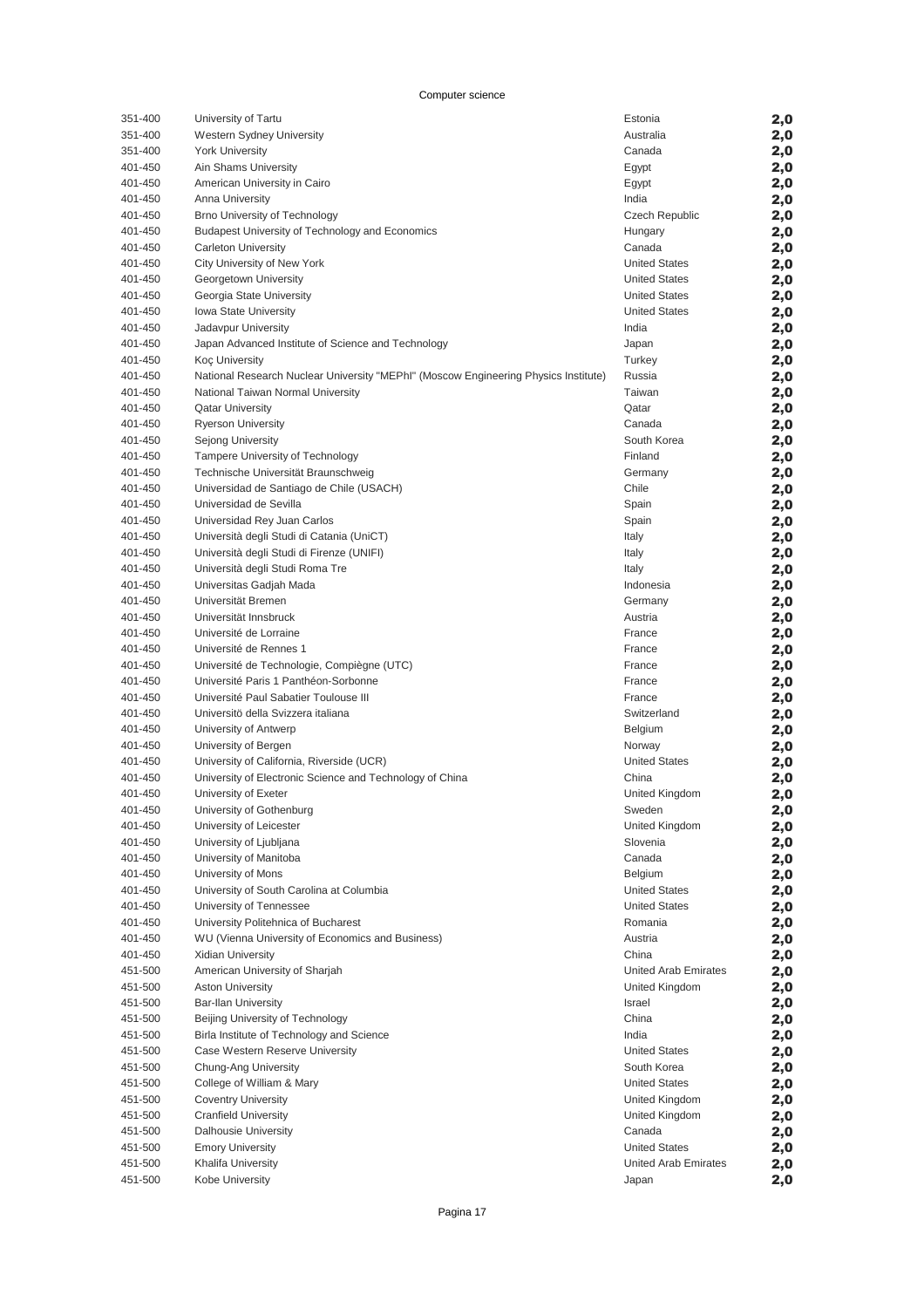|         | Konkuk University                                     | South Korea          | 2,0        |
|---------|-------------------------------------------------------|----------------------|------------|
| 451-500 | Kyungpook National University                         | South Korea          | 2,0        |
| 451-500 | La Trobe University                                   | Australia            | 2,0        |
| 451-500 | Masaryk University                                    | Czech Republic       | 2,0        |
| 451-500 | Multimedia University (MMU)                           | Malaysia             | 2,0        |
|         |                                                       | China                |            |
| 451-500 | Nankai University                                     |                      | 2,0        |
| 451-500 | National Chung Cheng University                       | Taiwan               | 2,0        |
| 451-500 | National Chung Hsing University                       | Taiwan               | 2,0        |
| 451-500 | New Jersey Institute of Technology (NJIT)             | <b>United States</b> | 2,0        |
| 451-500 | Quaid-i-azam University                               | Pakistan             | 2,0        |
| 451-500 | Ritsumeikan University                                | Japan                | 2,0        |
| 451-500 | South China University of Technology                  | China                | 2,0        |
| 451-500 | Southeast University                                  | China                | 2,0        |
| 451-500 | Stellenbosch University                               | South Africa         | 2,0        |
|         |                                                       |                      |            |
| 451-500 | The University of Georgia                             | <b>United States</b> | 2,0        |
| 451-500 | <b>Tomsk State University</b>                         | Russia               | 2,0        |
| 451-500 | <b>Tufts University</b>                               | <b>United States</b> | 2,0        |
| 451-500 | Universidad de Navarra                                | Spain                | 2,0        |
| 451-500 | Università degli Studi di Salerno                     | Italy                | 2,0        |
| 451-500 | Universität Konstanz                                  | Germany              | 2,0        |
| 451-500 | Universität Leipzig                                   | Germany              | 2,0        |
| 451-500 | Université Claude Bernard Lyon 1                      | France               | 2,0        |
| 451-500 | Université de Lille                                   | France               |            |
|         |                                                       |                      | 2,0        |
| 451-500 | Université Nice Sophia-Antipolis                      | France               | 2,0        |
| 451-500 | Universiti Teknologi MARA (UiTM)                      | Malaysia             | 2,0        |
| 451-500 | University of Canberra                                | Australia            | 2,0        |
| 451-500 | University of Connecticut                             | <b>United States</b> | 2,0        |
| 451-500 | University of Houston                                 | <b>United States</b> | 2,0        |
| 451-500 | University of Nebraska                                | <b>United States</b> | 2,0        |
| 451-500 | University of Sussex                                  | United Kingdom       | 2,0        |
| 451-500 | University of Tehran                                  | Iran                 | 2,0        |
| 451-500 |                                                       | <b>United States</b> |            |
|         | University of Texas Arlington                         |                      | 2,0        |
| 451-500 | Vellore Institute of Technology (VIT)                 | India                | 2,0        |
| 451-500 | Verona University                                     | Italy                | 2,0        |
| 451-500 | Victoria University                                   | Australia            | 2,0        |
|         |                                                       |                      |            |
| 451-500 | Vilnius Gediminas Technical University                | Lithuania            | 2,0        |
| 451-500 | <b>Vilnius University</b>                             | Lithuania            | 2,0        |
| 451-500 | <b>Wayne State University</b>                         | <b>United States</b> |            |
|         |                                                       |                      | 2,0        |
| 501-550 | AGH University of Science and Technology              | Poland               | 2,0        |
| 501-550 | Asian Institute of Technology, Thailand               | Thailand             | 2,0        |
| 501-550 | <b>Brigham Young University</b>                       | <b>United States</b> | 2,0        |
| 501-550 | <b>Clemson University</b>                             | <b>United States</b> | 2,0        |
| 501-550 | Colorado State University                             | <b>United States</b> | 2,0        |
| 501-550 | Dalian University of Technology                       | China                | 2,0        |
| 501-550 | Florida International University                      | <b>United States</b> | 2,0        |
| 501-550 | Goldsmiths, University of London                      | United Kingdom       | 2,0        |
| 501-550 | Hanoi University of Science & Technology (HUST)       | Vietnam              |            |
|         |                                                       |                      | 2,0        |
| 501-550 | International Islamic University Malaysia (IIUM)      | Malaysia             | 2,0        |
| 501-550 | <b>Kuwait University</b>                              | Kuwait               | 2,0        |
| 501-550 | <b>Laval University</b>                               | Canada               | 2,0        |
| 501-550 | Maynooth University                                   | Ireland              | 2,0        |
| 501-550 | Michigan Technological University                     | <b>United States</b> | 2,0        |
| 501-550 | Oregon State University                               | <b>United States</b> | 2,0        |
| 501-550 | Pontificia Universidad Javeriana                      | Colombia             | 2,0        |
| 501-550 | Pontificia Universidade Católica do Rio Grande do Sul | <b>Brazil</b>        |            |
| 501-550 | Poznan University of Technology                       | Poland               | 2,0        |
| 501-550 |                                                       | <b>United States</b> | 2,0        |
|         | Rutgers - The State University of New Jersey, Newark  |                      | 2,0        |
| 501-550 | Sabanci University                                    | Turkey               | 2,0        |
| 501-550 | Swansea University                                    | United Kingdom       | 2,0        |
| 501-550 | <b>Temple University</b>                              | <b>United States</b> | 2,0        |
| 501-550 | <b>Tomsk Polytechnic University</b>                   | Russia               | 2,0        |
| 501-550 | Universidad de Antioquia                              | Colombia             | 2,0        |
| 501-550 | Universidad de Concepción                             | Chile                | 2,0        |
| 501-550 | Universidad de Guadalajara (UDG)                      | Mexico               | 2,0        |
| 501-550 | Universidad Nacional de La Plata                      | Argentina            | 2,0        |
| 501-550 | Universidade de Brasilia                              | <b>Brazil</b>        |            |
| 501-550 | Universidade Federal de Santa Catarina                | <b>Brazil</b>        | 2,0<br>2,0 |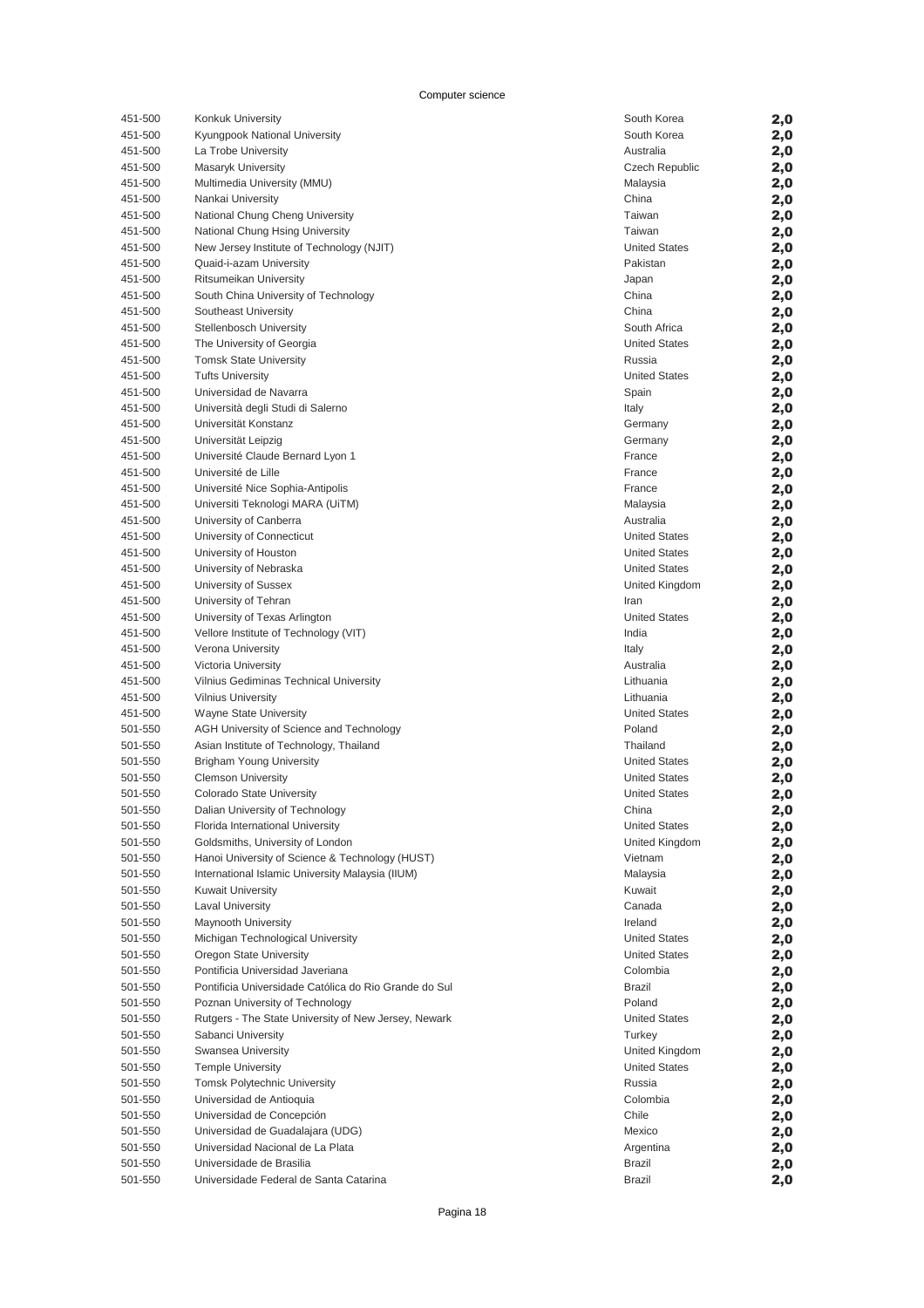| 501-550 | Universidade Federal do Paraná (UFPR)                        | Brazil               | 2,0 |
|---------|--------------------------------------------------------------|----------------------|-----|
| 501-550 | Università degli Studi di Pavia (UNIPV)                      | Italy                | 2,0 |
| 501-550 | Universität Duisburg-Essen                                   | Germany              | 2,0 |
| 501-550 | Universität Ulm                                              | Germany              | 2,0 |
| 501-550 | Université Aix-Marseille                                     | France               | 2,0 |
| 501-550 | Université de Strasbourg                                     | France               | 2,0 |
| 501-550 | University of Alabama                                        | <b>United States</b> | 2,0 |
| 501-550 | University of Basel                                          | Switzerland          | 2,0 |
| 501-550 | University of Belgrade                                       | Serbia               | 2,0 |
| 501-550 | University of Crete                                          | Greece               | 2,0 |
| 501-550 | University of Maryland, Baltimore County                     | <b>United States</b> | 2,0 |
| 501-550 | University of New Mexico                                     | <b>United States</b> | 2,0 |
| 501-550 | University of Oregon                                         | <b>United States</b> | 2,0 |
| 501-550 | University of Pretoria                                       | South Africa         | 2,0 |
| 501-550 | University of Southern Denmark                               | Denmark              | 2,0 |
| 501-550 | University of Texas at San Antonio                           | <b>United States</b> | 2,0 |
| 501-550 | University of the Philippines                                | Philippines          | 2,0 |
| 501-550 | <b>Wageningen University</b>                                 | Netherlands          | 2,0 |
| 501-550 | Worcester Polytechnic Institute                              | <b>United States</b> | 2,0 |
| 501-550 | Wrocław University of Science and Technology                 | Poland               | 2,0 |
| 551-600 | Amirkabir University of Technology                           | Iran                 | 2,0 |
| 551-600 | Babes-Bolyai University                                      | Romania              | 2,0 |
| 551-600 | Bangladesh University of Engineering and Technology          | Bangladesh           | 2,0 |
| 551-600 | Bina Nusantara University (BINUS)                            | Indonesia            | 2,0 |
| 551-600 | Dublin Institute of Technology (DIT)                         | Ireland              | 2,0 |
| 551-600 | Ecole des Ponts ParisTech                                    | France               | 2,0 |
| 551-600 | <b>Eotvos Lorand University</b>                              | Hungary              | 2,0 |
| 551-600 | <b>EURECOM</b>                                               | France               | 2,0 |
| 551-600 | Ewha Womans University                                       | South Korea          |     |
| 551-600 | Feng Chia University                                         | Taiwan               | 2,0 |
| 551-600 | Hiroshima University                                         |                      | 2,0 |
|         |                                                              | Japan<br>India       | 2,0 |
| 551-600 | Indian Institute of Information Technology(IIIT) - Allahabad | Poland               | 2,0 |
| 551-600 | Jagiellonian University                                      |                      | 2,0 |
| 551-600 | Kingston University, London                                  | United Kingdom       | 2,0 |
| 551-600 | Leibniz Universität Hannover                                 | Germany              | 2,0 |
| 551-600 | <b>Maastricht University</b>                                 | Netherlands          | 2,0 |
| 551-600 | <b>Mahidol University</b>                                    | Thailand             | 2,0 |
| 551-600 | Nara Institute of Science and Technology                     | Japan                | 2,0 |
| 551-600 | National Institute of Technology Tiruchirappalli             | India                | 2,0 |
| 551-600 | National University of Defense Technology                    | China                | 2,0 |
| 551-600 | Northwestern Polytechnical University                        | China                | 2,0 |
| 551-600 | Osaka Prefecture University                                  | Japan                | 2,0 |
| 551-600 | Pontificia Universidad Católica del Perú                     | Peru                 | 2,0 |
| 551-600 | Pusan National University                                    | South Korea          | 2,0 |
| 551-600 | Sepuluh Nopember Institute of Technology                     | Indonesia            | 2,0 |
| 551-600 | <b>Tallinn University of Technology</b>                      | Estonia              | 2,0 |
| 551-600 | <b>Tamkang University</b>                                    | Taiwan               | 2,0 |
| 551-600 | Technical University of Cluj-Napoca                          | Romania              | 2,0 |
| 551-600 | <b>Texas Tech University</b>                                 | <b>United States</b> | 2,0 |
| 551-600 | <b>Thammasat University</b>                                  | Thailand             | 2,0 |
| 551-600 | <b>Tilburg University</b>                                    | Netherlands          | 2,0 |
| 551-600 | Universidad Autónoma de Nuevo León (UANL)                    | Mexico               | 2,0 |
| 551-600 | Universidade Federal de São Carlos                           | <b>Brazil</b>        | 2,0 |
| 551-600 | Università degli Studi di Modena e Reggio Emilia             | Italy                | 2,0 |
| 551-600 | Universität Bielefeld                                        | Germany              | 2,0 |
| 551-600 | Universitat de Valencia                                      | Spain                | 2,0 |
| 551-600 | Université de Sherbrooke                                     | Canada               | 2,0 |
| 551-600 | Université Paris Descartes                                   | France               | 2,0 |
| 551-600 | Université Paris-Est Créteil                                 | France               | 2,0 |
| 551-600 | Universiti Tunku Abdul Rahman (UTAR)                         | Malaysia             | 2,0 |
| 551-600 | University of Kansas                                         | <b>United States</b> | 2,0 |
| 551-600 | University of Kentucky                                       | <b>United States</b> | 2,0 |
| 551-600 | University of Maribor                                        | Slovenia             | 2,0 |
| 551-600 | University of Massachusetts, Boston                          | <b>United States</b> | 2,0 |
| 551-600 | University of Missouri, Columbia                             | <b>United States</b> | 2,0 |
| 551-600 | University of Portsmouth                                     | United Kingdom       | 2,0 |
| 551-600 | University of Reading                                        | United Kingdom       | 2,0 |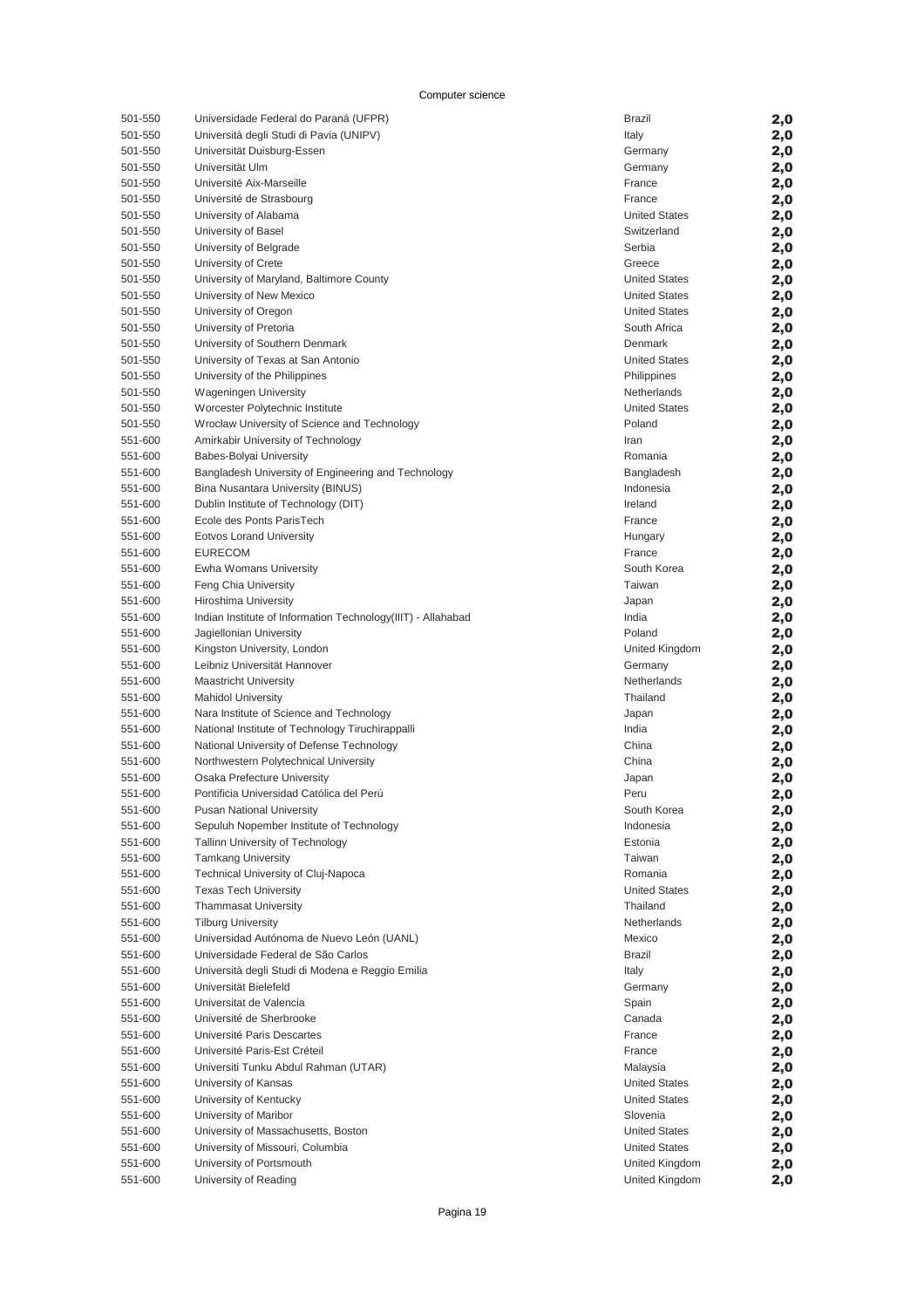| 551-600 | University of Ulster               | United Kingdom | 2,0 |
|---------|------------------------------------|----------------|-----|
| 551-600 | University of Zagreb               | Croatia        | 2,0 |
| 551-600 | Ural Federal University            | Russia         | 2,0 |
| 551-600 | Vietnam National University, Hanoi | Vietnam        | 2,0 |
| 551-600 | Xiamen University                  | China          | 2,0 |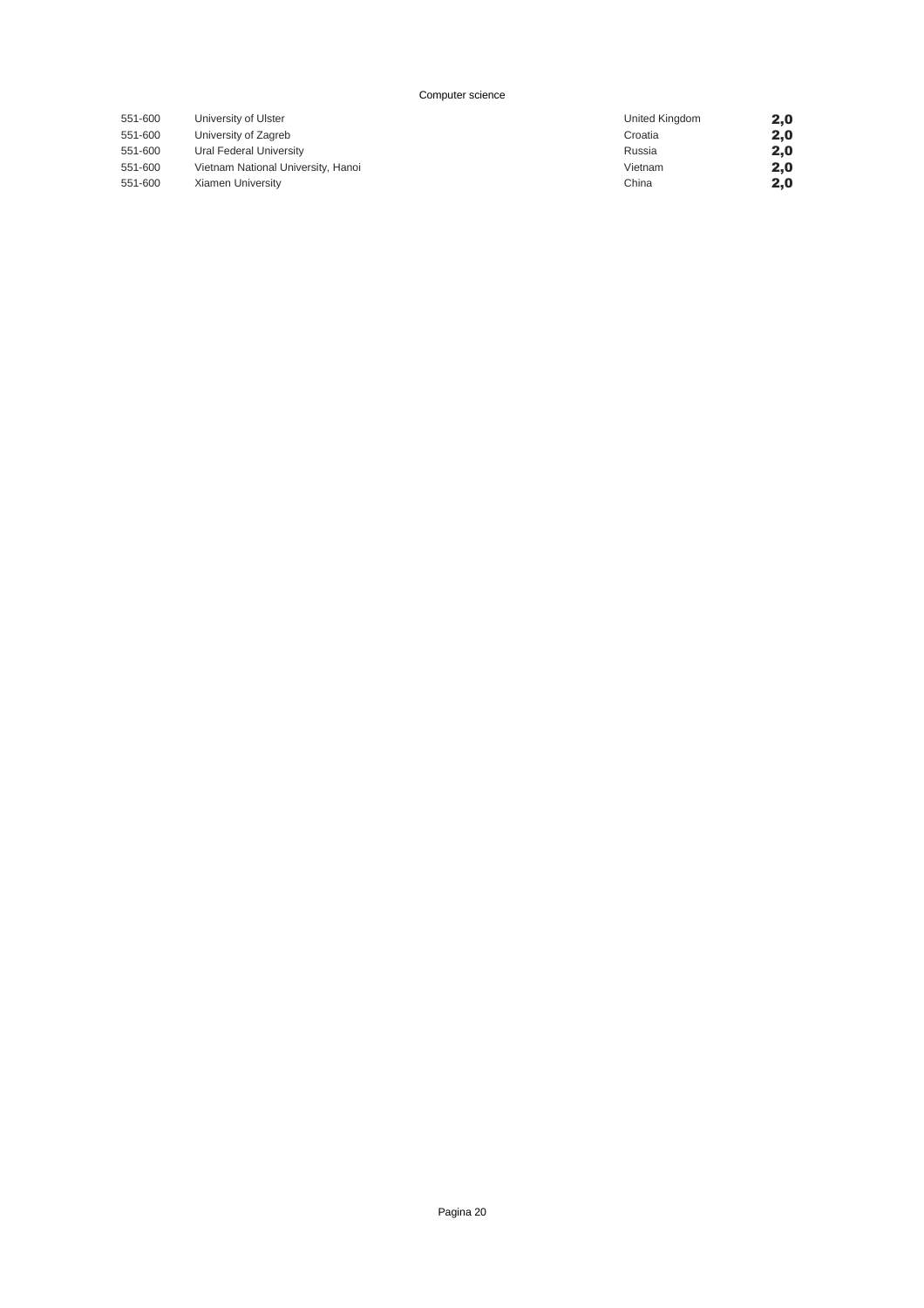|                | Top 300 Universities - Engineering - Chemical              |                      |       |
|----------------|------------------------------------------------------------|----------------------|-------|
| 2019           | <b>Institution</b>                                         | <b>Location</b>      | Score |
| 1              | Massachusetts Institute of Technology (MIT)                | <b>United States</b> | 14,0  |
| $\overline{c}$ | <b>Stanford University</b>                                 | <b>United States</b> | 14,0  |
| $3=$           | University of California, Berkeley (UCB)                   | <b>United States</b> | 14,0  |
| $3=$           | University of Cambridge                                    | United Kingdom       | 14,0  |
| 5              | ETH Zurich (Swiss Federal Institute of Technology)         | Switzerland          | 14,0  |
| 6              | University of Oxford                                       | United Kingdom       | 14,0  |
| $7=$           | California Institute of Technology (Caltech)               | <b>United States</b> | 14,0  |
| $7=$           | National University of Singapore (NUS)                     | Singapore            | 14,0  |
| 9              | Imperial College London                                    | United Kingdom       | 14,0  |
| 10             | Delft University of Technology                             | Netherlands          | 14,0  |
| 11             | <b>Tsinghua University</b>                                 | China                | 12,0  |
| 12             | Nanyang Technological University (NTU)                     | Singapore            | 12,0  |
| 13             | <b>Kyoto University</b>                                    | Japan                | 12,0  |
| 14             | The University of Tokyo                                    | Japan                | 12,0  |
| 15             | <b>Princeton University</b>                                | <b>United States</b> | 12,0  |
| 16             | Ecole Polytechnique Fédérale de Lausanne (EPFL)            | Switzerland          | 12,0  |
| 17             | University of Texas at Austin                              | <b>United States</b> | 12,0  |
| 18             | University of Wisconsin-Madison                            | <b>United States</b> | 12,0  |
| 19             | University of California, Los Angeles (UCLA)               | <b>United States</b> | 12,0  |
| 20             | <b>Yale University</b>                                     | <b>United States</b> | 12,0  |
| 21             | The University of Manchester                               | United Kingdom       | 10,0  |
| 22             | KAIST - Korea Advanced Institute of Science and Technology | South Korea          | 10,0  |
| 23             | Seoul National University (SNU)                            | South Korea          | 10,0  |
| 24             | Northwestern University                                    | <b>United States</b> | 10,0  |
| 25             | University of Minnesota                                    | <b>United States</b> | 10,0  |
| 26             | Georgia Institute of Technology (Georgia Tech)             | <b>United States</b> | 10,0  |
| 27             | University of Toronto                                      | Canada               | 10,0  |
| 28             | UCL (University College London)                            | United Kingdom       | 10,0  |
| $29=$          | <b>Monash University</b>                                   | Australia            | 10,0  |
| $29=$          | University of Delaware                                     | <b>United States</b> | 10,0  |
| 31             | Tokyo Institute of Technology                              | Japan                | 8,0   |
| 32             | The University of Melbourne                                | Australia            | 8,0   |
| 33             | The University of Queensland (UQ)                          | Australia            | 8,0   |
| 34             | The Hong Kong University of Science and Technology (HKUST) | Hong Kong            | 8,0   |
| $35=$          | Rheinisch-Westfälische Technische Hochschule Aachen        | Germany              | 8,0   |
| $35=$          | Sungkyunkwan University                                    | South Korea          | 8,0   |
| $35=$          | Technische Universität Berlin                              | Germany              | 8,0   |
| 38             | <b>Cornell University</b>                                  | <b>United States</b> | 8,0   |
| 39             | Zhejiang University                                        | China                | 8,0   |
| 40             | University of Michigan                                     | <b>United States</b> | 8,0   |
| 41             | <b>McGill University</b>                                   | Canada               | 6,0   |
| 42=            | Eindhoven University of Technology                         | Netherlands          | 6,0   |
| $42 =$         | The University of New South Wales (UNSW)                   | Australia            | 6,0   |
| 44             | Politecnico di Milano                                      | Italy                | 6,0   |
| 45             | Osaka University                                           | Japan                | 6,0   |
| 46             | Katholieke Universiteit Leuven                             | Belgium              | 6,0   |
| 47             | <b>Purdue University</b>                                   | <b>United States</b> | 6,0   |
| 48             | University of Pennsylvania                                 | <b>United States</b> | 6,0   |
| 49             | Pennsylvania State University                              | <b>United States</b> | 6,0   |
| 50             | Technische Universität München                             | Germany              | 6,0   |
| 51-100         | Carnegie Mellon University                                 | <b>United States</b> | 4,0   |
| 51-100         | Chalmers University of Technology                          | Sweden               | 4,0   |
| 51-100         | Columbia University                                        | <b>United States</b> | 4,0   |
| 51-100         | <b>Hanyang University</b>                                  | South Korea          | 4,0   |
| 51-100         | <b>Hokkaido University</b>                                 | Japan                | 4,0   |
| 51-100         | Indian Institute of Science (IISc) Bangalore               | India                | 4,0   |
| 51-100         | Indian Institute of Technology Bombay (IITB)               | India                | 4,0   |
| 51-100         | Johns Hopkins University                                   | <b>United States</b> | 4,0   |
| 51-100         | King Fahd University of Petroleum & Minerals (KFUPM)       | Saudi Arabia         | 4,0   |
| 51-100         | KIT, Karlsruher Institut für Technologie                   | Germany              | 4,0   |
| 51-100         | Korea University                                           | South Korea          | 4,0   |
| 51-100         | KTH, Royal Institute of Technology                         | Sweden               | 4,0   |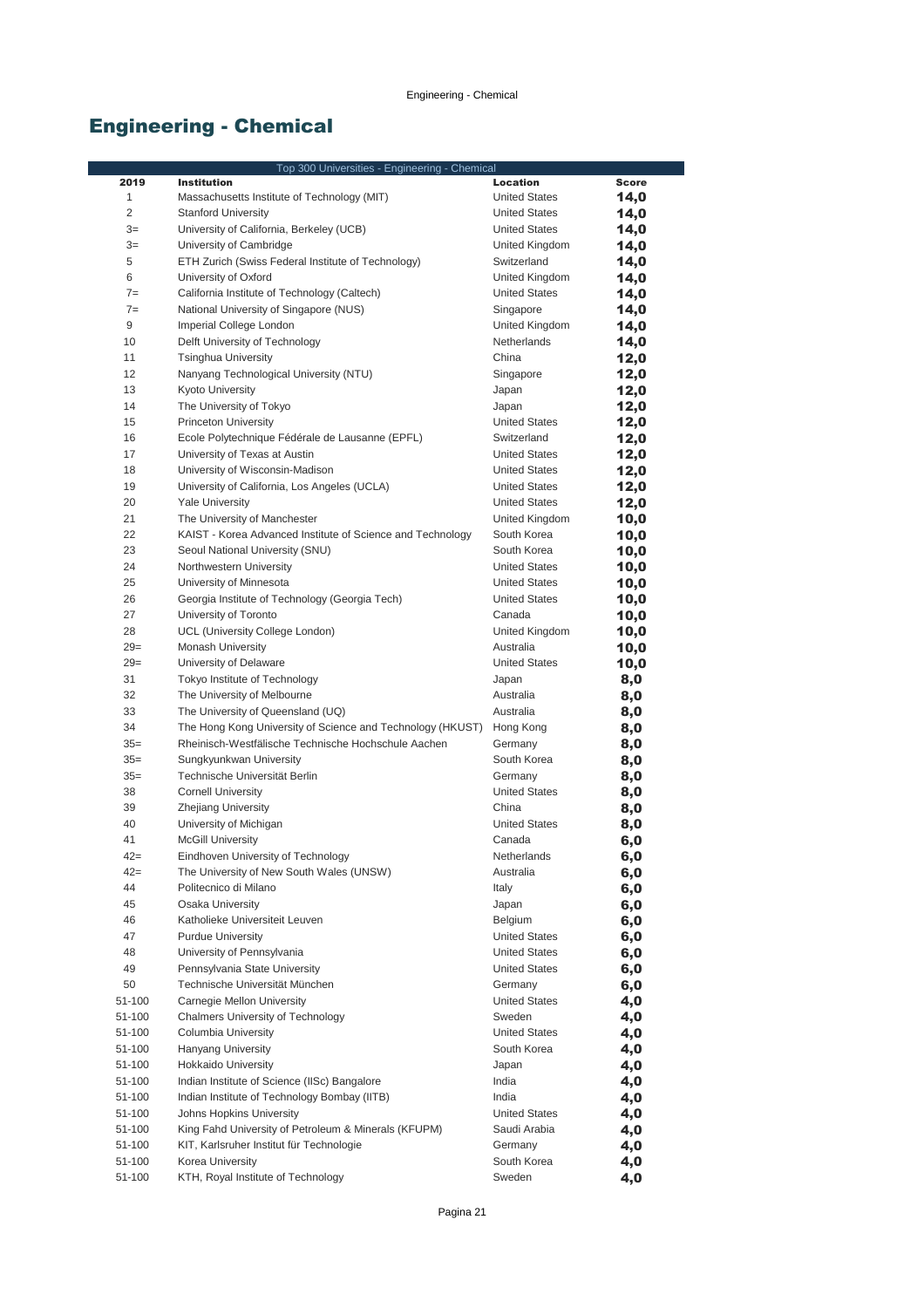| 51-100             | Kyushu University                                                         | Japan                           | 4,0        |
|--------------------|---------------------------------------------------------------------------|---------------------------------|------------|
| 51-100             | Nagoya University                                                         | Japan                           | 4,0        |
| 51-100             | Nanjing University                                                        | China                           | 4,0        |
| 51-100             | National Taiwan University (NTU)                                          | Taiwan                          | 4,0        |
| 51-100             | National Tsing Hua University                                             | Taiwan                          | 4,0        |
| 51-100             | Norwegian University of Science and Technology                            | Norway                          | 4,0        |
| 51-100             | Ohio State University, Columbus                                           | <b>United States</b>            | 4,0        |
| 51-100             | Université PSL (Paris Sciences & Lettres)                                 | France                          | 4,0        |
| 51-100             | Pohang University of Science and Technology (POSTECH)                     | South Korea                     | 4,0        |
| 51-100             | <b>Rice University</b>                                                    | <b>United States</b>            | 4,0        |
| 51-100             | Sapienza - Università di Roma                                             | Italy                           | 4,0        |
| 51-100             | Shanghai Jiao Tong University                                             | China                           | 4,0        |
| 51-100<br>51-100   | <b>Technical University of Denmark</b><br><b>Texas A&amp;M University</b> | Denmark<br><b>United States</b> | 4,0        |
| 51-100             | The University of Adelaide                                                | Australia                       | 4,0        |
| 51-100             | The University of Sydney                                                  | Australia                       | 4,0<br>4,0 |
| 51-100             | <b>Tianjin University</b>                                                 | China                           | 4,0        |
| 51-100             | <b>Tohoku University</b>                                                  | Japan                           | 4,0        |
| 51-100             | Universidad Nacional Autónoma de México (UNAM)                            | Mexico                          | 4,0        |
| 51-100             | Universidade de São Paulo (USP)                                           | <b>Brazil</b>                   | 4,0        |
| 51-100             | Università di Bologna (UNIBO)                                             | Italy                           | 4,0        |
| 51-100             | Universiti Malaya (UM)                                                    | Malaysia                        | 4,0        |
| 51-100             | Universiti Teknologi Malaysia (UTM)                                       | Malaysia                        | 4,0        |
| 51-100             | University of Alberta                                                     | Canada                          | 4,0        |
| 51-100             | University of Birmingham                                                  | United Kingdom                  | 4,0        |
| 51-100             | University of British Columbia                                            | Canada                          | 4,0        |
| 51-100             | University of California, Davis (UCD)                                     | <b>United States</b>            | 4,0        |
| 51-100             | University of California, Santa Barbara (UCSB)                            | <b>United States</b>            | 4,0        |
| 51-100             | University of Edinburgh                                                   | United Kingdom                  | 4,0        |
| 51-100             | University of Ghent                                                       | Belgium                         | 4,0        |
| 51-100             | University of Hong Kong (HKU)                                             | Hong Kong                       | 4,0        |
| 51-100             | University of Illinois at Urbana-Champaign                                | <b>United States</b>            | 4,0        |
| 51-100             | University of Leeds                                                       | United Kingdom                  | 4,0        |
| 51-100             | University of Porto                                                       | Portugal                        | 4,0        |
| 51-100             | University of Twente                                                      | <b>Netherlands</b>              | 4,0        |
| 51-100             | University of Washington                                                  | <b>United States</b>            | 4,0        |
| 51-100             | University of Waterloo                                                    | Canada                          | 4,0        |
| 51-100             | Yonsei University                                                         | South Korea                     | 4,0        |
| 101-150            | Beijing University of Chemical Technology                                 | China<br>Thailand               | 2,0        |
| 101-150<br>101-150 | Chulalongkorn University<br><b>Curtin University</b>                      | Australia                       | 2,0        |
| 101-150            | Ecole Polytechnique                                                       | France                          | 2,0<br>2,0 |
| 101-150            | Indian Institute of Technology Delhi (IITD)                               | India                           | 2,0        |
| 101-150            | Indian Institute of Technology Kanpur (IITK)                              | India                           | 2,0        |
| 101-150            | Indian Institute of Technology Kharagpur (IITKGP)                         | India                           | 2,0        |
| 101-150            | Indian Institute of Technology Madras (IITM)                              | India                           | 2,0        |
| 101-150            | Institute of Chemical Technology (UDCT), Mumbai                           | India                           | 2,0        |
| 101-150            | King Abdul Aziz University (KAU)                                          | Saudi Arabia                    | 2,0        |
| 101-150            | King Abdullah University of Science & Technology (KAUST)                  | Saudi Arabia                    | 2,0        |
| 101-150            | King Saud University (KSU)                                                | Saudi Arabia                    | 2,0        |
| 101-150            | <b>McMaster University</b>                                                | Canada                          | 2,0        |
| 101-150            | Michigan State University                                                 | <b>United States</b>            | 2,0        |
| 101-150            | National Cheng Kung University                                            | Taiwan                          | 2,0        |
| 101-150            | Newcastle University                                                      | United Kingdom                  | 2,0        |
| 101-150            | North Carolina State University                                           | <b>United States</b>            | 2,0        |
| 101-150            | Politecnico di Torino                                                     | Italy                           | 2,0        |
| 101-150            | Sorbonne University                                                       | France                          | 2,0        |
| 101-150            | Sun Yat-sen University                                                    | China                           | 2,0        |
| 101-150            | Technische Universität Dortmund                                           | Germany                         | 2,0        |
| 101-150            | Technische Universität Dresden                                            | Germany                         | 2,0        |
| 101-150            | Technische Universität Wien                                               | Austria                         | 2,0        |
| 101-150<br>101-150 | The Chinese University of Hong Kong (CUHK)<br>The University of Auckland  | Hong Kong<br>New Zealand        | 2,0        |
| 101-150            | The University of Nottingham                                              | United Kingdom                  | 2,0<br>2,0 |
| 101-150            | Universidad Complutense de Madrid (UCM)                                   | Spain                           | 2,0        |
| 101-150            | Universidad de Buenos Aires                                               | Argentina                       | 2,0        |
| 101-150            | Universidad Politecnica de Valencia                                       | Spain                           | 2,0        |
|                    |                                                                           |                                 |            |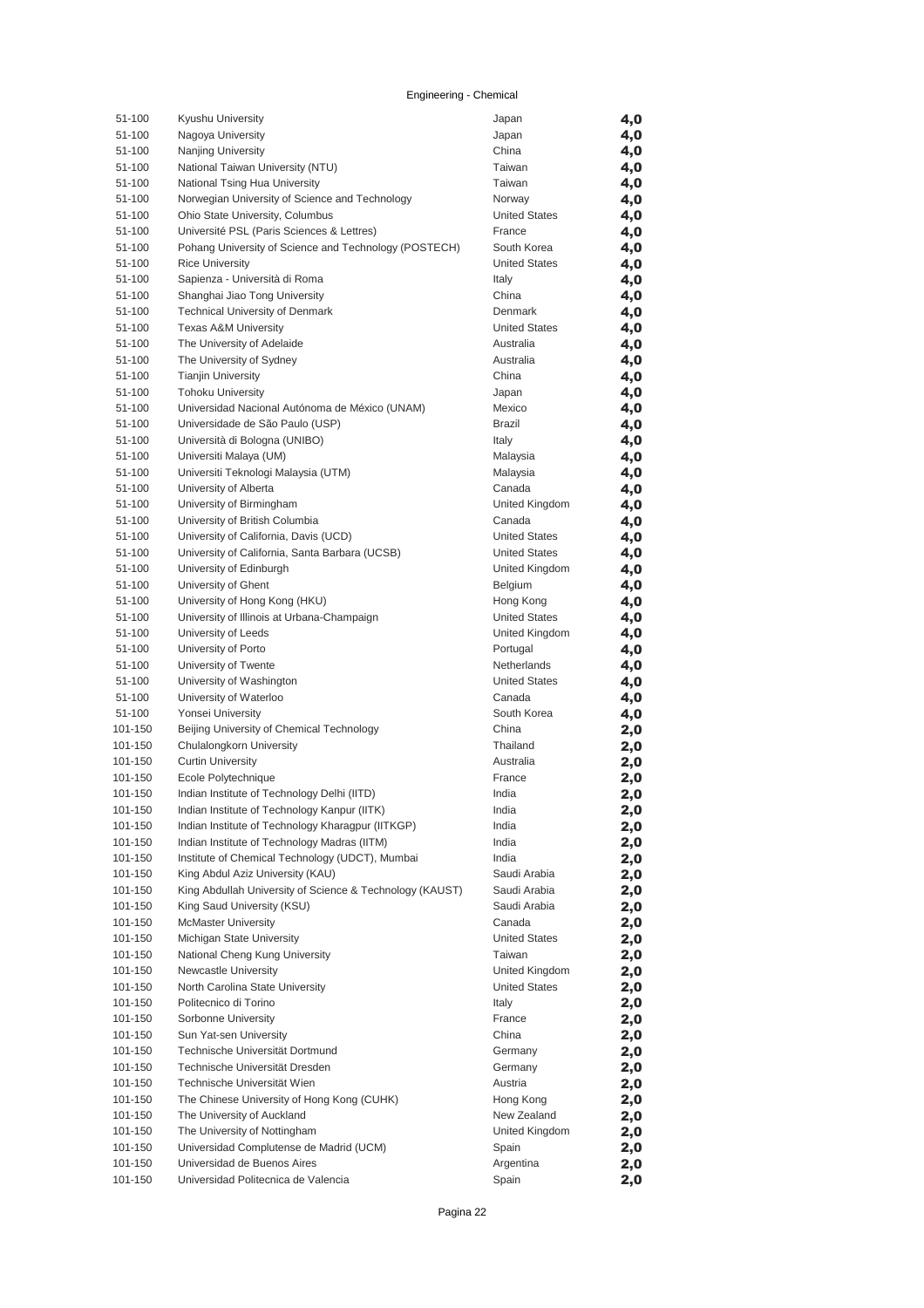| 101-150            | Universidade Estadual de Campinas (Unicamp)                 | <b>Brazil</b>            | 2,0        |
|--------------------|-------------------------------------------------------------|--------------------------|------------|
| 101-150            | Universidade Federal do Rio de Janeiro                      | <b>Brazil</b>            | 2,0        |
| 101-150            | Universidade Nova de Lisboa                                 | Portugal                 | 2,0        |
| 101-150            | Università degli Studi di Padova (UNIPD)                    | Italy                    | 2,0        |
| 101-150            | Universitat Autónoma de Barcelona                           | Spain                    | 2,0        |
| 101-150            | Universitat de Barcelona (UB)                               | Spain                    | 2,0        |
| 101-150            | Universität Erlangen-Nürnberg                               | Germany                  | 2,0        |
| 101-150            | Universität Stuttgart                                       | Germany                  | 2,0        |
| 101-150            | Université de Montréal                                      | Canada                   | 2,0        |
| 101-150            | Universiti Kebangsaan Malaysia (UKM)                        | Malaysia                 | 2,0        |
| 101-150            | Universiti Sains Malaysia (USM)                             | Malaysia                 | 2,0        |
| 101-150            | University College Dublin (UCD)                             | Ireland                  | 2,0        |
| 101-150<br>101-150 | University of Bath<br>University of Calgary                 | United Kingdom<br>Canada | 2,0        |
| 101-150            | University of California, San Diego (UCSD)                  | <b>United States</b>     | 2,0<br>2,0 |
| 101-150            | University of Florida                                       | <b>United States</b>     | 2,0        |
| 101-150            | University of Groningen                                     | Netherlands              | 2,0        |
| 101-150            | University of Houston                                       | <b>United States</b>     | 2,0        |
| 101-150            | University of Lisbon                                        | Portugal                 | 2,0        |
| 101-150            | University of Massachusetts, Amherst                        | <b>United States</b>     | 2,0        |
| 101-150            | University of Pittsburgh                                    | <b>United States</b>     | 2,0        |
| 151-200            | <b>Aalto University</b>                                     | Finland                  | 2,0        |
| 151-200            | <b>Aarhus University</b>                                    | Denmark                  | 2,0        |
| 151-200            | Arizona State University                                    | <b>United States</b>     | 2,0        |
| 151-200            | <b>Brown University</b>                                     | <b>United States</b>     | 2,0        |
| 151-200            | Cairo University                                            | Egypt                    | 2,0        |
| 151-200            | Case Western Reserve University                             | <b>United States</b>     | 2,0        |
| 151-200            | Dalian University of Technology                             | China                    | 2,0        |
| 151-200            | East China University of Science and Technology             | China                    | 2,0        |
| 151-200            | Harbin Institute of Technology                              | China                    | 2,0        |
| 151-200            | <b>Heriot-Watt University</b>                               | United Kingdom           | 2,0        |
| 151-200            | Huazhong University of Science and Technology               | China                    | 2,0        |
| 151-200            | Indian Institute of Technology Roorkee (IITR)               | India                    | 2,0        |
| 151-200            | <b>Istanbul Technical University</b>                        | Turkey                   | 2,0        |
| 151-200<br>151-200 | Karolinska Institute<br>Kobe University                     | Sweden                   | 2,0        |
| 151-200            | Kyung Hee University                                        | Japan<br>South Korea     | 2,0<br>2,0 |
| 151-200            | Nankai University                                           | China                    | 2,0        |
| 151-200            | National Chiao Tung University                              | Taiwan                   | 2,0        |
| 151-200            | National Taiwan University of Science and Technology        | Taiwan                   | 2,0        |
| 151-200            | National Technical University of Athens                     | Greece                   | 2,0        |
| 151-200            | Novosibirsk State University                                | Russia                   | 2,0        |
| 151-200            | Pontificia Universidad Católica de Chile                    | Chile                    | 2,0        |
| 151-200            | Queen's University                                          | Canada                   | 2,0        |
| 151-200            | Queen's University of Belfast                               | United Kingdom           | 2,0        |
| 151-200            | Rensselaer Polytechnic Institute                            | <b>United States</b>     | 2,0        |
| 151-200            | <b>RMIT University</b>                                      | Australia                | 2,0        |
| 151-200            | The Hong Kong Polytechnic University                        | Hong Kong                | 2,0        |
| 151-200            | The University of Sheffield                                 | United Kingdom           | 2,0        |
| 151-200            | The University of Western Australia (UWA)                   | Australia                | 2,0        |
| 151-200            | <b>Tongji University</b>                                    | China                    | 2,0        |
| 151-200            | Universidad Autónoma de Madrid                              | Spain                    | 2,0        |
| 151-200            | Universidad Nacional de Colombia                            | Colombia                 | 2,0        |
| 151-200            | Università degli Studi di Napoli Federico II                | Italy                    | 2,0        |
| 151-200            | Università di Pisa                                          | Italy                    | 2,0        |
| 151-200<br>151-200 | Université de Strasbourg<br>Universiti Putra Malaysia (UPM) | France<br>Malaysia       | 2,0<br>2,0 |
| 151-200            | Universiti Teknologi Petronas (Petronas)                    | Malaysia                 | 2,0        |
| 151-200            | University of California, Irvine (UCI)                      | <b>United States</b>     | 2,0        |
| 151-200            | University of Colorado at Boulder                           | United States            | 2,0        |
| 151-200            | University of Maryland, College Park                        | United States            | 2,0        |
| 151-200            | University of Notre Dame                                    | <b>United States</b>     | 2,0        |
| 151-200            | University of Ottawa                                        | Canada                   | 2,0        |
| 151-200            | University of Southern California                           | <b>United States</b>     | 2,0        |
| 151-200            | University of Strathclyde                                   | United Kingdom           | 2,0        |
| 151-200            | University of Surrey                                        | United Kingdom           | 2,0        |
| 151-200            | Waseda University                                           | Japan                    | 2,0        |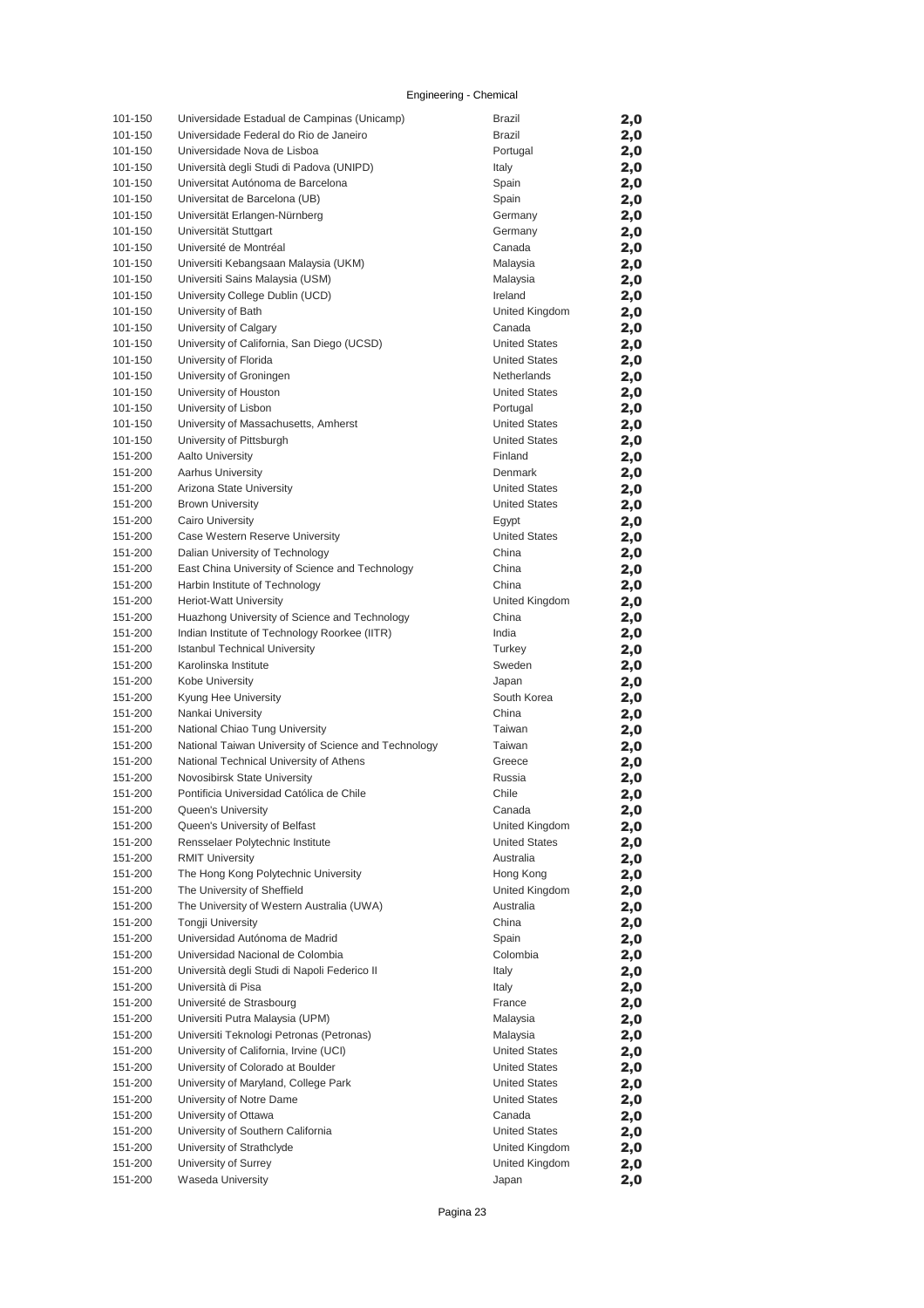| 151-200            | <b>Washington State University</b>                             | <b>United States</b>           | 2,0        |
|--------------------|----------------------------------------------------------------|--------------------------------|------------|
| 151-200            | Washington University in St. Louis                             | <b>United States</b>           | 2,0        |
| 151-200            | Xiamen University                                              | China                          | 2,0        |
| 151-200            | Xi'an Jiaotong University                                      | China                          | 2,0        |
| 201-250            | Aristotle University of Thessaloniki                           | Greece                         | 2,0        |
| 201-250            | <b>Beihang University</b>                                      | China                          | 2,0        |
| 201-250            | Beijing Institute of Technology                                | China                          | 2,0        |
| 201-250            | China University of Petroleum                                  | China                          | 2,0        |
| 201-250            | Colorado School of Mines                                       | <b>United States</b>           | 2,0        |
| 201-250            | <b>Emory University</b>                                        | <b>United States</b>           | 2,0        |
| 201-250            | Hiroshima University                                           | Japan                          | 2,0        |
| 201-250            | Indian Institute of Technology Guwahati (IITG)                 | India                          | 2,0        |
| 201-250            | Instituto Politécnico Nacional (IPN)                           | Mexico                         | 2,0        |
| 201-250            | <b>Jilin University</b>                                        | China                          | 2,0        |
| 201-250            | <b>Laval University</b>                                        | Canada                         | 2,0        |
| 201-250            | Lehigh University                                              | <b>United States</b>           | 2,0        |
| 201-250            | Loughborough University                                        | United Kingdom                 | 2,0        |
| 201-250<br>201-250 | Louisiana State University<br>Middle East Technical University | <b>United States</b><br>Turkey | 2,0        |
| 201-250            | Nanjing University of Science and Technology                   | China                          | 2,0        |
| 201-250            | New York University (NYU)                                      | <b>United States</b>           | 2,0        |
| 201-250            | Northeastern University                                        | <b>United States</b>           | 2,0        |
| 201-250            | <b>Shandong University</b>                                     | China                          | 2,0<br>2,0 |
| 201-250            | Sichuan University                                             | China                          | 2,0        |
| 201-250            | Sogang University                                              | South Korea                    | 2,0        |
| 201-250            | South China University of Technology                           | China                          | 2,0        |
| 201-250            | Technion - Israel Institute of Technology                      | Israel                         | 2,0        |
| 201-250            | Technische Universität Graz                                    | Austria                        | 2,0        |
| 201-250            | Technische Universität Hamburg-Harburg                         | Germany                        | 2,0        |
| 201-250            | The Scripps Research Institute (TSRI)                          | <b>United States</b>           | 2,0        |
| 201-250            | Tokyo University of Science                                    | Japan                          | 2,0        |
| 201-250            | <b>Tomsk Polytechnic University</b>                            | Russia                         | 2,0        |
| 201-250            | Universidad de Chile                                           | Chile                          | 2,0        |
| 201-250            | Universidad de Zaragoza                                        | Spain                          | 2,0        |
| 201-250            | Universidad Nacional del Litoral                               | Argentina                      | 2,0        |
| 201-250            | Universidade de Santiago de Compostela                         | Spain                          | 2,0        |
| 201-250            | Universitat de Valencia                                        | Spain                          | 2,0        |
| 201-250            | Universitat Politècnica de Catalunya                           | Spain                          | 2,0        |
| 201-250            | Université Libre de Bruxelles (ULB)                            | Belgium                        | 2,0        |
| 201-250            | University of Aveiro                                           | Portugal                       | 2,0        |
| 201-250            | University of California, Riverside (UCR)                      | <b>United States</b>           | 2,0        |
| 201-250            | University of Canterbury                                       | New Zealand                    | 2,0        |
| 201-250            | University of Cape Town                                        | South Africa                   | 2,0        |
| 201-250            | University of Cincinnati                                       | <b>United States</b>           | 2,0        |
| 201-250            | University of Coimbra                                          | Portugal                       | 2,0        |
| 201-250            | University of Illinois, Chicago (UIC)                          | <b>United States</b>           | 2,0        |
| 201-250            | University of Minho                                            | Portugal                       | 2,0        |
| 201-250            | University of Newcastle                                        | Australia                      | 2,0        |
| 201-250            | University of Oklahoma                                         | <b>United States</b>           | 2,0        |
| 201-250            | University of Patras                                           | Greece                         | 2,0        |
| 201-250            | University of Tennessee                                        | <b>United States</b>           | 2,0        |
| 201-250            | University of Virginia                                         | <b>United States</b>           | 2,0        |
| 201-250            | Warsaw University of Technology                                | Poland                         | 2,0        |
| 201-250            | <b>Western University</b><br>Abo Akademi University            | Canada<br>Finland              | 2,0        |
| 251-300<br>251-300 | <b>Anna University</b>                                         | India                          | 2,0        |
| 251-300            | Bandung Institute of Technology (ITB)                          | Indonesia                      | 2,0<br>2,0 |
| 251-300            | Ben Gurion University of The Negev                             | Israel                         |            |
| 251-300            | Chung-Ang University                                           | South Korea                    | 2,0<br>2,0 |
| 251-300            | City University of New York                                    | <b>United States</b>           | 2,0        |
| 251-300            | <b>Drexel University</b>                                       | <b>United States</b>           | 2,0        |
| 251-300            | Inha University                                                | South Korea                    | 2,0        |
| 251-300            | Iowa State University                                          | <b>United States</b>           | 2,0        |
| 251-300            | Johannes Gutenberg Universität Mainz                           | Germany                        | 2,0        |
| 251-300            | Konkuk University                                              | South Korea                    | 2,0        |
| 251-300            | Kyungpook National University                                  | South Korea                    | 2,0        |
| 251-300            | <b>Massey University</b>                                       | New Zealand                    | 2,0        |
|                    |                                                                |                                |            |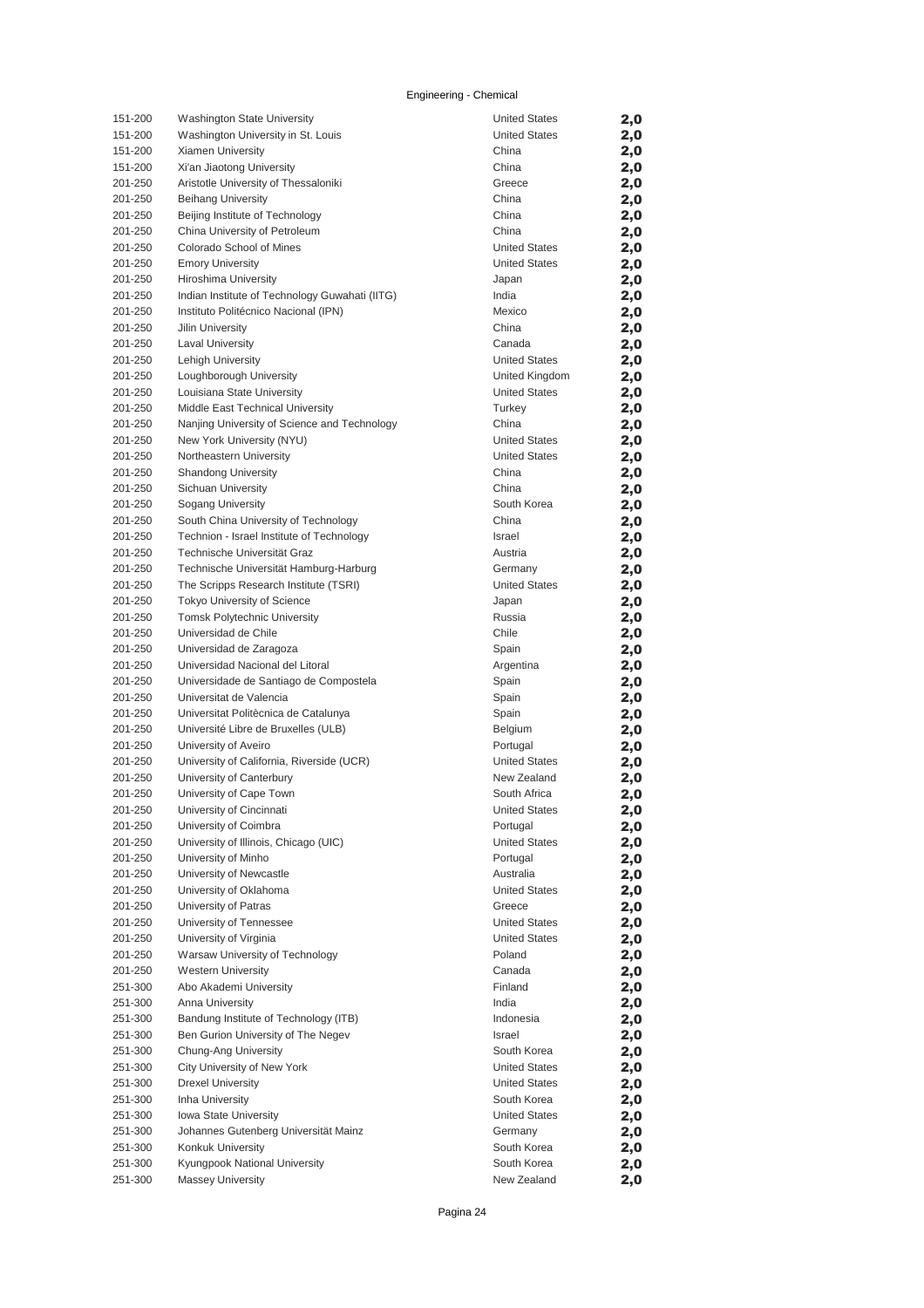| 251-300 | National Central University                                 | Taiwan                | 2,0 |
|---------|-------------------------------------------------------------|-----------------------|-----|
| 251-300 | National Chung Hsing University                             | Taiwan                | 2,0 |
| 251-300 | National Taipei University of Technology                    | Taiwan                | 2,0 |
| 251-300 | <b>Pusan National University</b>                            | South Korea           | 2,0 |
| 251-300 | <b>Qatar University</b>                                     | Oatar                 | 2,0 |
| 251-300 | Queen Mary University of London (QMUL)                      | United Kingdom        | 2,0 |
| 251-300 | Rutgers - The State University of New Jersey, New Brunswick | <b>United States</b>  | 2,0 |
| 251-300 | Shanghai University                                         | China                 | 2,0 |
| 251-300 | Soochow University                                          | China                 | 2,0 |
| 251-300 | Stellenbosch University                                     | South Africa          | 2,0 |
| 251-300 | Sultan Qaboos University                                    | Oman                  | 2,0 |
| 251-300 | Tecnológico de Monterrey (ITESM)                            | Mexico                | 2,0 |
| 251-300 | <b>Tomsk State University</b>                               | Russia                | 2,0 |
| 251-300 | <b>Tufts University</b>                                     | <b>United States</b>  | 2,0 |
| 251-300 | Universidad Autónoma Metropolitana (UAM)                    | Mexico                | 2,0 |
| 251-300 | Universidad de Antioquia                                    | Colombia              | 2,0 |
| 251-300 | Universidad de Los Andes Colombia                           | Colombia              | 2,0 |
| 251-300 | Universidad del Pais Vasco                                  | Spain                 | 2,0 |
| 251-300 | Universidad Nacional de La Plata                            | Argentina             | 2,0 |
| 251-300 | Universidad Politécnica de Madrid                           | Spain                 | 2,0 |
| 251-300 | Universidade Federal de Santa Catarina                      | <b>Brazil</b>         | 2,0 |
| 251-300 | Universitá degli Studi di Roma - Tor Vergata                | Italy                 | 2,0 |
| 251-300 | Université Paul Sabatier Toulouse III                       | France                | 2,0 |
| 251-300 | Universiti Malaysia Pahang (UMP)                            | Malaysia              | 2,0 |
| 251-300 | University at Buffalo SUNY                                  | <b>United States</b>  | 2,0 |
| 251-300 | University College Cork (UCC)                               | Ireland               | 2,0 |
| 251-300 | University of Aberdeen                                      | United Kingdom        | 2,0 |
| 251-300 | University of Akron                                         | <b>United States</b>  | 2,0 |
| 251-300 | University of Chemistry and Technology, Prague              | <b>Czech Republic</b> | 2,0 |
| 251-300 | University of Connecticut                                   | <b>United States</b>  | 2,0 |
| 251-300 | University of Kwazulu-Natal                                 | South Africa          | 2,0 |
| 251-300 | University of Milano-Bicocca                                | Italy                 | 2,0 |
| 251-300 | University of Science and Technology Beijing                | China                 | 2,0 |
| 251-300 | University of The Witwatersrand                             | South Africa          | 2,0 |
| 251-300 | University of Utah                                          | <b>United States</b>  | 2,0 |
| 251-300 | Vanderbilt University                                       | <b>United States</b>  | 2,0 |
| 251-300 | Virginia Polytechnic Institute (Virginia Tech)              | <b>United States</b>  | 2,0 |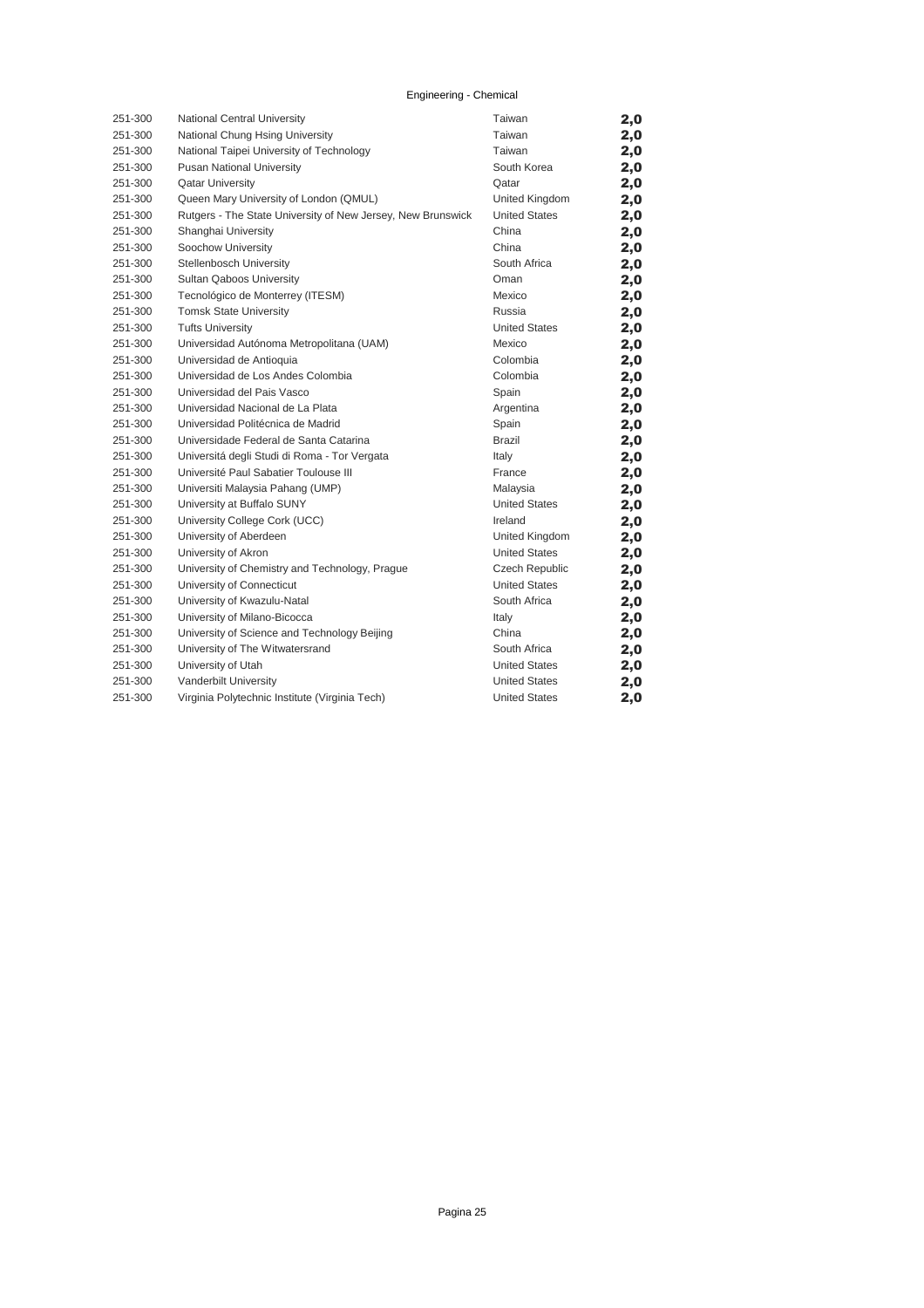## Engineering - Civil & Structural

|                | Top 200 Universities - Engineering - Civil & Structural                                |                                     |              |
|----------------|----------------------------------------------------------------------------------------|-------------------------------------|--------------|
| 2019           | <b>Institution</b>                                                                     | Location                            | <b>Score</b> |
| 1              | Massachusetts Institute of Technology (MIT)                                            | <b>United States</b>                | 14,0         |
| $\overline{2}$ | National University of Singapore (NUS)                                                 | Singapore                           | 14,0         |
| 3              | University of California, Berkeley (UCB)                                               | <b>United States</b>                | 14,0         |
| 4              | Delft University of Technology                                                         | Netherlands                         | 14,0         |
| 5              | University of Cambridge                                                                | United Kingdom                      | 14,0         |
| 6              | Imperial College London                                                                | United Kingdom                      | 14,0         |
| 7              | Politecnico di Milano                                                                  | Italy                               | 14,0         |
| 8              | ETH Zurich (Swiss Federal Institute of Technology)                                     | Switzerland                         | 14,0         |
| 9              | <b>Tsinghua University</b>                                                             | China                               | 14,0         |
| 10             | Nanyang Technological University (NTU)                                                 | Singapore                           | 14,0         |
| 11             | Ecole Polytechnique Fédérale de Lausanne (EPFL)                                        | Switzerland                         | 12,0         |
| 12             | The University of New South Wales (UNSW)                                               | Australia                           | 12,0         |
| 13             | <b>Stanford University</b>                                                             | <b>United States</b>                | 12,0         |
| 14             | Georgia Institute of Technology (Georgia Tech)                                         | <b>United States</b>                | 12,0         |
| 15             | The Hong Kong Polytechnic University                                                   | Hong Kong                           | 12,0         |
| 16             | University of Oxford                                                                   | United Kingdom                      | 12,0         |
| $17=$          | The Hong Kong University of Science and Technology (HKUST)                             | Hong Kong                           | 12,0         |
| $17=$          | University of Hong Kong (HKU)                                                          | Hong Kong                           | 12,0         |
| 19             | The University of Tokyo                                                                | Japan                               | 12,0         |
| 20             | The University of Sydney                                                               | Australia                           | 12,0         |
| 21             | University of Illinois at Urbana-Champaign                                             | <b>United States</b>                | 10,0         |
| 22             | The University of Melbourne                                                            | Australia                           | 10,0         |
| 23             | Universitat Politècnica de Catalunya                                                   | Spain                               | 10,0         |
| $24=$          | <b>Kyoto University</b>                                                                | Japan                               | 10,0         |
| $24=$          | Politecnico di Torino                                                                  | Italy                               | 10,0         |
| 26             | University of Texas at Austin                                                          | <b>United States</b>                | 10,0         |
| 27             | Shanghai Jiao Tong University                                                          | China                               | 10,0         |
| 28<br>29       | KAIST - Korea Advanced Institute of Science and Technology<br><b>Purdue University</b> | South Korea<br><b>United States</b> | 10,0<br>10,0 |
| $30=$          | Monash University                                                                      | Australia                           | 10,0         |
| $30=$          | Seoul National University (SNU)                                                        | South Korea                         | 10,0         |
| $30=$          | University of British Columbia                                                         | Canada                              | 10,0         |
| 33             | The University of Western Australia (UWA)                                              | Australia                           | 8,0          |
| 34             | University of Michigan                                                                 | <b>United States</b>                | 8,0          |
| 35             | University of Toronto                                                                  | Canada                              | 8,0          |
| 36             | The University of Queensland (UQ)                                                      | Australia                           | 8,0          |
| $37 =$         | National Taiwan University (NTU)                                                       | Taiwan                              | 8,0          |
| $37 =$         | Pontificia Universidad Católica de Chile                                               | Chile                               | 8,0          |
| $37 =$         | The University of Auckland                                                             | New Zealand                         | 8,0          |
| 40             | <b>Tongji University</b>                                                               | China                               | 8,0          |
| $41 =$         | The University of Manchester                                                           | United Kingdom                      | 6,0          |
| 41=            | Tokyo Institute of Technology                                                          | Japan                               | 6,0          |
| 43             | KTH, Royal Institute of Technology                                                     | Sweden                              | 6,0          |
| 44             | The University of Sheffield                                                            | United Kingdom                      | 6,0          |
| $45 =$         | Universidad Politécnica de Madrid                                                      | Spain                               | 6,0          |
| $45 =$         | Universidade de São Paulo (USP)                                                        | <b>Brazil</b>                       | 6,0          |
| 47             | <b>Texas A&amp;M University</b>                                                        | <b>United States</b>                | 6,0          |
| $48 =$         | <b>Hanyang University</b>                                                              | South Korea                         | 6,0          |
| $48 =$         | National Technical University of Athens                                                | Greece                              | 6,0          |
| $50=$          | <b>Technical University of Denmark</b>                                                 | Denmark                             | 6,0          |
| $50=$          | Universidad Nacional Autónoma de México (UNAM)                                         | Mexico                              | 6,0          |
| 51-100         | California Institute of Technology (Caltech)                                           | <b>United States</b>                | 4,0          |
| 51-100         | Carnegie Mellon University                                                             | <b>United States</b>                | 4,0          |
| 51-100         | Chalmers University of Technology                                                      | Sweden                              | 4,0          |
| 51-100         | City University of Hong Kong                                                           | Hong Kong                           | 4,0          |
| 51-100         | Columbia University                                                                    | <b>United States</b>                | 4,0          |
| 51-100         | <b>Cornell University</b>                                                              | <b>United States</b>                | 4,0          |
| 51-100         | <b>Curtin University</b>                                                               | Australia                           | 4,0          |
| 51-100         | Ecole des Ponts ParisTech                                                              | France                              | 4,0          |
| 51-100         | Indian Institute of Technology Bombay (IITB)                                           | India                               | 4,0          |
| 51-100         | Indian Institute of Technology Delhi (IITD)<br>Katholieke Universiteit Leuven          | India                               | 4,0          |
| 51-100         |                                                                                        | Belgium                             | 4,0          |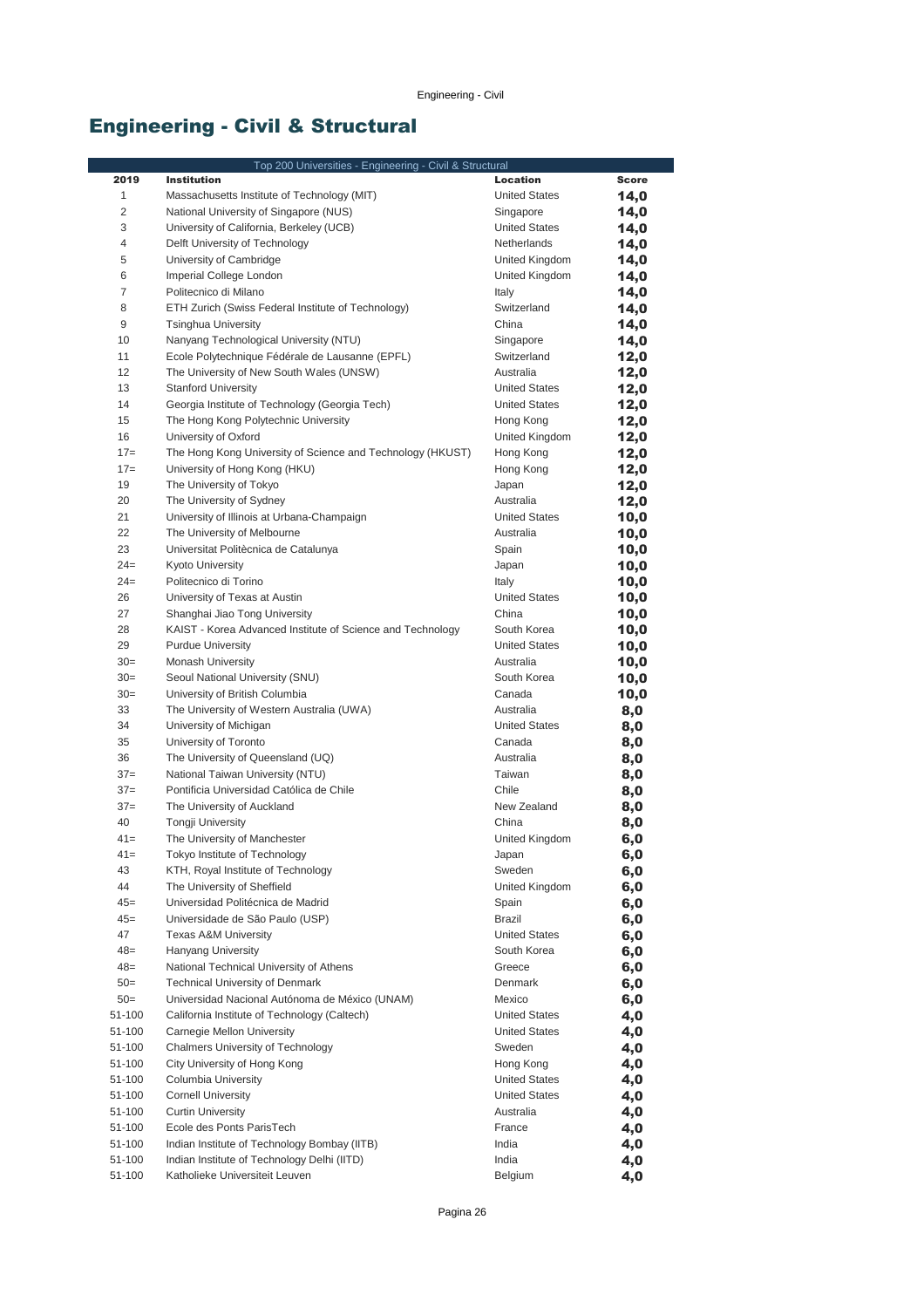### Engineering - Civil

| 51-100  | KIT, Karlsruher Institut für Technologie             | Germany              | 4,0 |
|---------|------------------------------------------------------|----------------------|-----|
|         |                                                      |                      |     |
| 51-100  | Korea University                                     | South Korea          | 4,0 |
| 51-100  | <b>McGill University</b>                             | Canada               | 4,0 |
| 51-100  | Northwestern University                              | <b>United States</b> | 4,0 |
| 51-100  | Norwegian University of Science and Technology       | Norway               | 4,0 |
| 51-100  | Université PSL (Paris Sciences & Lettres)            | France               | 4,0 |
|         | Peking University                                    | China                |     |
| 51-100  |                                                      |                      | 4,0 |
| 51-100  | Pennsylvania State University                        | <b>United States</b> | 4,0 |
| 51-100  | <b>Princeton University</b>                          | <b>United States</b> | 4,0 |
| 51-100  | Queensland University of Technology (QUT)            | Australia            | 4,0 |
| 51-100  | Rheinisch-Westfälische Technische Hochschule Aachen  | Germany              | 4,0 |
|         |                                                      | Australia            |     |
| 51-100  | <b>RMIT University</b>                               |                      | 4,0 |
| 51-100  | Sapienza - Università di Roma                        | Italy                | 4,0 |
| 51-100  | Technische Universität München                       | Germany              | 4,0 |
| 51-100  | The University of Adelaide                           | Australia            | 4,0 |
| 51-100  | The University of Nottingham                         | United Kingdom       | 4,0 |
| 51-100  | UCL (University College London)                      | United Kingdom       |     |
|         |                                                      |                      | 4,0 |
| 51-100  | Universidad Politecnica de Valencia                  | Spain                | 4,0 |
| 51-100  | Università degli Studi di Napoli Federico II         | Italy                | 4,0 |
| 51-100  | Universiti Malaya (UM)                               | Malaysia             | 4,0 |
| 51-100  | Universiti Teknologi Malaysia (UTM)                  | Malaysia             | 4,0 |
| 51-100  | University of Birmingham                             | United Kingdom       |     |
|         |                                                      |                      | 4,0 |
| 51-100  | University of Bristol                                | United Kingdom       | 4,0 |
| 51-100  | University of California, Davis (UCD)                | <b>United States</b> | 4,0 |
| 51-100  | University of California, Los Angeles (UCLA)         | <b>United States</b> | 4,0 |
| 51-100  | University of Canterbury                             | New Zealand          | 4,0 |
| 51-100  | University of Edinburgh                              | United Kingdom       | 4,0 |
|         |                                                      |                      |     |
| 51-100  | University of Leeds                                  | United Kingdom       | 4,0 |
| 51-100  | University of Lisbon                                 | Portugal             | 4,0 |
| 51-100  | University of Porto                                  | Portugal             | 4,0 |
| 51-100  | University of Southampton                            | United Kingdom       | 4,0 |
| 51-100  | University of Technology Sydney (UTS)                | Australia            | 4,0 |
|         |                                                      |                      |     |
| 51-100  | University of Waterloo                               | Canada               | 4,0 |
| 51-100  | University of Wollongong                             | Australia            | 4,0 |
| 51-100  | Vilnius Gediminas Technical University               | Lithuania            | 4,0 |
| 51-100  | Virginia Polytechnic Institute (Virginia Tech)       | <b>United States</b> | 4,0 |
| 51-100  | Yonsei University                                    | South Korea          | 4,0 |
| 51-100  | <b>Zhejiang University</b>                           | China                |     |
|         |                                                      |                      | 4,0 |
| 101-150 | Aalborg University                                   | Denmark              | 2,0 |
| 101-150 | <b>Aalto University</b>                              | Finland              | 2,0 |
| 101-150 | Asian Institute of Technology, Thailand              | Thailand             | 2,0 |
| 101-150 | <b>Cairo University</b>                              | Egypt                | 2,0 |
| 101-150 | <b>Cardiff University</b>                            | United Kingdom       |     |
|         |                                                      |                      | 2,0 |
| 101-150 | CentraleSupélec                                      | France               | 2,0 |
| 101-150 | Harbin Institute of Technology                       | China                | 2,0 |
| 101-150 | Heriot-Watt University                               | United Kingdom       | 2,0 |
| 101-150 | <b>Hokkaido University</b>                           | Japan                | 2,0 |
| 101-150 | Huazhong University of Science and Technology        | China                | 2,0 |
|         |                                                      |                      |     |
| 101-150 | Indian Institute of Technology Kharagpur (IITKGP)    | India                | 2,0 |
| 101-150 | Indian Institute of Technology Madras (IITM)         | India                | 2,0 |
| 101-150 | <b>Istanbul Technical University</b>                 | Turkey               | 2,0 |
| 101-150 | Loughborough University                              | United Kingdom       | 2,0 |
| 101-150 | <b>Lund University</b>                               | Sweden               | 2,0 |
|         | Michigan State University                            | <b>United States</b> |     |
| 101-150 |                                                      |                      | 2,0 |
| 101-150 | Middle East Technical University                     | Turkey               | 2,0 |
| 101-150 | Nagoya University                                    | Japan                | 2,0 |
| 101-150 | National Cheng Kung University                       | Taiwan               | 2,0 |
| 101-150 | National Taiwan University of Science and Technology | Taiwan               | 2,0 |
| 101-150 | Newcastle University                                 | United Kingdom       |     |
|         |                                                      |                      | 2,0 |
| 101-150 | North Carolina State University                      | <b>United States</b> | 2,0 |
| 101-150 | Sungkyunkwan University                              | South Korea          | 2,0 |
| 101-150 | Technische Universität Berlin                        | Germany              | 2,0 |
| 101-150 | Technische Universität Dresden                       | Germany              | 2,0 |
| 101-150 | Technische Universität Wien                          | Austria              |     |
|         |                                                      |                      | 2,0 |
| 101-150 | <b>Tianjin University</b>                            | China                | 2,0 |
| 101-150 | <b>Tohoku University</b>                             | Japan                | 2,0 |
| 101-150 | Trinity College Dublin (TCD)                         | Ireland              | 2,0 |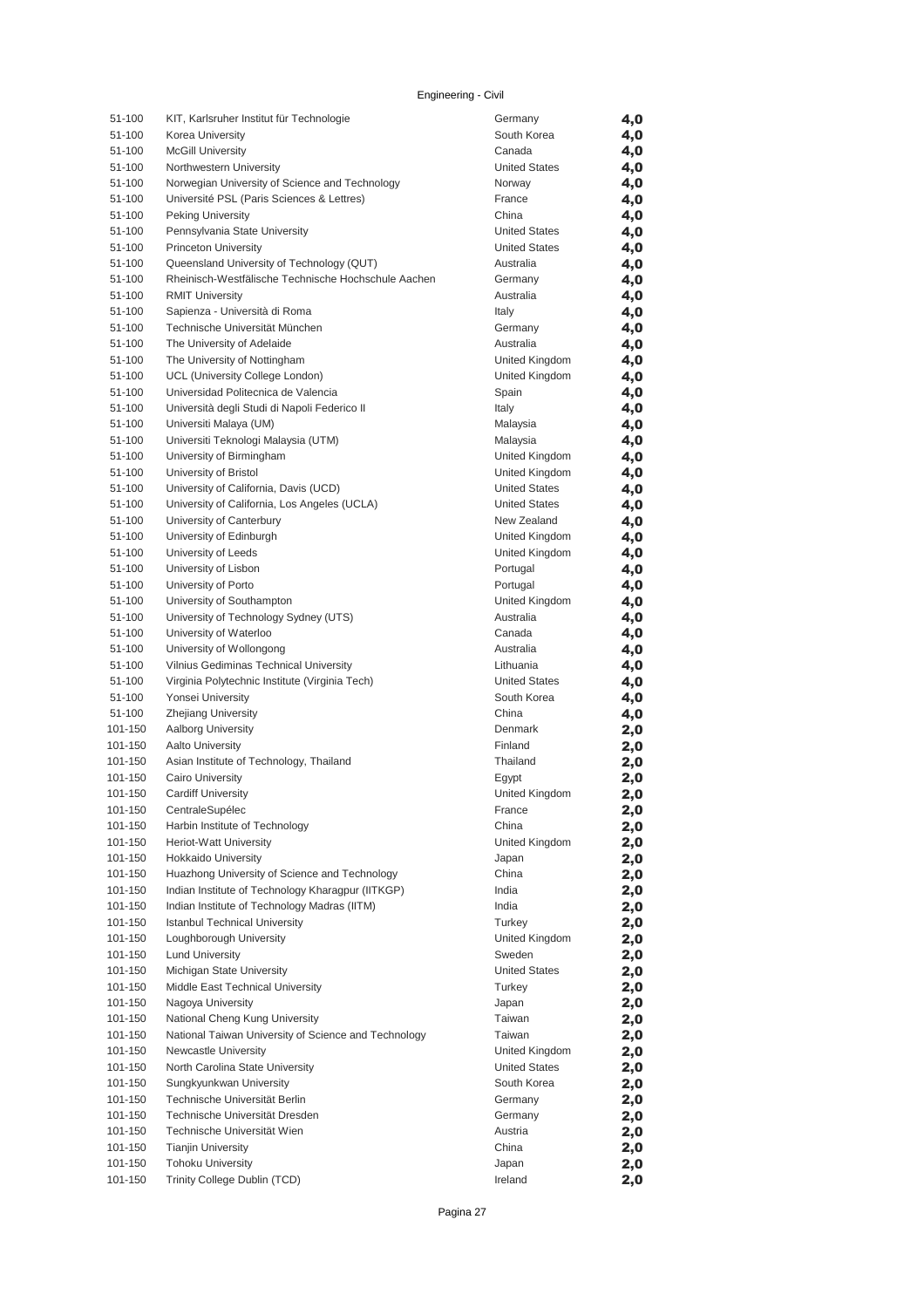### Engineering - Civil

| 101-150 | Universidad de Chile                                 | Chile                | 2,0        |
|---------|------------------------------------------------------|----------------------|------------|
| 101-150 | Universidade Federal do Rio de Janeiro               | <b>Brazil</b>        | 2,0        |
| 101-150 | Università degli Studi di Padova (UNIPD)             | Italy                | 2,0        |
| 101-150 | Università di Bologna (UNIBO)                        | Italy                | 2,0        |
| 101-150 | Universität Stuttgart                                | Germany              | 2,0        |
| 101-150 | Universiti Sains Malaysia (USM)                      | Malaysia             | 2,0        |
| 101-150 | University of Alberta                                | Canada               | 2,0        |
| 101-150 | University of Bath                                   | United Kingdom       | 2,0        |
| 101-150 | University of California, San Diego (UCSD)           | <b>United States</b> | 2,0        |
| 101-150 | University of Coimbra                                | Portugal             | 2,0        |
| 101-150 | University of Colorado at Boulder                    | <b>United States</b> | 2,0        |
| 101-150 | University of Florida                                | <b>United States</b> | 2,0        |
| 101-150 | University of Ghent                                  | Belgium              | 2,0        |
| 101-150 | University of Liverpool                              | United Kingdom       | 2,0        |
| 101-150 | University of Maryland, College Park                 | <b>United States</b> | 2,0        |
| 101-150 | University of Newcastle                              | Australia            | 2,0        |
| 101-150 | University of Southern California                    | <b>United States</b> | 2,0        |
| 101-150 | University of Washington                             | <b>United States</b> | 2,0        |
| 101-150 | University of Wisconsin-Madison                      | <b>United States</b> | 2,0        |
| 101-150 | <b>Wuhan University</b>                              | China                | 2,0        |
| 101-150 | Xi'an Jiaotong University                            | China                | 2,0        |
| 151-200 | Aristotle University of Thessaloniki                 | Greece               | 2,0        |
| 151-200 | Arizona State University                             | <b>United States</b> | 2,0        |
| 151-200 | Czech Technical University In Prague                 | Czech Republic       | 2,0        |
| 151-200 | Dalian University of Technology                      | China                | 2,0        |
| 151-200 | Indian Institute of Science (IISc) Bangalore         | India                | 2,0        |
| 151-200 | Indian Institute of Technology Kanpur (IITK)         | India                | 2,0        |
| 151-200 | Indian Institute of Technology Roorkee (IITR)        | India                | 2,0        |
| 151-200 | Johns Hopkins University                             | <b>United States</b> | 2,0        |
| 151-200 | King Fahd University of Petroleum & Minerals (KFUPM) | Saudi Arabia         | 2,0        |
| 151-200 | Kyushu University                                    | Japan                | 2,0        |
| 151-200 | Lehigh University                                    | <b>United States</b> | 2,0        |
| 151-200 | <b>McMaster University</b>                           | Canada               | 2,0        |
| 151-200 | National Chiao Tung University                       | Taiwan               | 2,0        |
| 151-200 | Ohio State University, Columbus                      | <b>United States</b> |            |
| 151-200 | <b>Osaka University</b>                              | Japan                | 2,0<br>2,0 |
| 151-200 | Queen's University                                   | Canada               | 2,0        |
| 151-200 | Queen's University of Belfast                        | United Kingdom       | 2,0        |
| 151-200 | <b>Rice University</b>                               | <b>United States</b> | 2,0        |
| 151-200 | Sejong University                                    | South Korea          | 2,0        |
| 151-200 | Sharif University of Technology                      | Iran                 | 2,0        |
| 151-200 | Southeast University                                 | China                | 2,0        |
| 151-200 | Swinburne University of Technology                   | Australia            | 2,0        |
| 151-200 | Technion - Israel Institute of Technology            | Israel               |            |
| 151-200 | The University of Warwick                            | United Kingdom       | 2,0        |
| 151-200 | Universidad de Buenos Aires                          | Argentina            | 2,0<br>2,0 |
| 151-200 | Universidad de Los Andes Colombia                    | Colombia             | 2,0        |
| 151-200 | Universidad Nacional de Colombia                     | Colombia             | 2,0        |
| 151-200 | Universidade Estadual de Campinas (Unicamp)          | <b>Brazil</b>        | 2,0        |
| 151-200 | Universidade Nova de Lisboa                          | Portugal             |            |
| 151-200 | Università degli Studi di Genova                     | Italy                | 2,0        |
| 151-200 | Università degli Studi di Pavia (UNIPV)              | Italy                | 2,0<br>2,0 |
| 151-200 | Università degli Studi di Trento                     | Italy                |            |
| 151-200 | Université de Montréal                               | Canada               | 2,0        |
| 151-200 | Universiti Kebangsaan Malaysia (UKM)                 | Malaysia             | 2,0<br>2,0 |
| 151-200 | Universiti Putra Malaysia (UPM)                      | Malaysia             | 2,0        |
| 151-200 | University at Buffalo SUNY                           | <b>United States</b> |            |
| 151-200 | University College Dublin (UCD)                      | Ireland              | 2,0        |
| 151-200 | University of Calgary                                | Canada               | 2,0        |
| 151-200 | University of California, Irvine (UCI)               | <b>United States</b> | 2,0        |
| 151-200 | University of Cape Town                              | South Africa         | 2,0<br>2,0 |
| 151-200 | University of Exeter                                 | United Kingdom       | 2,0        |
| 151-200 | University of Glasgow                                | United Kingdom       | 2,0        |
| 151-200 | University of Liege                                  | Belgium              | 2,0        |
| 151-200 | University of Massachusetts, Amherst                 | <b>United States</b> | 2,0        |
| 151-200 | University of Minho                                  | Portugal             | 2,0        |
| 151-200 | University of Minnesota                              | <b>United States</b> | 2,0        |
|         |                                                      |                      |            |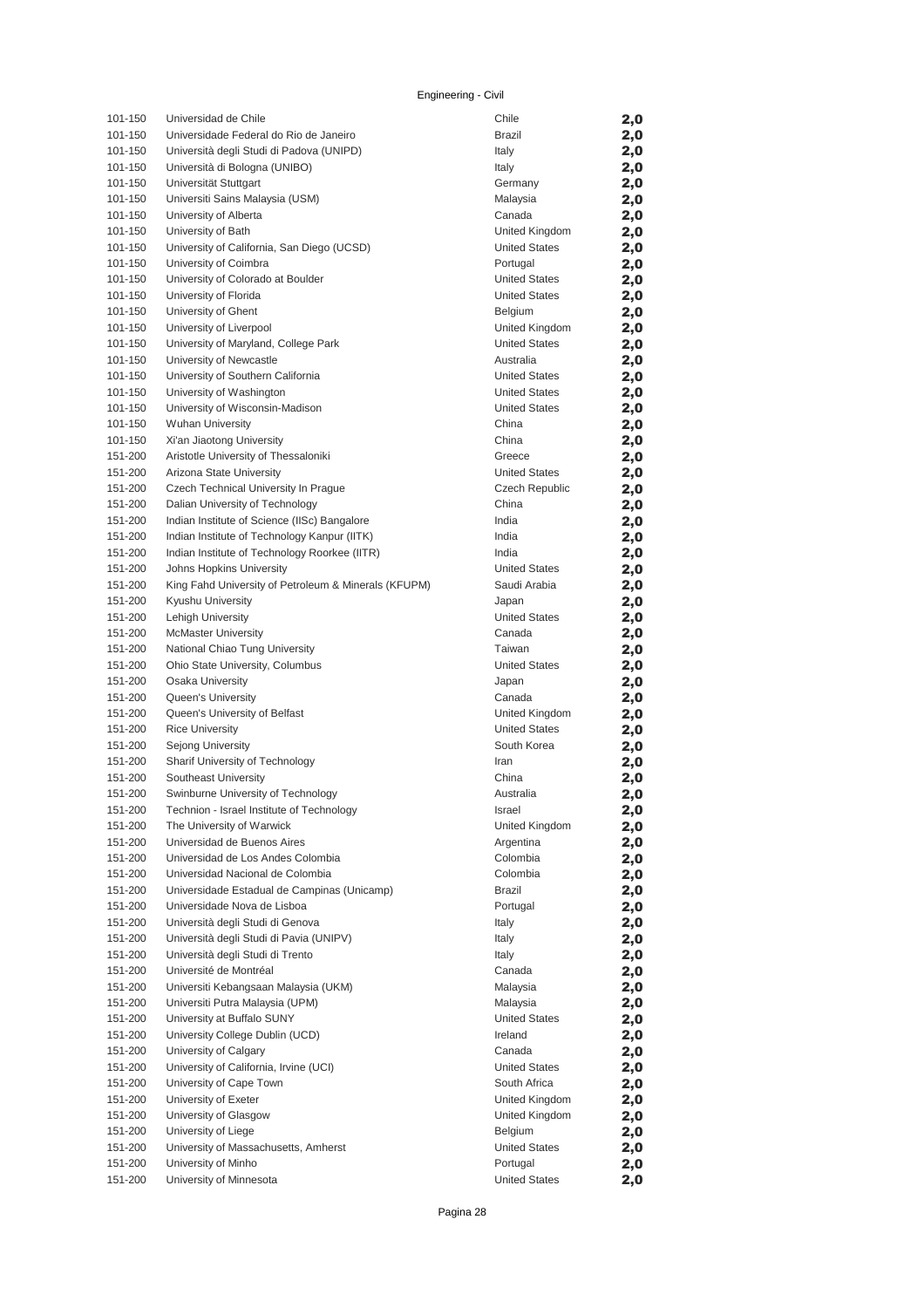#### Engineering - Civil

| 151-200 | University of Patras            | Greece         | 2,0 |
|---------|---------------------------------|----------------|-----|
| 151-200 | University of Strathclyde       | United Kingdom | 2,0 |
| 151-200 | University of Surrey            | United Kingdom | 2,0 |
| 151-200 | Warsaw University of Technology | Poland         | 2,0 |
| 151-200 | Waseda University               | Japan          | 2,0 |
| 151-200 | <b>Western University</b>       | Canada         | 2,0 |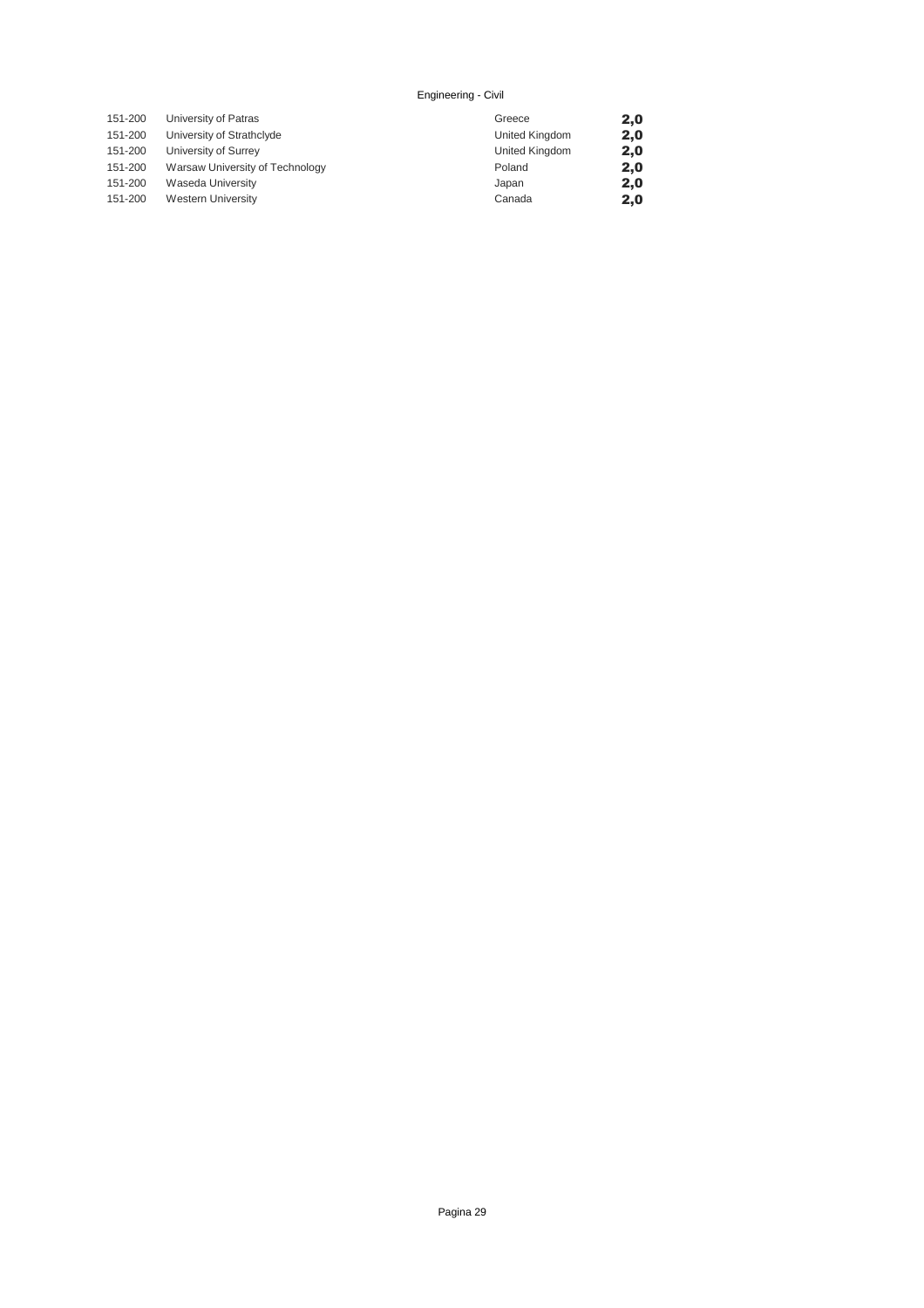# Engineering - Electrical & Electronic

|                | Top 500 Universities - Engineering - Electrical & Electronic |                      |              |
|----------------|--------------------------------------------------------------|----------------------|--------------|
| 2019           | <b>Institution</b>                                           | <b>Location</b>      | <b>Score</b> |
| $\mathbf{1}$   | Massachusetts Institute of Technology (MIT)                  | <b>United States</b> | 14,0         |
| $\overline{c}$ | <b>Stanford University</b>                                   | <b>United States</b> | 14,0         |
| 3              | ETH Zurich (Swiss Federal Institute of Technology)           | Switzerland          | 14,0         |
| 4              | University of California, Berkeley (UCB)                     | <b>United States</b> | 14,0         |
| 5              | University of Cambridge                                      | United Kingdom       | 14,0         |
| $6\,$          | Nanyang Technological University (NTU)                       | Singapore            | 14,0         |
| $7=$           | <b>Harvard University</b>                                    | <b>United States</b> | 14,0         |
| $7=$           | Imperial College London                                      | United Kingdom       | 14,0         |
| $9=$           | Ecole Polytechnique Fédérale de Lausanne (EPFL)              | Switzerland          | 14,0         |
| $9=$           | National University of Singapore (NUS)                       | Singapore            | 14,0         |
| 11             | University of Oxford                                         | United Kingdom       | 14,0         |
| 12             | <b>Tsinghua University</b>                                   | China                | 14,0         |
| 13             | University of California, Los Angeles (UCLA)                 | <b>United States</b> | 14,0         |
| 14             | Georgia Institute of Technology (Georgia Tech)               | <b>United States</b> | 14,0         |
| 15             | California Institute of Technology (Caltech)                 | <b>United States</b> | 14,0         |
| 16             | Carnegie Mellon University                                   | <b>United States</b> | 12,0         |
| 17             | The University of Tokyo                                      | Japan                | 12,0         |
| 18             | University of Toronto                                        | Canada               | 12,0         |
| 19             | KTH, Royal Institute of Technology                           | Sweden               | 12,0         |
| $20=$          | KAIST - Korea Advanced Institute of Science and Technology   | South Korea          | 12,0         |
| $20=$          | Technische Universität München                               | Germany              | 12,0         |
| 22             | The Hong Kong University of Science and Technology (HKUST)   | Hong Kong            | 12,0         |
| 23             | Politecnico di Milano                                        | Italy                | 12,0         |
| 24             | Delft University of Technology                               | Netherlands          | 12,0         |
| 25             | University of Illinois at Urbana-Champaign                   | <b>United States</b> | 10,0         |
| 26             | <b>Peking University</b>                                     | China                | 10,0         |
| 27             | Seoul National University (SNU)                              | South Korea          | 10,0         |
| 28             | Shanghai Jiao Tong University                                | China                | 10,0         |
| 29             | University of Texas at Austin                                | <b>United States</b> | 10,0         |
| $30=$          | <b>Princeton University</b>                                  | <b>United States</b> | 10,0         |
| $30=$          | University of Hong Kong (HKU)                                | Hong Kong            | 10,0         |
| 32             | University of Michigan                                       | <b>United States</b> | 10,0         |
| 33             | Rheinisch-Westfälische Technische Hochschule Aachen          | Germany              | 10,0         |
| 34             | Tokyo Institute of Technology                                | Japan                | 10,0         |
| 35             | The University of Melbourne                                  | Australia            | 10,0         |
| 36             | The University of New South Wales (UNSW)                     | Australia            | 10,0         |
| 37             | National Taiwan University (NTU)                             | Taiwan               | 10,0         |
| 38             | The University of Manchester                                 | United Kingdom       | 10,0         |
| 39             | Zhejiang University                                          | China                | 10,0         |
| $40=$          | <b>Purdue University</b>                                     | <b>United States</b> | 10,0         |
| $40=$          | University of California, San Diego (UCSD)                   | <b>United States</b> | 10,0         |
| $42 =$         | Politecnico di Torino                                        | Italy                | 8,0          |
| $42 =$         | University of British Columbia                               | Canada               | 8,0          |
| 44             | <b>Cornell University</b>                                    | <b>United States</b> | 8,0          |
| 45             | Columbia University                                          | <b>United States</b> | 8,0          |
| 46             | CentraleSupélec                                              | France               | 8,0          |
| 47             | Universiti Malaya (UM)                                       | Malaysia             | 8,0          |
| 48             | Technische Universität Berlin                                | Germany              | 8,0          |
| $49=$          | Aalborg University                                           | Denmark              | 8,0          |
| $49=$          | University of Edinburgh                                      | United Kingdom       | 8,0          |
| $49=$          | University of Waterloo                                       | Canada               | 8,0          |
| 51-100         | Australian National University (ANU)                         | Australia            | 6,0          |
| 51-100         | <b>Chalmers University of Technology</b>                     | Sweden               | 6,0          |
| 51-100         | City University of Hong Kong                                 | Hong Kong            | 6,0          |
| 51-100         | Eindhoven University of Technology                           | Netherlands          | 6,0          |
| 51-100         | <b>Fudan University</b>                                      | China                | 6,0          |
| 51-100         | Huazhong University of Science and Technology                | China                | 6,0          |
| 51-100         | Indian Institute of Technology Bombay (IITB)                 | India                | 6,0          |
| 51-100         | Indian Institute of Technology Delhi (IITD)                  | India                | 6,0          |
| 51-100         | Indian Institute of Technology Madras (IITM)                 | India                | 6,0          |
| 51-100         | Katholieke Universiteit Leuven                               | Belgium              | 6,0          |
| 51-100         | KIT, Karlsruher Institut für Technologie                     | Germany              | 6,0          |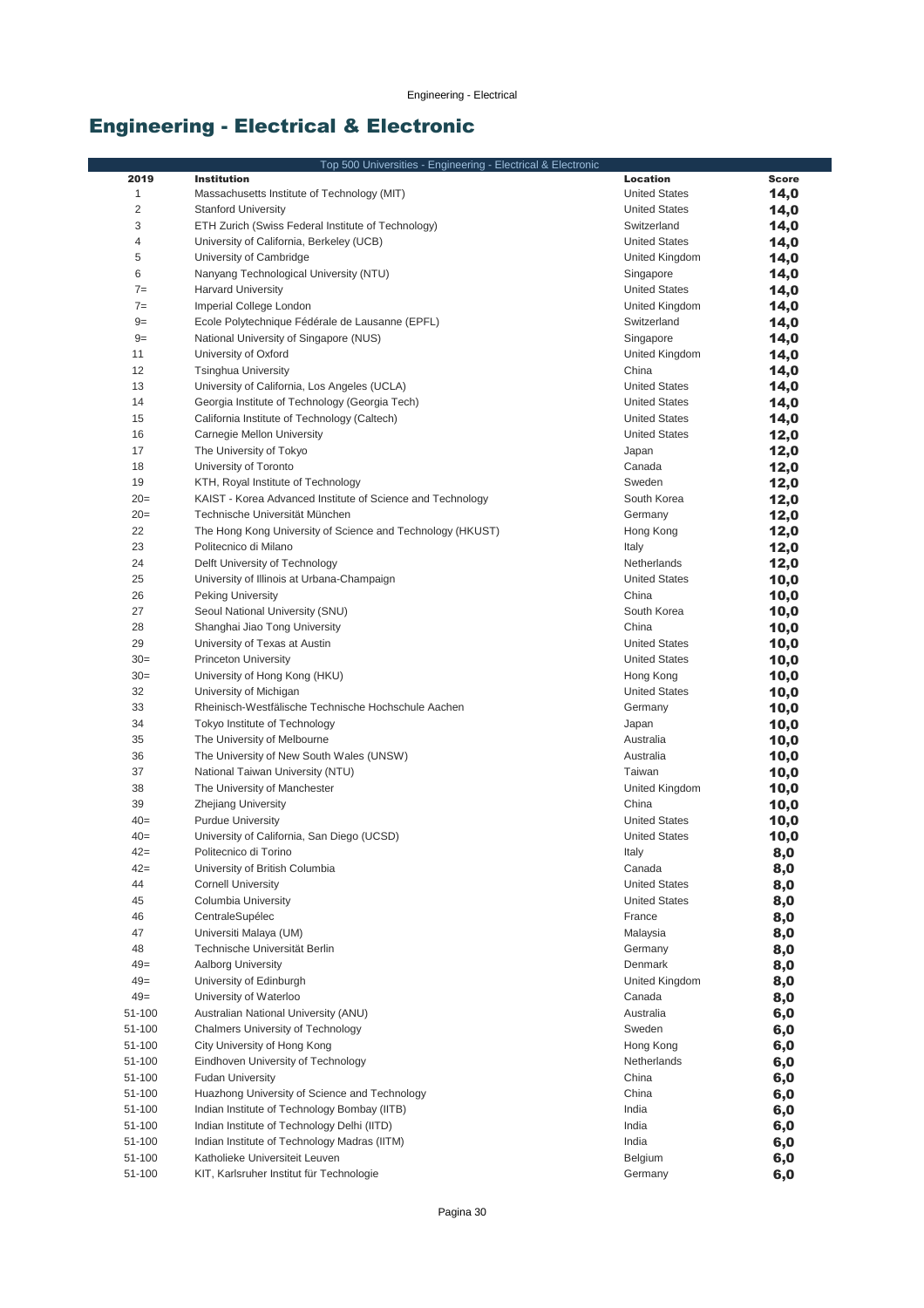| 51-100  | Korea University                                      | South Korea          | 6,0 |
|---------|-------------------------------------------------------|----------------------|-----|
| 51-100  | Kyoto University                                      | Japan                | 6,0 |
| 51-100  | <b>Lund University</b>                                | Sweden               | 6,0 |
| 51-100  | <b>McGill University</b>                              | Canada               | 6,0 |
| 51-100  | <b>Monash University</b>                              | Australia            |     |
|         |                                                       |                      | 6,0 |
| 51-100  | National Chiao Tung University                        | Taiwan               | 6,0 |
| 51-100  | National Tsing Hua University                         | Taiwan               | 6,0 |
| 51-100  | Pennsylvania State University                         | <b>United States</b> | 6,0 |
| 51-100  | Pohang University of Science and Technology (POSTECH) | South Korea          | 6,0 |
| 51-100  | <b>RMIT University</b>                                | Australia            | 6,0 |
| 51-100  | Sapienza - Università di Roma                         | Italy                | 6,0 |
| 51-100  | Sungkyunkwan University                               | South Korea          | 6,0 |
| 51-100  | <b>Technical University of Denmark</b>                | Denmark              | 6,0 |
| 51-100  | Technische Universität Dresden                        | Germany              | 6,0 |
|         |                                                       |                      |     |
| 51-100  | <b>Texas A&amp;M University</b>                       | <b>United States</b> | 6,0 |
| 51-100  | The Chinese University of Hong Kong (CUHK)            | Hong Kong            | 6,0 |
| 51-100  | The Hong Kong Polytechnic University                  | Hong Kong            | 6,0 |
| 51-100  | The University of Auckland                            | New Zealand          | 6,0 |
| 51-100  | The University of Queensland (UQ)                     | Australia            | 6,0 |
| 51-100  | The University of Sydney                              | Australia            | 6,0 |
| 51-100  | UCL (University College London)                       | United Kingdom       | 6,0 |
| 51-100  | Universidad Nacional Autónoma de México (UNAM)        | Mexico               | 6,0 |
| 51-100  | Universidad Politécnica de Madrid                     | Spain                | 6,0 |
| 51-100  | Universidade de São Paulo (USP)                       | <b>Brazil</b>        | 6,0 |
| 51-100  | Università degli Studi di Padova (UNIPD)              | Italy                | 6,0 |
|         |                                                       |                      |     |
| 51-100  | Università di Bologna (UNIBO)                         | Italy                | 6,0 |
| 51-100  | Universitat Politècnica de Catalunya                  | Spain                | 6,0 |
| 51-100  | Universiti Teknologi Malaysia (UTM)                   | Malaysia             | 6,0 |
| 51-100  | University of Pennsylvania                            | <b>United States</b> | 6,0 |
| 51-100  | University of Science and Technology of China         | China                | 6,0 |
| 51-100  | University of Southampton                             | United Kingdom       | 6,0 |
| 51-100  | University of Southern California                     | <b>United States</b> | 6,0 |
| 51-100  | University of Technology Sydney (UTS)                 | Australia            | 6,0 |
| 51-100  | University of Washington                              | <b>United States</b> | 6,0 |
| 51-100  | University of Wisconsin-Madison                       | <b>United States</b> | 6,0 |
| 51-100  | Virginia Polytechnic Institute (Virginia Tech)        | <b>United States</b> | 6,0 |
| 51-100  | Xi'an Jiaotong University                             | China                | 6,0 |
| 51-100  | <b>Yale University</b>                                | <b>United States</b> | 6,0 |
| 101-150 | <b>Aalto University</b>                               | Finland              | 4,0 |
|         |                                                       | <b>United States</b> |     |
| 101-150 | Duke University                                       |                      | 4,0 |
| 101-150 | Ecole Polytechnique                                   | France               | 4,0 |
| 101-150 | <b>Hanyang University</b>                             | South Korea          | 4,0 |
| 101-150 | Harbin Institute of Technology                        | China                | 4,0 |
| 101-150 | Indian Institute of Science (IISc) Bangalore          | India                | 4,0 |
| 101-150 | Indian Institute of Technology Kanpur (IITK)          | India                | 4,0 |
| 101-150 | Indian Institute of Technology Kharagpur (IITKGP)     | India                | 4,0 |
| 101-150 | Johns Hopkins University                              | <b>United States</b> | 4,0 |
| 101-150 | King's College London (KCL)                           | United Kingdom       | 4,0 |
| 101-150 | Linköping University                                  | Sweden               | 4,0 |
| 101-150 | Nanjing University                                    | China                | 4,0 |
| 101-150 | National Cheng Kung University                        | Taiwan               | 4,0 |
| 101-150 | National Taiwan University of Science and Technology  | Taiwan               |     |
|         |                                                       |                      | 4,0 |
| 101-150 | National Technical University of Athens               | Greece               | 4,0 |
| 101-150 | New York University (NYU)                             | <b>United States</b> | 4,0 |
| 101-150 | Northwestern University                               | <b>United States</b> | 4,0 |
| 101-150 | Norwegian University of Science and Technology        | Norway               | 4,0 |
| 101-150 | Ohio State University, Columbus                       | <b>United States</b> | 4,0 |
| 101-150 | Osaka University                                      | Japan                | 4,0 |
| 101-150 | Université PSL (Paris Sciences & Lettres)             | France               | 4,0 |
| 101-150 | Pontificia Universidad Católica de Chile              | Chile                | 4,0 |
| 101-150 | Sorbonne University                                   | France               | 4,0 |
| 101-150 | Technion - Israel Institute of Technology             | Israel               | 4,0 |
| 101-150 | Technische Universität Darmstadt                      | Germany              | 4,0 |
| 101-150 | Technische Universität Wien                           | Austria              | 4,0 |
| 101-150 | The University of Adelaide                            | Australia            |     |
|         |                                                       |                      | 4,0 |
| 101-150 | The University of Nottingham                          | United Kingdom       | 4,0 |
| 101-150 | The University of Sheffield                           | United Kingdom       | 4,0 |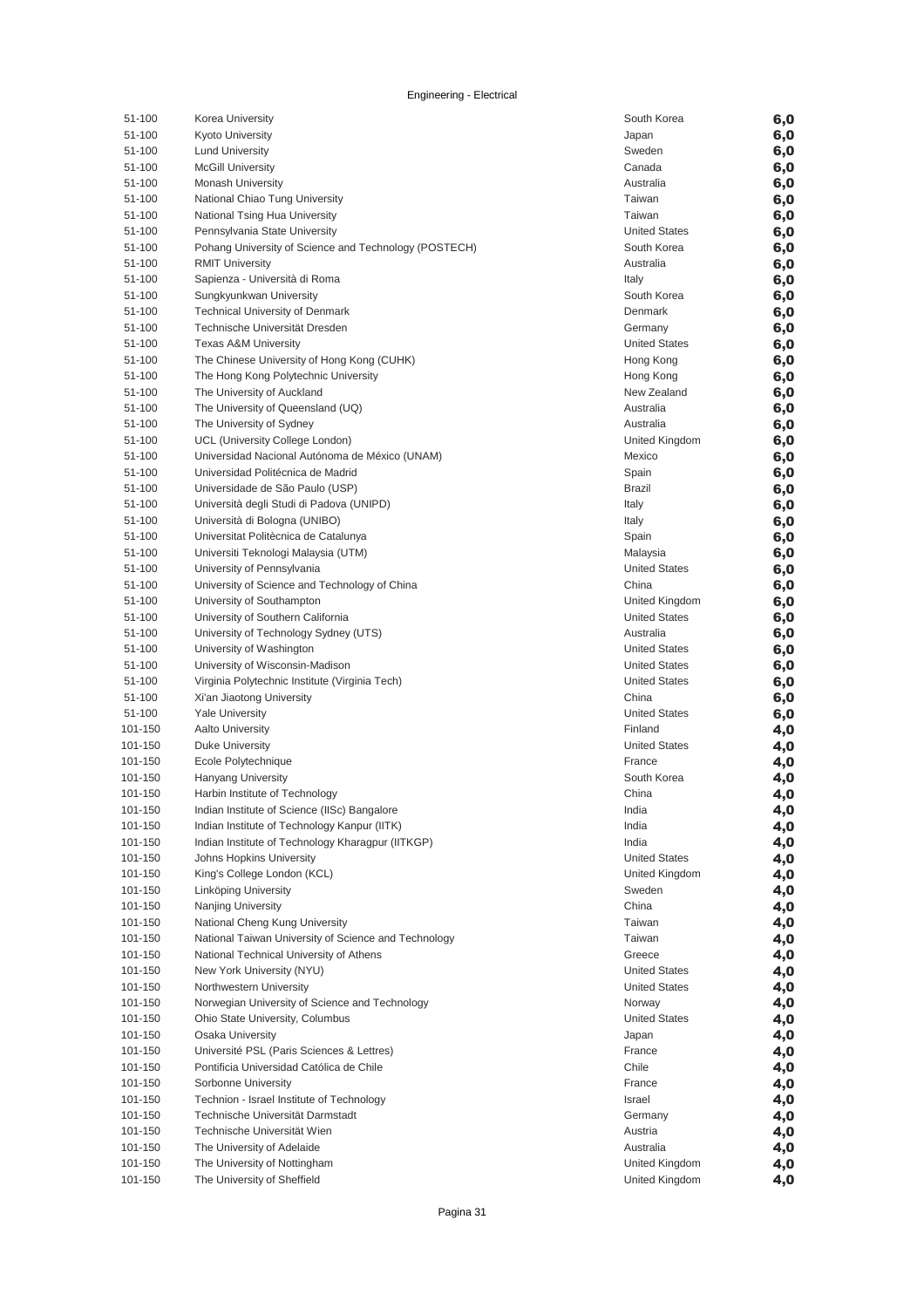| 101-150            | The University of Western Australia (UWA)                | Australia            | 4,0        |
|--------------------|----------------------------------------------------------|----------------------|------------|
| 101-150            | <b>Tohoku University</b>                                 | Japan                | 4,0        |
| 101-150            | Trinity College Dublin (TCD)                             | Ireland              | 4,0        |
| 101-150            | Universidad Politecnica de Valencia                      | Spain                | 4,0        |
| 101-150            | Universidade Estadual de Campinas (Unicamp)              | <b>Brazil</b>        | 4,0        |
| 101-150            | Università di Pisa                                       | Italy                | 4,0        |
| 101-150            | Universität Stuttgart                                    | Germany              | 4,0        |
| 101-150            | Universiti Kebangsaan Malaysia (UKM)                     | Malaysia             | 4,0        |
| 101-150            | Universiti Sains Malaysia (USM)                          | Malaysia             | 4,0        |
| 101-150            | University College Dublin (UCD)                          | Ireland              | 4,0        |
| 101-150            | University of Alberta                                    | Canada               | 4,0        |
| 101-150            | University of Birmingham                                 | United Kingdom       | 4,0        |
| 101-150            | University of Bristol                                    | United Kingdom       | 4,0        |
| 101-150            | University of California, Santa Barbara (UCSB)           | <b>United States</b> | 4,0        |
| 101-150            | University of Ghent                                      | Belgium              | 4,0        |
| 101-150            | University of Lisbon                                     | Portugal             | 4,0        |
| 101-150            | University of Maryland, College Park                     | <b>United States</b> | 4,0        |
| 101-150            | University of Strathclyde                                | United Kingdom       | 4,0        |
| 101-150            | University of Surrey                                     | United Kingdom       | 4,0        |
| 101-150            | University of Twente                                     | Netherlands          | 4,0        |
| 101-150            | Yonsei University                                        | South Korea          | 4,0        |
| 151-200            | Arizona State University                                 | <b>United States</b> | 4,0        |
| 151-200            | Beijing Institute of Technology                          | China                | 4,0        |
| 151-200            | <b>Boston University</b>                                 | <b>United States</b> | 4,0        |
| 151-200            | <b>Curtin University</b>                                 | Australia            | 4,0        |
| 151-200            | <b>Heriot-Watt University</b>                            | United Kingdom       | 4,0        |
| 151-200            | <b>Hokkaido University</b>                               | Japan                | 4,0        |
| 151-200            | Indian Institute of Technology Roorkee (IITR)            | India                | 4,0        |
| 151-200            | Instituto Politécnico Nacional (IPN)                     | Mexico               | 4,0        |
| 151-200            | <b>Keio University</b>                                   | Japan                | 4,0        |
| 151-200            | King Abdullah University of Science & Technology (KAUST) | Saudi Arabia         | 4,0        |
| 151-200            | King Fahd University of Petroleum & Minerals (KFUPM)     | Saudi Arabia         | 4,0        |
| 151-200            | Kyushu University                                        | Japan                | 4,0        |
| 151-200            | <b>McMaster University</b>                               | Canada               | 4,0        |
| 151-200            | Michigan State University                                | <b>United States</b> | 4,0        |
| 151-200            | Middle East Technical University                         | Turkey               | 4,0        |
| 151-200            | Nagoya University                                        | Japan                | 4,0        |
| 151-200            | <b>Newcastle University</b>                              | United Kingdom       | 4,0        |
| 151-200            | North Carolina State University                          | <b>United States</b> | 4,0        |
| 151-200            | Queen Mary University of London (QMUL)                   | United Kingdom       | 4,0        |
| 151-200            | <b>Queen's University</b>                                | Canada               | 4,0        |
| 151-200            | Queen's University of Belfast                            | United Kingdom       | 4,0        |
| 151-200            | Queensland University of Technology (QUT)                | Australia            | 4,0        |
| 151-200            | Rensselaer Polytechnic Institute                         | <b>United States</b> |            |
| 151-200            | <b>Rice University</b>                                   | <b>United States</b> | 4,0<br>4,0 |
| 151-200            | Tecnológico de Monterrey (ITESM)                         | Mexico               |            |
| 151-200            | The University of Warwick                                | United Kingdom       | 4,0        |
| 151-200            | Universidad Carlos III de Madrid                         |                      | 4,0        |
| 151-200            | Universidad de Chile                                     | Spain<br>Chile       | 4,0        |
| 151-200            | Universidad Nacional de Colombia                         | Colombia             | 4,0        |
|                    | Università degli Studi di Napoli Federico II             |                      | 4,0        |
| 151-200<br>151-200 | Universitat Autónoma de Barcelona                        | Italy                | 4,0        |
|                    |                                                          | Spain                | 4,0        |
| 151-200<br>151-200 | Universitat de Barcelona (UB)                            | Spain                | 4,0        |
|                    | Universität Erlangen-Nürnberg                            | Germany              | 4,0        |
| 151-200            | Université Catholique de Louvain (UCL)                   | <b>Belgium</b>       | 4,0        |
| 151-200            | Université de Montréal                                   | Canada               | 4,0        |
| 151-200            | Universiti Putra Malaysia (UPM)                          | Malaysia             | 4,0        |
| 151-200            | University College Cork (UCC)                            | Ireland              | 4,0        |
| 151-200            | University of California, Davis (UCD)                    | <b>United States</b> | 4,0        |
| 151-200            | University of California, Irvine (UCI)                   | <b>United States</b> | 4,0        |
| 151-200            | University of Colorado at Boulder                        | <b>United States</b> | 4,0        |
| 151-200            | University of Florida                                    | <b>United States</b> | 4,0        |
| 151-200            | University of Glasgow                                    | United Kingdom       | 4,0        |
| 151-200            | University of Leeds                                      | United Kingdom       | 4,0        |
| 151-200            | University of Minnesota                                  | <b>United States</b> | 4,0        |
| 151-200            | University of Newcastle                                  | Australia            | 4,0        |
| 151-200            | University of Porto                                      | Portugal             | 4,0        |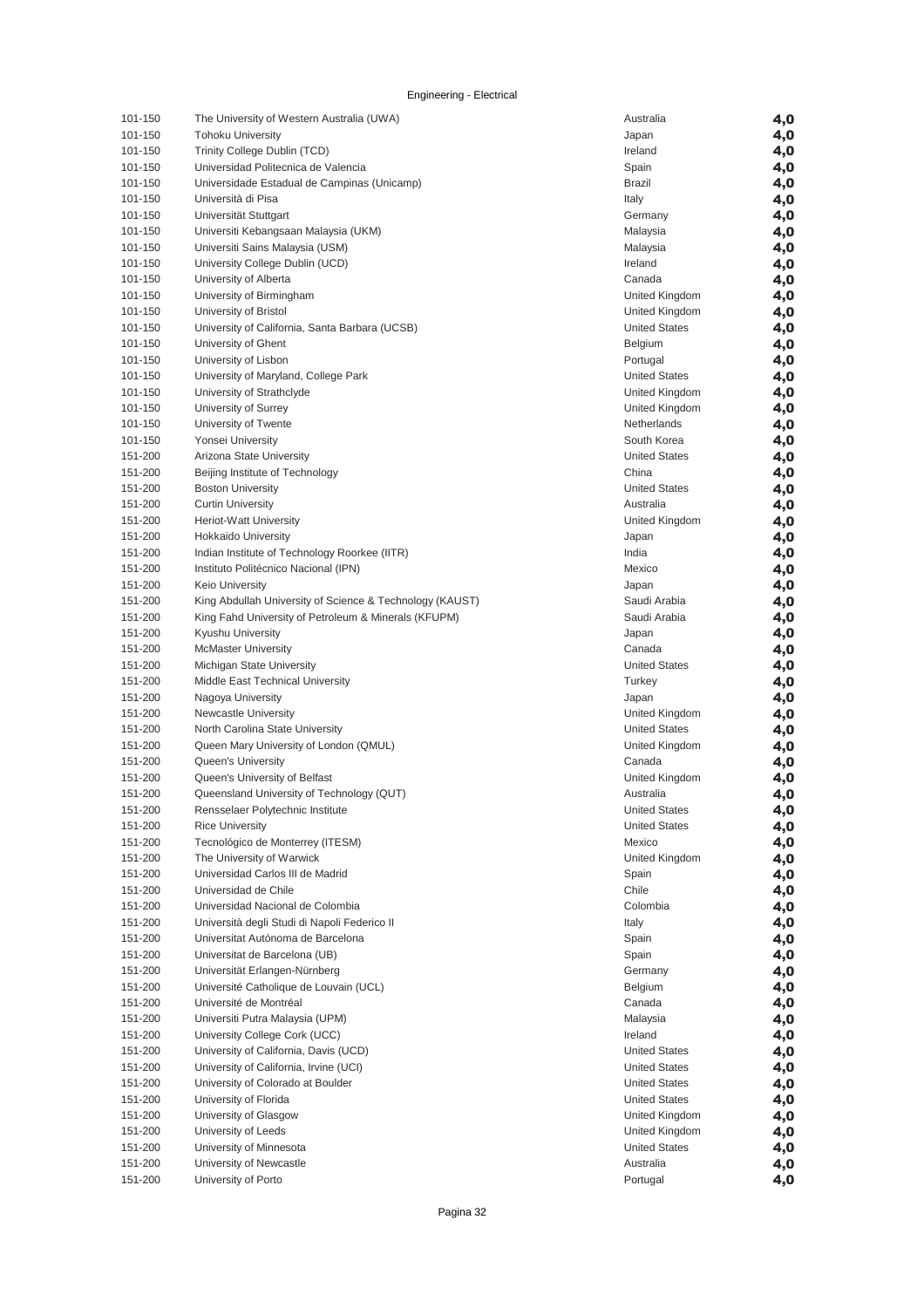| 151-200            | University of Tennessee                                     | <b>United States</b>  | 4,0 |
|--------------------|-------------------------------------------------------------|-----------------------|-----|
| 151-200            | University of Wollongong                                    | Australia             | 4,0 |
| 151-200            | Uppsala University                                          | Sweden                | 4,0 |
| 151-200            | Waseda University                                           | Japan                 | 4,0 |
| 151-200            | <b>Wuhan University</b>                                     | China                 | 4,0 |
| 201-250            | <b>Aarhus University</b>                                    | Denmark               | 2,0 |
| 201-250            | Alexandria University                                       | Egypt                 | 2,0 |
| 201-250            | Aristotle University of Thessaloniki                        | Greece                | 2,0 |
| 201-250            | <b>Beihang University</b>                                   | China                 | 2,0 |
| 201-250            | Beijing University of Posts and Telecommunications          | China                 | 2,0 |
| 201-250            | <b>Brown University</b>                                     | <b>United States</b>  | 2,0 |
| 201-250            | Cairo University                                            | Egypt                 | 2,0 |
| 201-250            | <b>Cardiff University</b>                                   | United Kingdom        | 2,0 |
| 201-250            | Chulalongkorn University                                    | Thailand              | 2,0 |
| 201-250            | Concordia University                                        | Canada                | 2,0 |
| 201-250            | Czech Technical University In Prague                        | Czech Republic        | 2,0 |
| 201-250            | <b>Deakin University</b>                                    | Australia             | 2,0 |
| 201-250            | Durham University                                           | United Kingdom        | 2,0 |
| 201-250            | Grenoble INP, Grenoble Institute of Technology              | France                | 2,0 |
| 201-250            | Illinois Institute of Technology                            | <b>United States</b>  | 2,0 |
| 201-250            | Indian Institute of Technology Guwahati (IITG)              | India                 | 2,0 |
| 201-250            | <b>Istanbul Technical University</b>                        | Turkey                | 2,0 |
| 201-250            | <b>ITMO University</b>                                      | Russia                | 2,0 |
| 201-250            | King Abdul Aziz University (KAU)                            | Saudi Arabia          | 2,0 |
| 201-250            | King Saud University (KSU)                                  | Saudi Arabia          | 2,0 |
| 201-250            | Kyung Hee University                                        | South Korea           | 2,0 |
| 201-250            | Loughborough University                                     | United Kingdom        | 2,0 |
| 201-250            | Moscow Institute of Physics and Technology State University | Russia                | 2,0 |
| 201-250            | National Central University                                 | Taiwan                |     |
| 201-250            | National Sun Yat-sen University                             | Taiwan                | 2,0 |
| 201-250            |                                                             | <b>United States</b>  | 2,0 |
|                    | Northeastern University                                     | China                 | 2,0 |
| 201-250            | Southeast University                                        |                       | 2,0 |
| 201-250<br>201-250 | Sun Yat-sen University                                      | China                 | 2,0 |
|                    | Tampere University of Technology                            | Finland               | 2,0 |
| 201-250            | <b>TELECOM ParisTech</b>                                    | France                | 2,0 |
| 201-250            | <b>Tongji University</b>                                    | China                 | 2,0 |
| 201-250            | Universidad de Buenos Aires                                 | Argentina             | 2,0 |
| 201-250            | Universidad de Sevilla                                      | Spain                 | 2,0 |
| 201-250            | Universidad Técnica Federico Santa María                    | Chile                 | 2,0 |
| 201-250            | Universidade Federal de Santa Catarina                      | Brazil                | 2,0 |
| 201-250            | Universidade Federal do Rio de Janeiro                      | Brazil                | 2,0 |
| 201-250            | Universitá degli Studi di Roma - Tor Vergata                | Italy                 | 2,0 |
| 201-250            | Università degli Studi di Trento                            | Italy                 | 2,0 |
| 201-250            | Université Grenoble-Alpes (UGA)                             | France                | 2,0 |
| 201-250            | Universiti Teknologi Petronas (Petronas)                    | Malaysia              | 2,0 |
| 201-250            | University of Bath                                          | United Kingdom        | 2,0 |
| 201-250            | University of Calgary                                       | Canada                | 2,0 |
| 201-250            | University of Canterbury                                    | New Zealand           | 2,0 |
| 201-250            | University of Coimbra                                       | Portugal              | 2,0 |
| 201-250            | University of Electronic Science and Technology of China    | China                 | 2,0 |
| 201-250            | University of Illinois, Chicago (UIC)                       | <b>United States</b>  | 2,0 |
| 201-250            | University of Liverpool                                     | United Kingdom        | 2,0 |
| 201-250            | University of Massachusetts, Amherst                        | <b>United States</b>  | 2,0 |
| 201-250            | University of Notre Dame                                    | <b>United States</b>  | 2,0 |
| 201-250            | University of Virginia                                      | <b>United States</b>  | 2,0 |
| 201-250            | Warsaw University of Technology                             | Poland                | 2,0 |
| 201-250            | <b>Washington State University</b>                          | <b>United States</b>  | 2,0 |
| 251-300            | Bandung Institute of Technology (ITB)                       | Indonesia             | 2,0 |
| 251-300            | Bauman Moscow State Technical University                    | Russia                | 2,0 |
| 251-300            | Beijing Jiaotong University                                 | China                 | 2,0 |
| 251-300            | <b>Bilkent University</b>                                   | Turkey                | 2,0 |
| 251-300            | Bogaziçi Üniversitesi                                       | Turkey                | 2,0 |
| 251-300            | Brno University of Technology                               | <b>Czech Republic</b> | 2,0 |
| 251-300            | <b>Brunel University</b>                                    | United Kingdom        | 2,0 |
| 251-300            | <b>Carleton University</b>                                  | Canada                | 2,0 |
| 251-300            | Florida State University                                    | <b>United States</b>  | 2,0 |
| 251-300            | <b>Macquarie University</b>                                 | Australia             | 2,0 |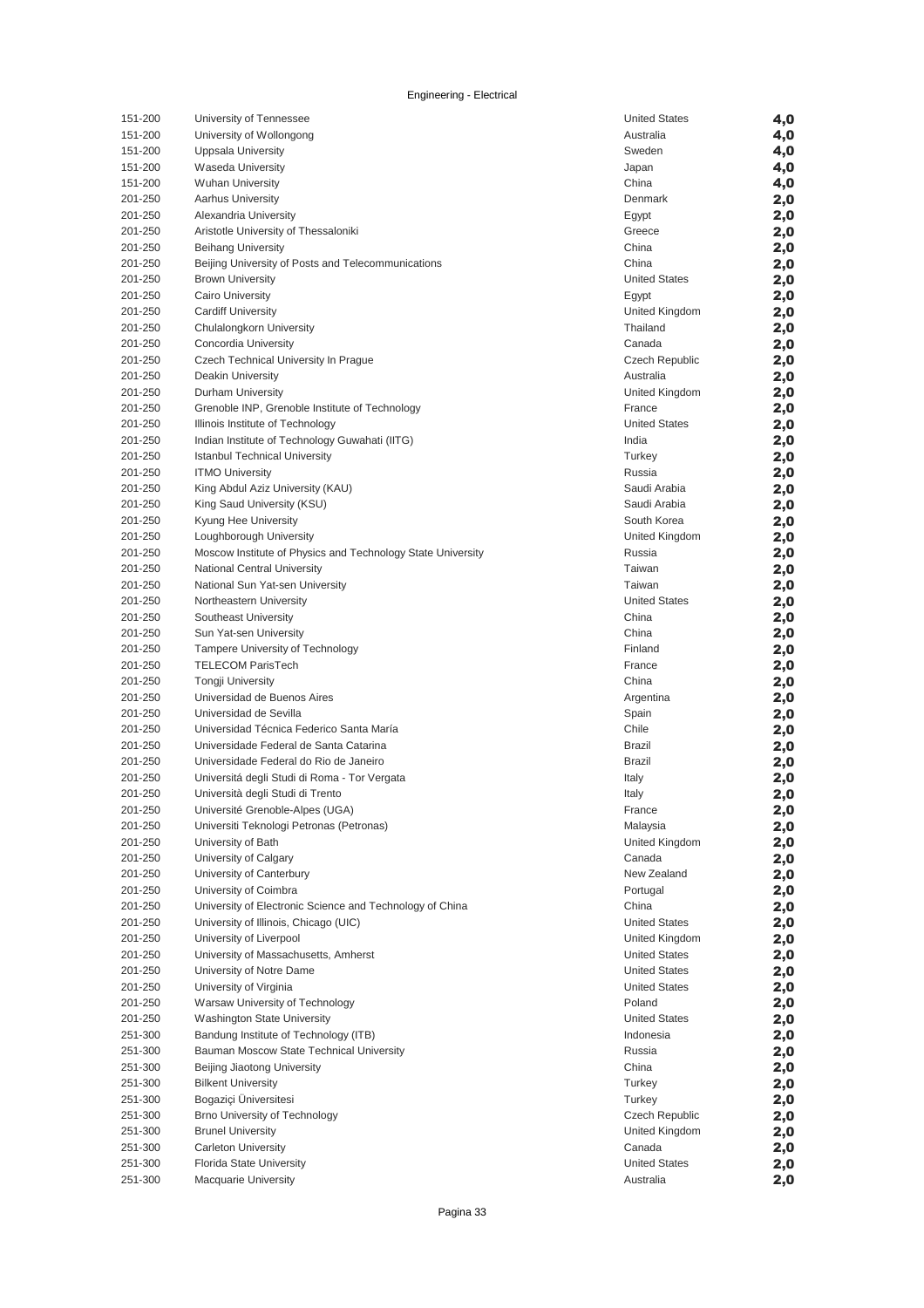| 251-300            | National Taipei University of Technology                                            | Taiwan                   | 2,0        |
|--------------------|-------------------------------------------------------------------------------------|--------------------------|------------|
| 251-300            | National University of Sciences and Technology (NUST) Islamabad                     | Pakistan                 | 2,0        |
| 251-300            | Novosibirsk State University                                                        | Russia                   | 2,0        |
| 251-300            | <b>Pusan National University</b>                                                    | South Korea              | 2,0        |
| 251-300            | Ruhr-Universität Bochum                                                             | Germany                  | 2,0        |
| 251-300            | Rutgers - The State University of New Jersey, New Brunswick                         | <b>United States</b>     | 2,0        |
| 251-300            | <b>Ryerson University</b>                                                           | Canada                   | 2,0        |
| 251-300            | Scuola Superiore Sant'Anna Pisa                                                     | Italy                    | 2,0        |
| 251-300<br>251-300 | Sejong University                                                                   | South Korea              | 2,0        |
| 251-300            | Sharif University of Technology<br>South China University of Technology             | Iran<br>China            | 2,0        |
| 251-300            | Technische Universität Braunschweig                                                 | Germany                  | 2,0<br>2,0 |
| 251-300            | Technische Universität Ilmenau                                                      | Germany                  | 2,0        |
| 251-300            | <b>Tel Aviv University</b>                                                          | Israel                   | 2,0        |
| 251-300            | <b>Tianjin University</b>                                                           | China                    | 2,0        |
| 251-300            | Universidad Autónoma de Madrid                                                      | Spain                    | 2,0        |
| 251-300            | Universidad de Los Andes Colombia                                                   | Colombia                 | 2,0        |
| 251-300            | Universidade Estadual Paulista "Júlio de Mesquita Filho"                            | <b>Brazil</b>            | 2,0        |
| 251-300            | Universidade Federal de Minas Gerais                                                | <b>Brazil</b>            | 2,0        |
| 251-300            | Universidade Federal do Rio Grande Do Sul                                           | <b>Brazil</b>            | 2,0        |
| 251-300            | Università degli Studi di Genova                                                    | Italy                    | 2,0        |
| 251-300            | Università degli Studi di Pavia (UNIPV)                                             | Italy                    | 2,0        |
| 251-300            | Universität Freiburg                                                                | Germany                  | 2,0        |
| 251-300            | Université Paris-Sud 11                                                             | France                   | 2,0        |
| 251-300            | Universiti Tenaga Nasional (UNITEN)                                                 | Malaysia                 | 2,0        |
| 251-300            | University of Arizona                                                               | <b>United States</b>     | 2,0        |
| 251-300            | University of Cape Town                                                             | South Africa             | 2,0        |
| 251-300<br>251-300 | University of Ottawa                                                                | Canada<br>Greece         | 2,0        |
| 251-300            | University of Patras<br>University of Pittsburgh                                    | <b>United States</b>     | 2,0        |
| 251-300            | University of Science and Technology Beijing                                        | China                    | 2,0<br>2,0 |
| 251-300            | University of South Australia (UniSA)                                               | Australia                | 2,0        |
| 251-300            | University of Tehran                                                                | Iran                     | 2,0        |
| 251-300            | University of Texas Dallas                                                          | <b>United States</b>     | 2,0        |
| 251-300            | University of York                                                                  | United Kingdom           | 2,0        |
| 251-300            | University Politehnica of Bucharest                                                 | Romania                  | 2,0        |
| 251-300            | Vrije Universiteit Brussel (VUB)                                                    | Belgium                  | 2,0        |
| 251-300            | <b>Western University</b>                                                           | Canada                   | 2,0        |
| 301-350            | Ain Shams University                                                                | Egypt                    | 2,0        |
| 301-350            | American University of Beirut (AUB)                                                 | Lebanon                  | 2,0        |
| 301-350            | <b>Anna University</b>                                                              | India                    | 2,0        |
| 301-350            | Ben Gurion University of The Negev                                                  | Israel                   | 2,0        |
| 301-350            | Chung-Ang University                                                                | South Korea              | 2,0        |
| 301-350            | <b>COMSATS Institute of Information Technology</b>                                  | Pakistan                 | 2,0        |
| 301-350            | Dublin City University (DCU)                                                        | Ireland                  | 2,0        |
| 301-350<br>301-350 | <b>Griffith University</b><br>Gwangju Institute of Science and Technology (GIST)    | Australia<br>South Korea | 2,0        |
| 301-350            | Institut National des Sciences Appliquées de Lyon (INSA)                            | France                   | 2,0<br>2,0 |
| 301-350            | <b>Iowa State University</b>                                                        | <b>United States</b>     | 2,0        |
| 301-350            | <b>Jilin University</b>                                                             | China                    | 2,0        |
| 301-350            | Jordan University of Science and Technology                                         | Jordan                   | 2,0        |
| 301-350            | King Mongkut's Institute of Technology Ladkrabang                                   | Thailand                 | 2,0        |
| 301-350            | Kobe University                                                                     | Japan                    | 2,0        |
| 301-350            | <b>Lancaster University</b>                                                         | United Kingdom           | 2,0        |
| 301-350            | Leibniz Universität Hannover                                                        | Germany                  | 2,0        |
| 301-350            | Nanjing University of Aeronautics and Astronautics                                  | China                    | 2,0        |
| 301-350            | National Research Nuclear University "MEPhl" (Moscow Engineering Physics Institute) | Russia                   | 2,0        |
| 301-350            | National University of Ireland, Galway (NUIG)                                       | Ireland                  | 2,0        |
| 301-350            | Peter the Great St. Petersburg Polytechnic University                               | Russia                   | 2,0        |
| 301-350            | Pontificia Universidade Católica do Rio de Janeiro - PUC - Rio                      | <b>Brazil</b>            | 2,0        |
| 301-350            | <b>Shandong University</b>                                                          | China                    | 2,0        |
| 301-350            | Shanghai University                                                                 | China                    | 2,0        |
| 301-350            | Simon Fraser University                                                             | Canada                   | 2,0        |
| 301-350            | Sogang University                                                                   | South Korea              | 2,0        |
| 301-350<br>301-350 | Swinburne University of Technology<br>Technische Universität Dortmund               | Australia<br>Germany     | 2,0        |
| 301-350            | Technische Universität Graz                                                         | Austria                  | 2,0        |
|                    |                                                                                     |                          | 2,0        |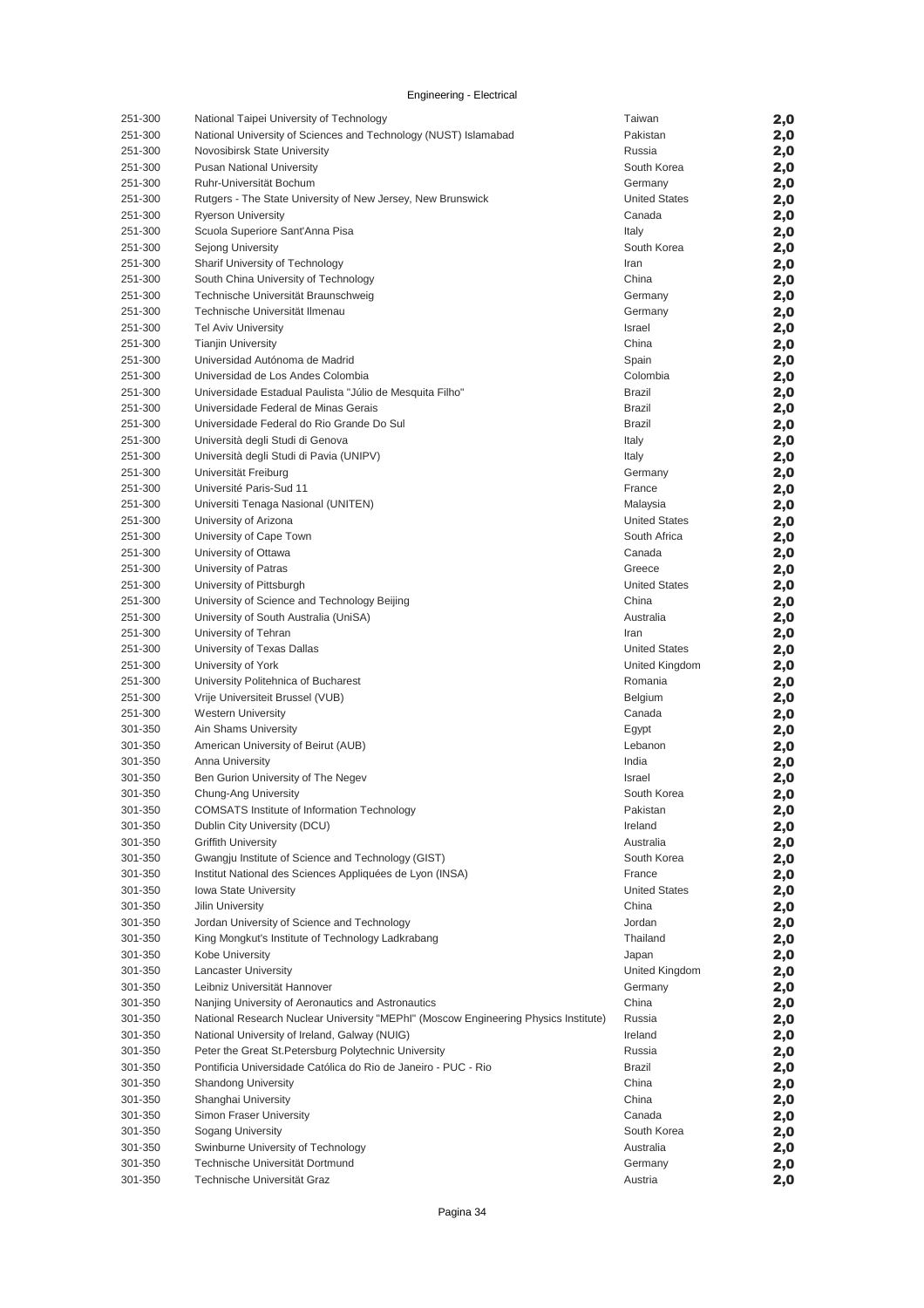| 301-350 | Universidad de Antioquia                            | Colombia             | 2,0 |
|---------|-----------------------------------------------------|----------------------|-----|
| 301-350 | Universidad de Concepción                           | Chile                | 2,0 |
| 301-350 | Universidad de Granada                              | Spain                | 2,0 |
| 301-350 | Universidad de Zaragoza                             | Spain                | 2,0 |
| 301-350 | Universidade Nova de Lisboa                         | Portugal             | 2,0 |
| 301-350 | Université de Lille                                 | France               | 2,0 |
| 301-350 | Université de Montpellier                           | France               | 2,0 |
| 301-350 | Université du Québec                                | Canada               | 2,0 |
| 301-350 | Université Libre de Bruxelles (ULB)                 | <b>Belgium</b>       | 2,0 |
| 301-350 | University of Delhi                                 | India                | 2,0 |
| 301-350 | University of Groningen                             | Netherlands          | 2,0 |
| 301-350 | University of Houston                               | <b>United States</b> | 2,0 |
| 301-350 | University of Macau                                 | Macau                | 2,0 |
| 301-350 | University of Oulu                                  | Finland              | 2,0 |
| 301-350 | University of Pretoria                              | South Africa         | 2,0 |
| 301-350 | University of Reading                               | United Kingdom       | 2,0 |
| 301-350 | University of Tsukuba                               | Japan                | 2,0 |
| 301-350 | <b>Vanderbilt University</b>                        | <b>United States</b> | 2,0 |
| 301-350 | Washington University in St. Louis                  | <b>United States</b> | 2,0 |
| 301-350 | <b>Xidian University</b>                            | China                | 2,0 |
| 301-350 | Yokohama National University                        | Japan                | 2,0 |
| 351-400 | Asian Institute of Technology, Thailand             | Thailand             | 2,0 |
| 351-400 | <b>Aston University</b>                             | United Kingdom       | 2,0 |
| 351-400 | Auckland University of Technology                   | New Zealand          | 2,0 |
| 351-400 | Beijing University of Technology                    | China                | 2,0 |
| 351-400 | <b>Chonbuk National University</b>                  | South Korea          | 2,0 |
| 351-400 | Colorado School of Mines                            | <b>United States</b> | 2,0 |
| 351-400 | Colorado State University                           | <b>United States</b> | 2,0 |
| 351-400 | Dalian University of Technology                     | China                | 2,0 |
| 351-400 | Dartmouth College                                   | <b>United States</b> | 2,0 |
| 351-400 | Dublin Institute of Technology (DIT)                | Ireland              | 2,0 |
| 351-400 | King Mongkut's University of Technology Thonburi    | Thailand             | 2,0 |
| 351-400 | <b>Koç University</b>                               | Turkey               | 2,0 |
| 351-400 | Kyungpook National University                       | South Korea          | 2,0 |
| 351-400 | <b>Massey University</b>                            | New Zealand          | 2,0 |
| 351-400 | Michigan Technological University                   | <b>United States</b> | 2,0 |
| 351-400 | Multimedia University (MMU)                         | Malaysia             | 2,0 |
| 351-400 | Nankai University                                   | China                | 2,0 |
| 351-400 | National Chung Cheng University                     | Taiwan               | 2,0 |
| 351-400 | National Chung Hsing University                     | Taiwan               | 2,0 |
| 351-400 | North China Electric Power University               | China                | 2,0 |
| 351-400 | Politecnico di Bari                                 | Italy                | 2,0 |
| 351-400 | <b>Qatar University</b>                             | Qatar                | 2,0 |
| 351-400 | Stellenbosch University                             | South Africa         | 2,0 |
| 351-400 | Tallinn University of Technology                    | Estonia              | 2,0 |
| 351-400 | <b>Tomsk Polytechnic University</b>                 | Russia               | 2,0 |
| 351-400 | Universidad de Alcalá                               | Spain                | 2,0 |
| 351-400 | Universidad Pontificia Comillas                     | Spain                | 2,0 |
| 351-400 | Universidade de Vigo                                | Spain                | 2,0 |
| 351-400 | Università degli Studi di Catania (UniCT)           | Italy                | 2,0 |
| 351-400 | Università degli Studi di Firenze (UNIFI)           | Italy                | 2,0 |
| 351-400 | Università degli Studi di Milano                    | Italy                | 2,0 |
| 351-400 | Universitas Gadjah Mada                             | Indonesia            | 2,0 |
| 351-400 | Universitat Pompeu Fabra                            | Spain                | 2,0 |
| 351-400 | Universiti Teknologi MARA (UiTM)                    | Malaysia             | 2,0 |
| 351-400 | University of Aberdeen                              | United Kingdom       | 2,0 |
| 351-400 | University of Alabama                               | <b>United States</b> | 2,0 |
| 351-400 | University of Aveiro                                | Portugal             | 2,0 |
| 351-400 | University of Belgrade                              | Serbia               | 2,0 |
| 351-400 | University of Engineering & Technology (UET) Lahore | Pakistan             | 2,0 |
| 351-400 | University of Exeter                                | United Kingdom       | 2,0 |
| 351-400 | University of Indonesia                             | Indonesia            | 2,0 |
| 351-400 | University of Jordan                                | Jordan               | 2,0 |
| 351-400 | University of Liege                                 | <b>Belgium</b>       | 2,0 |
| 351-400 | University of Rochester                             | <b>United States</b> | 2,0 |
| 351-400 | University of South Carolina at Columbia            | <b>United States</b> | 2,0 |
| 351-400 | Victoria University                                 | Australia            | 2,0 |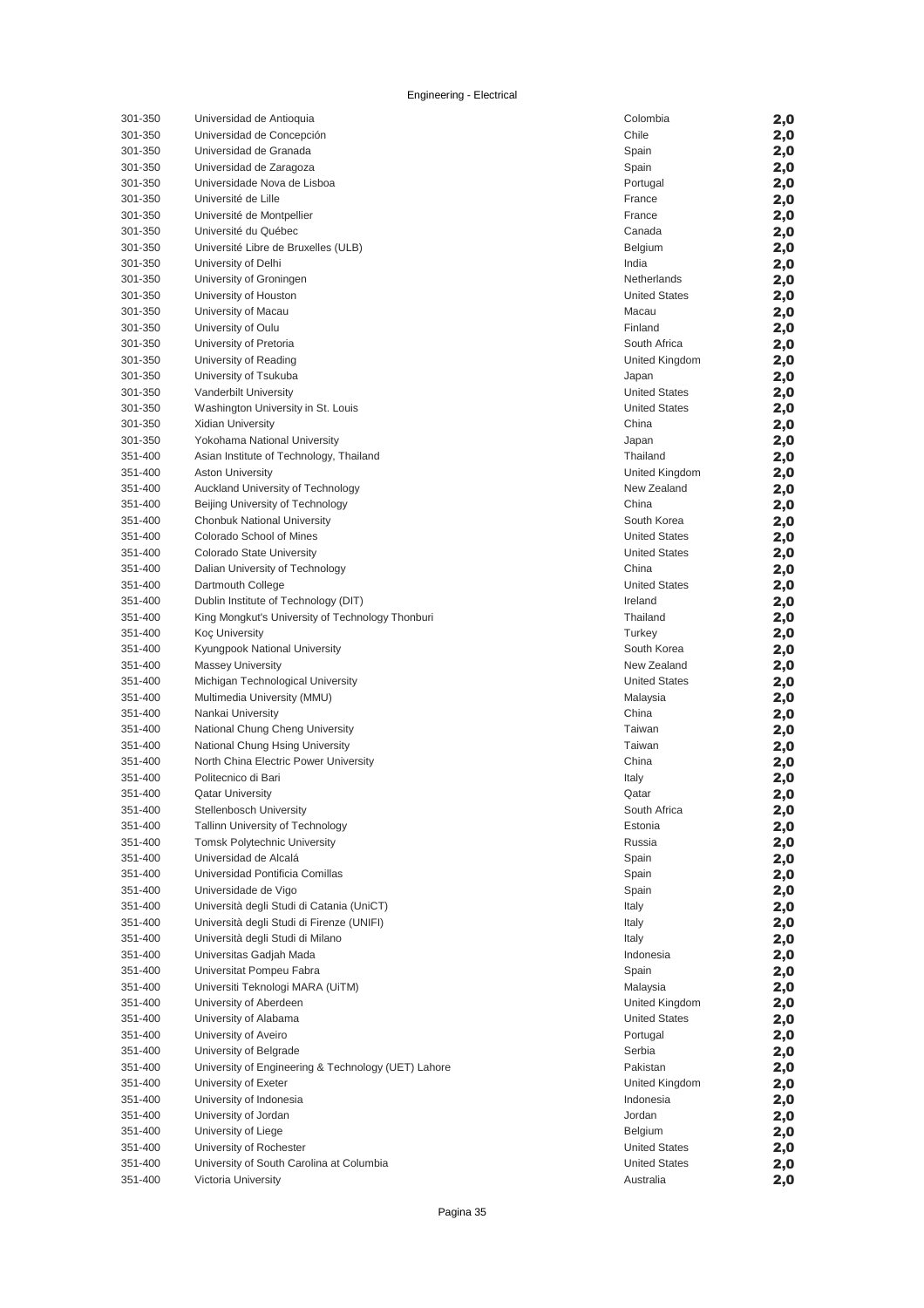| 351-400 | Victoria University of Wellington                     | New Zealand                   | 2,0 |
|---------|-------------------------------------------------------|-------------------------------|-----|
| 351-400 | Vilnius Gediminas Technical University                | Lithuania                     | 2,0 |
| 351-400 | Worcester Polytechnic Institute                       | <b>United States</b>          | 2,0 |
| 351-400 | Wrocław University of Science and Technology          | Poland                        | 2,0 |
| 351-400 | <b>York University</b>                                | Canada                        | 2,0 |
| 401-450 | AGH University of Science and Technology              | Poland                        | 2,0 |
| 401-450 | Ajou University                                       | South Korea                   | 2,0 |
| 401-450 | American University in Cairo                          |                               |     |
| 401-450 |                                                       | Egypt<br>United Arab Emirates | 2,0 |
|         | American University of Sharjah                        |                               | 2,0 |
| 401-450 | Bangladesh University of Engineering and Technology   | Bangladesh                    | 2,0 |
| 401-450 | Central South University                              | China                         | 2,0 |
| 401-450 | <b>Chongqing University</b>                           | China                         | 2,0 |
| 401-450 | <b>Dalhousie University</b>                           | Canada                        | 2,0 |
| 401-450 | Ecole Centrale de Lyon                                | France                        | 2,0 |
| 401-450 | Florida International University                      | <b>United States</b>          | 2,0 |
| 401-450 | Hanoi University of Science & Technology (HUST)       | Vietnam                       | 2,0 |
| 401-450 | Hiroshima University                                  | Japan                         | 2,0 |
| 401-450 | <b>IMT Altaintique</b>                                | France                        | 2,0 |
| 401-450 | Inha University                                       | South Korea                   | 2,0 |
| 401-450 | Jadavpur University                                   | India                         | 2,0 |
| 401-450 | Kaunas University of Technology                       | Lithuania                     | 2,0 |
| 401-450 | Khalifa University                                    | <b>United Arab Emirates</b>   | 2,0 |
| 401-450 | <b>Laval University</b>                               | Canada                        | 2,0 |
| 401-450 | Nagoya Institute of Technology (NIT)                  | Japan                         | 2,0 |
| 401-450 | National Institute of Technology Tiruchirappalli      | India                         | 2,0 |
|         |                                                       |                               |     |
| 401-450 | National Taiwan Normal University                     | Taiwan                        | 2,0 |
| 401-450 | National University of Science and Technology "MISIS" | Russia                        | 2,0 |
| 401-450 | New Jersey Institute of Technology (NJIT)             | <b>United States</b>          | 2,0 |
| 401-450 | Technical University of Cluj-Napoca                   | Romania                       | 2,0 |
| 401-450 | Technische Universität Hamburg-Harburg                | Germany                       | 2,0 |
| 401-450 | <b>Texas Tech University</b>                          | <b>United States</b>          | 2,0 |
| 401-450 | <b>Tokyo University of Science</b>                    | Japan                         | 2,0 |
| 401-450 | United Arab Emirates University                       | United Arab Emirates          | 2,0 |
| 401-450 | Universidad Autónoma de Nuevo León (UANL)             | Mexico                        | 2,0 |
| 401-450 | Universidad Autónoma Metropolitana (UAM)              | Mexico                        | 2,0 |
| 401-450 | Universidad de Navarra                                | Spain                         | 2,0 |
| 401-450 | Universidad de Santiago de Chile (USACH)              | Chile                         | 2,0 |
| 401-450 | Universidad del Pais Vasco                            | Spain                         | 2,0 |
| 401-450 | Universidad Nacional de La Plata                      | Argentina                     | 2,0 |
| 401-450 | Università degli Studi di Perugia                     | Italy                         | 2,0 |
| 401-450 | Università degli Studi Roma Tre                       | Italy                         | 2,0 |
| 401-450 | Universitat de Valencia                               | Spain                         | 2,0 |
| 401-450 | Universität Ulm                                       | Germany                       | 2,0 |
| 401-450 | Université de Lorraine                                |                               |     |
|         | Université Paul Sabatier Toulouse III                 | France<br>France              | 2,0 |
| 401-450 |                                                       |                               | 2,0 |
| 401-450 | University Malaysia Perlis (UniMAP)                   | Malaysia                      | 2,0 |
| 401-450 | University of California, Riverside (UCR)             | <b>United States</b>          | 2,0 |
| 401-450 | University of Connecticut                             | <b>United States</b>          | 2,0 |
| 401-450 | University of Delaware                                | <b>United States</b>          | 2,0 |
| 401-450 | University of Kent                                    | United Kingdom                | 2,0 |
| 401-450 | University of Limerick (UL)                           | Ireland                       | 2,0 |
| 401-450 | University of Manitoba                                | Canada                        | 2,0 |
| 401-450 | University of Milano-Bicocca                          | Italy                         | 2,0 |
| 401-450 | University of South Florida                           | <b>United States</b>          | 2,0 |
| 401-450 | University of The Witwatersrand                       | South Africa                  | 2,0 |
| 401-450 | University of Victoria                                | Canada                        | 2,0 |
| 401-450 | University of Zagreb                                  | Croatia                       | 2,0 |
| 401-450 | Ural Federal University                               | Russia                        | 2,0 |
| 401-450 | <b>Yildiz Technical University</b>                    | Turkey                        | 2,0 |
| 451-500 | Amirkabir University of Technology                    | Iran                          | 2,0 |
| 451-500 | Birla Institute of Technology and Science             | India                         | 2,0 |
| 451-500 | <b>Boston College</b>                                 | <b>United States</b>          | 2,0 |
| 451-500 | Budapest University of Technology and Economics       | Hungary                       |     |
| 451-500 | Chiang Mai University                                 | Thailand                      | 2,0 |
|         |                                                       |                               | 2,0 |
| 451-500 | Chiba University                                      | Japan                         | 2,0 |
| 451-500 | Christian-Albrechts-Universität zu Kiel               | Germany                       | 2,0 |
| 451-500 | City University London                                | United Kingdom                | 2,0 |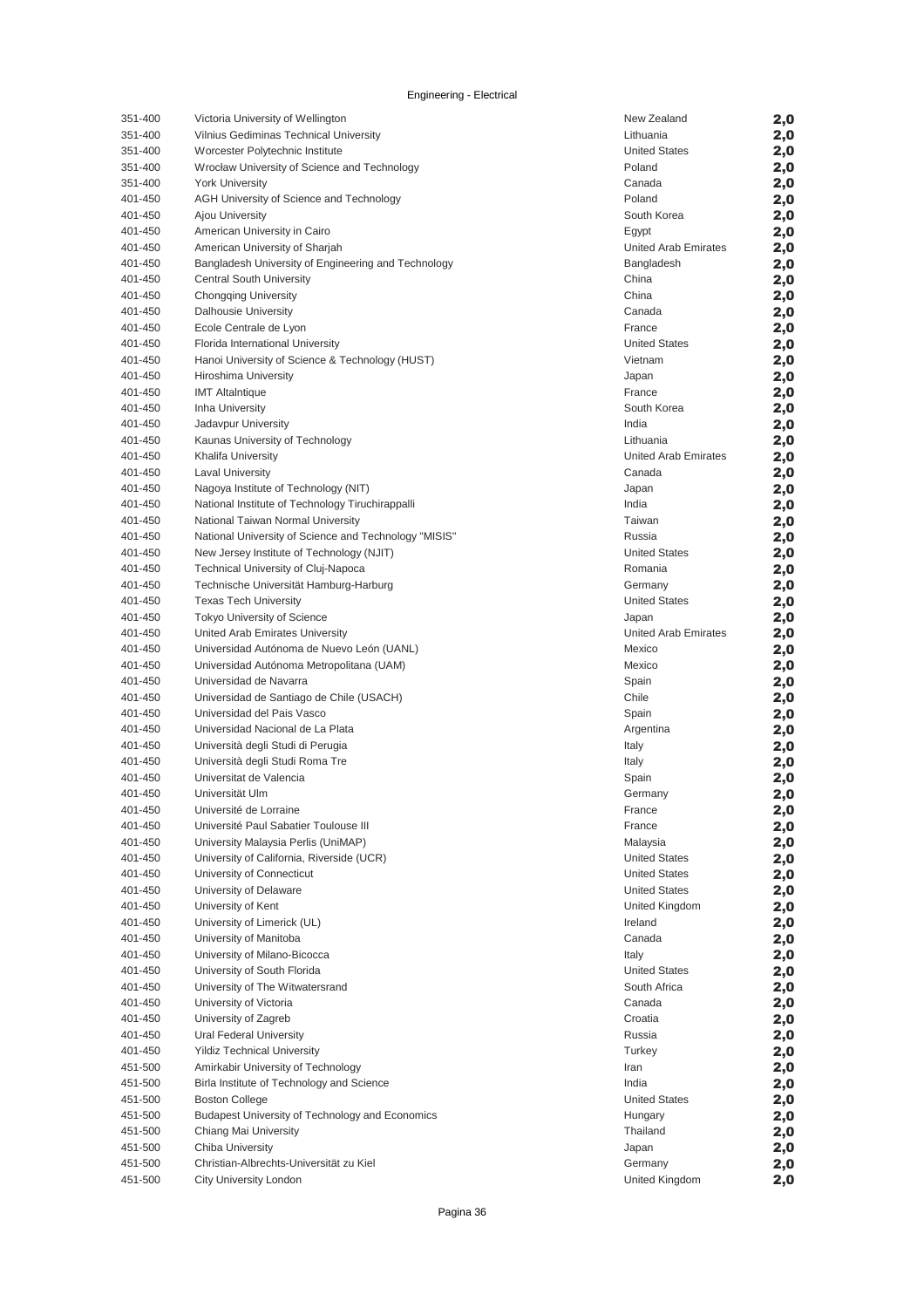| 451-500 | <b>Clemson University</b>                                             | <b>United States</b> | 2,0 |
|---------|-----------------------------------------------------------------------|----------------------|-----|
| 451-500 | <b>Coventry University</b>                                            | United Kingdom       | 2,0 |
| 451-500 | École Centrale de Lille                                               | France               | 2,0 |
| 451-500 | <b>Harbin Engineering University</b>                                  | China                | 2,0 |
| 451-500 | International Islamic University Malaysia (IIUM)                      | Malaysia             | 2,0 |
| 451-500 | Johannes Kepler Universität Linz (JKU)                                | Austria              | 2,0 |
| 451-500 | King Mongkut's University of Technology North Bangkok                 | Thailand             | 2,0 |
| 451-500 | Lahore University of Management Sciences (LUMS)                       | Pakistan             | 2,0 |
| 451-500 | Lappeenranta University of Technology                                 | Finland              | 2,0 |
| 451-500 | National Research University "Moscow Power Engineering Institute"     | Russia               | 2,0 |
| 451-500 | National Technical University of Ukraine "Kyiv Polytechnic Institute" | Ukraine              | 2,0 |
| 451-500 | Northumbria University at Newcastle                                   | United Kingdom       | 2,0 |
| 451-500 | Northwestern Polytechnical University                                 | China                | 2,0 |
| 451-500 | Novosibirsk State Technical University                                | Russia               | 2,0 |
| 451-500 | Polytechnic University of Timisoara                                   | Romania              | 2,0 |
| 451-500 | <b>Shiraz University</b>                                              | Iran                 | 2,0 |
| 451-500 | Sultan Qaboos University                                              | Oman                 | 2,0 |
| 451-500 | Universidade Federal do Paraná (UFPR)                                 | Brazil               | 2,0 |
| 451-500 | Universität Duisburg-Essen                                            | Germany              | 2,0 |
| 451-500 | Universität Wien                                                      | Austria              | 2,0 |
| 451-500 | Université Aix-Marseille                                              | France               | 2,0 |
| 451-500 | Université Claude Bernard Lyon 1                                      | France               | 2,0 |
| 451-500 | Université de Rennes 1                                                | France               | 2,0 |
| 451-500 | Universiti Tunku Abdul Rahman (UTAR)                                  | Malaysia             | 2,0 |
| 451-500 | University at Buffalo SUNY                                            | <b>United States</b> | 2,0 |
| 451-500 | University of California, Santa Cruz (UCSC)                           | <b>United States</b> | 2,0 |
| 451-500 | University of Kansas                                                  | <b>United States</b> | 2,0 |
| 451-500 | University of Leicester                                               | United Kingdom       | 2,0 |
| 451-500 | University of Ljubljana                                               | Slovenia             | 2,0 |
| 451-500 | University of Nebraska                                                | <b>United States</b> | 2,0 |
| 451-500 | University of New Mexico                                              | <b>United States</b> | 2,0 |
| 451-500 | University of Texas Arlington                                         | <b>United States</b> | 2,0 |
| 451-500 | University of Utah                                                    | <b>United States</b> | 2,0 |
| 451-500 | Vellore Institute of Technology (VIT)                                 | India                | 2,0 |
| 451-500 | Western Sydney University                                             | Australia            | 2,0 |
| 451-500 | Wuhan University of Technology                                        | China                | 2,0 |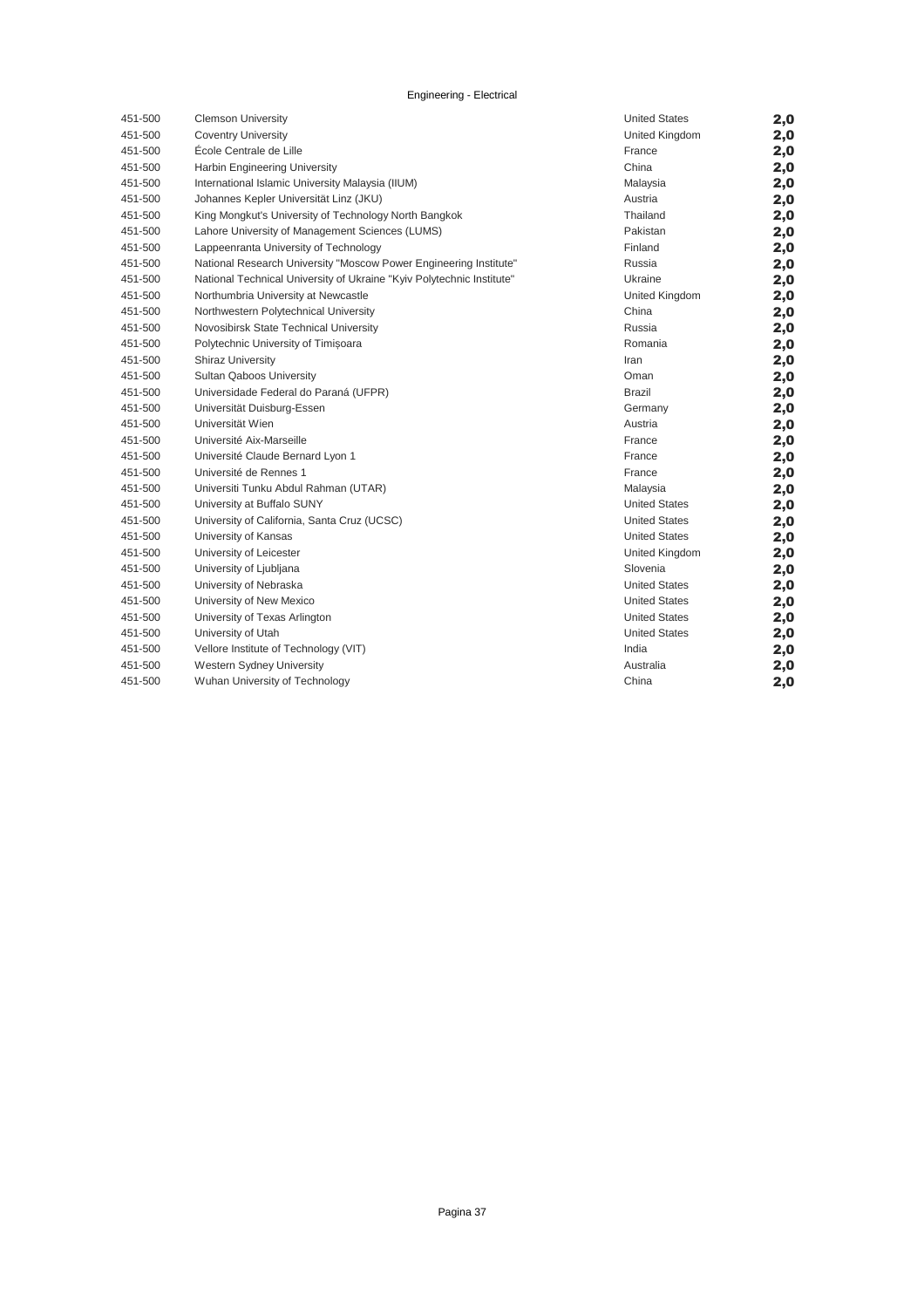## Engineering - Mechanical, Aeronautical & Manufacturing

|                | Top 500 Universities - Engineering - Mechanical, Aeronautical & Manufacturing |                      |              |
|----------------|-------------------------------------------------------------------------------|----------------------|--------------|
| 2019           | <b>Institution</b>                                                            | Location             | <b>Score</b> |
| $\mathbf 1$    | Massachusetts Institute of Technology (MIT)                                   | <b>United States</b> | 14,0         |
| $\overline{c}$ | <b>Stanford University</b>                                                    | <b>United States</b> | 14,0         |
| 3              | University of Cambridge                                                       | United Kingdom       | 14,0         |
| 4              | Delft University of Technology                                                | Netherlands          | 14,0         |
| 5              | <b>Harvard University</b>                                                     | <b>United States</b> | 14,0         |
| 6              | University of California, Berkeley (UCB)                                      | <b>United States</b> | 14,0         |
| 7              | Politecnico di Milano                                                         | Italy                | 14,0         |
| $8=$           | University of Michigan                                                        | <b>United States</b> | 14,0         |
| $8=$           | University of Oxford                                                          | United Kingdom       | 14,0         |
| 10             | Imperial College London                                                       | United Kingdom       | 14,0         |
| 11             | Nanyang Technological University (NTU)                                        | Singapore            | 14,0         |
| 12             | Georgia Institute of Technology (Georgia Tech)                                | <b>United States</b> | 14,0         |
| 13             | ETH Zurich (Swiss Federal Institute of Technology)                            | Switzerland          | 14,0         |
| 14             | <b>Tsinghua University</b>                                                    | China                | 14,0         |
| 15             | National University of Singapore (NUS)                                        | Singapore            | 14,0         |
| 16             | The University of Tokyo                                                       | Japan                | 12,0         |
| 17             | California Institute of Technology (Caltech)                                  | <b>United States</b> | 12,0         |
| 18             | Ecole Polytechnique Fédérale de Lausanne (EPFL)                               | Switzerland          | 12,0         |
| 19             | Rheinisch-Westfälische Technische Hochschule Aachen                           | Germany              | 12,0         |
| 20             | University of California, Los Angeles (UCLA)                                  | <b>United States</b> | 12,0         |
| 21             | <b>Peking University</b>                                                      | China                | 12,0         |
| 22             | Shanghai Jiao Tong University                                                 | China                | 12,0         |
| 23             | KAIST - Korea Advanced Institute of Science and Technology                    | South Korea          | 12,0         |
| 24             | Seoul National University (SNU)                                               | South Korea          | 12,0         |
| 25             | Technische Universität München                                                | Germany              | 12,0         |
| 26<br>27       | KTH, Royal Institute of Technology                                            | Sweden<br>Canada     | 10,0         |
| 28             | <b>McGill University</b><br><b>Purdue University</b>                          | <b>United States</b> | 10,0         |
| 29             | The Hong Kong University of Science and Technology (HKUST)                    | Hong Kong            | 10,0<br>10,0 |
| 30             | Katholieke Universiteit Leuven                                                | Belgium              | 10,0         |
| 31             | Politecnico di Torino                                                         | Italy                | 10,0         |
| $32 =$         | Northwestern University                                                       | <b>United States</b> | 10,0         |
| $32 =$         | University of Toronto                                                         | Canada               | 10,0         |
| 34             | <b>Princeton University</b>                                                   | <b>United States</b> | 10,0         |
| 35             | The University of Manchester                                                  | United Kingdom       | 10,0         |
| 36             | Universität Stuttgart                                                         | Germany              | 10,0         |
| 37             | KIT, Karlsruher Institut für Technologie                                      | Germany              | 10,0         |
| 38             | <b>Tohoku University</b>                                                      | Japan                | 10,0         |
| 39             | Cranfield University                                                          | United Kingdom       | 10,0         |
| 40             | University of Hong Kong (HKU)                                                 | Hong Kong            | 10,0         |
| 41             | Technische Universität Berlin                                                 | Germany              | 8,0          |
| 42=            | <b>Fudan University</b>                                                       | China                | 8,0          |
| $42 =$         | Sungkyunkwan University                                                       | South Korea          | 8,0          |
| 44             | Eindhoven University of Technology                                            | Netherlands          | 8,0          |
| 45             | <b>Cornell University</b>                                                     | <b>United States</b> | 8,0          |
| 46             | National Taiwan University (NTU)                                              | Taiwan               | 8,0          |
| 47             | Kyoto University                                                              | Japan                | 8,0          |
| 48             | University of Texas at Austin                                                 | <b>United States</b> | 8,0          |
| $49 =$         | Tokyo Institute of Technology                                                 | Japan                | 8,0          |
| $49=$          | Universidad Politécnica de Madrid                                             | Spain                | 8,0          |
| 51-100         | <b>Beihang University</b>                                                     | China                | 6,0          |
| 51-100         | Carnegie Mellon University                                                    | <b>United States</b> | 6,0          |
| 51-100         | CentraleSupélec                                                               | France               | 6,0          |
| 51-100         | <b>Chalmers University of Technology</b>                                      | Sweden               | 6,0          |
| 51-100         | City University of Hong Kong                                                  | Hong Kong            | 6,0          |
| 51-100         | Columbia University                                                           | <b>United States</b> | 6,0          |
| 51-100         | <b>Duke University</b>                                                        | <b>United States</b> | 6,0          |
| 51-100         | Ecole Polytechnique                                                           | France               | 6,0          |
| 51-100         | <b>Hanyang University</b>                                                     | South Korea          | 6,0          |
| 51-100         | Harbin Institute of Technology                                                | China                | 6,0          |
| 51-100         | Huazhong University of Science and Technology                                 | China                | 6,0          |
| 51-100         | Indian Institute of Technology Bombay (IITB)                                  | India                | 6,0          |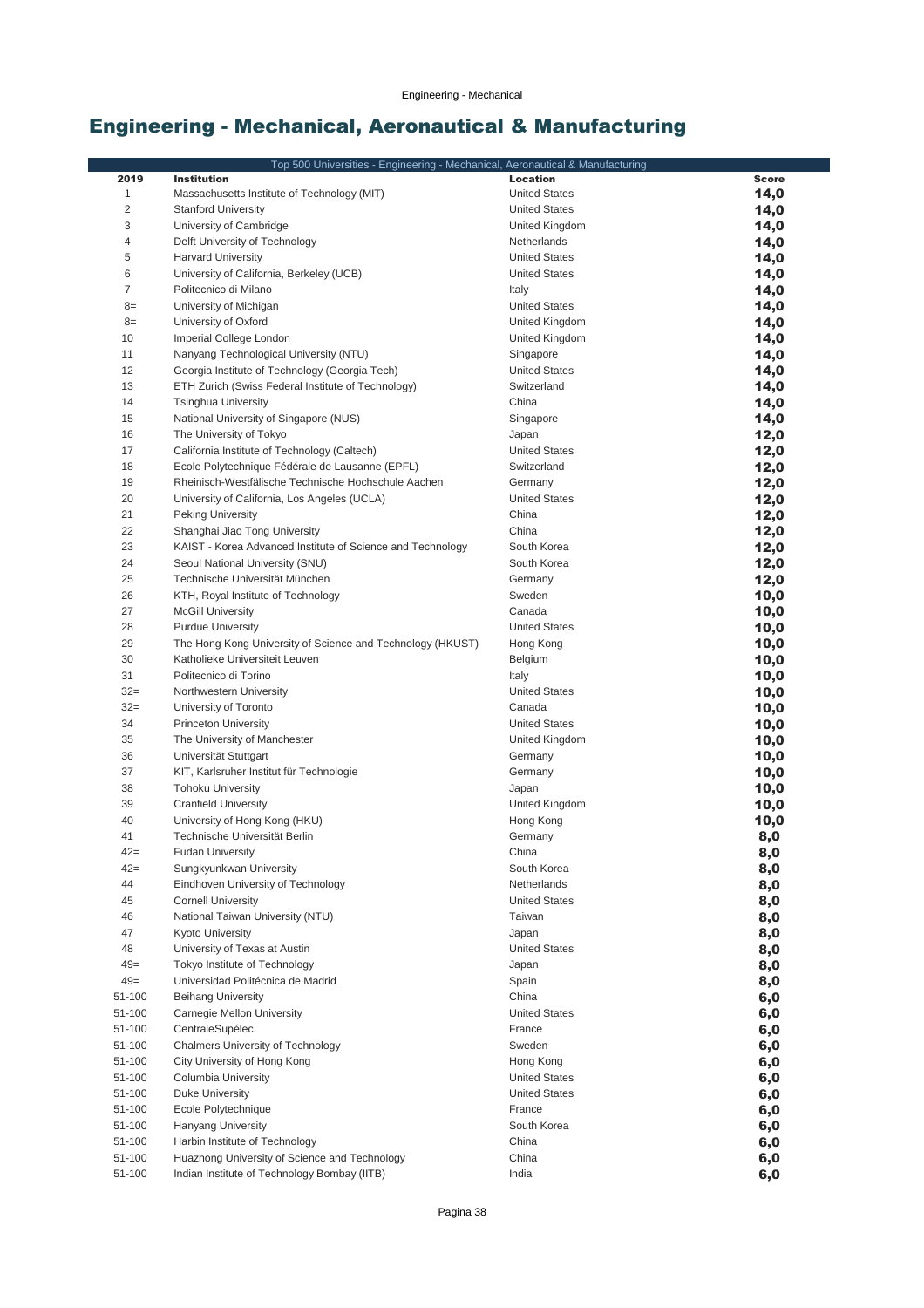| 51-100           | Indian Institute of Technology Delhi (IITD)                 | India                            | 6,0        |
|------------------|-------------------------------------------------------------|----------------------------------|------------|
| 51-100           | Indian Institute of Technology Madras (IITM)                | India                            | 6,0        |
| 51-100           | Johns Hopkins University                                    | <b>United States</b>             | 6,0        |
| 51-100           | Korea University                                            | South Korea                      | 6,0        |
| 51-100           | Lomonosov Moscow State University                           | Russia                           | 6,0        |
| 51-100           | Loughborough University                                     | United Kingdom                   | 6,0        |
| 51-100           | <b>Lund University</b>                                      | Sweden                           | 6,0        |
| 51-100           | <b>Monash University</b>                                    | Australia                        | 6,0        |
| 51-100           | National Tsing Hua University                               | Taiwan                           | 6,0        |
| 51-100           | Norwegian University of Science and Technology              | Norway                           | 6,0        |
| 51-100           | Ohio State University, Columbus                             | <b>United States</b>             | 6,0        |
| 51-100           | Osaka University                                            | Japan                            | 6,0        |
| 51-100           | Université PSL (Paris Sciences & Lettres)                   | France                           | 6,0        |
| 51-100           | Pennsylvania State University                               | <b>United States</b>             | 6,0        |
| 51-100           | Pohang University of Science and Technology (POSTECH)       | South Korea                      | 6,0        |
| 51-100           | Sapienza - Università di Roma                               | Italy                            | 6,0        |
| 51-100           | <b>Technical University of Denmark</b>                      | Denmark                          |            |
| 51-100           | Technische Universität Darmstadt                            | Germany                          | 6,0        |
| 51-100           | <b>Texas A&amp;M University</b>                             | <b>United States</b>             | 6,0        |
| 51-100           | The Hong Kong Polytechnic University                        | Hong Kong                        | 6,0        |
| 51-100           | The University of Melbourne                                 | Australia                        | 6,0<br>6,0 |
| 51-100           |                                                             | Australia                        |            |
|                  | The University of New South Wales (UNSW)                    |                                  | 6,0        |
| 51-100<br>51-100 | The University of Nottingham                                | United Kingdom<br>United Kingdom | 6,0        |
| 51-100           | The University of Sheffield                                 | Australia                        | 6,0        |
| 51-100           | The University of Sydney<br>Universidade de São Paulo (USP) |                                  | 6,0        |
| 51-100           | Università degli Studi di Padova (UNIPD)                    | Brazil<br>Italy                  | 6,0        |
| 51-100           | Universitat Politècnica de Catalunya                        | Spain                            | 6,0        |
| 51-100           | Universiti Malaya (UM)                                      | Malaysia                         | 6,0<br>6,0 |
| 51-100           | University of Bristol                                       | United Kingdom                   | 6,0        |
| 51-100           | University of British Columbia                              | Canada                           | 6,0        |
| 51-100           | University of California, San Diego (UCSD)                  | <b>United States</b>             | 6,0        |
| 51-100           | University of Illinois at Urbana-Champaign                  | <b>United States</b>             | 6,0        |
| 51-100           | University of Pennsylvania                                  | <b>United States</b>             | 6,0        |
| 51-100           | University of Southampton                                   | United Kingdom                   | 6,0        |
| 51-100           | Virginia Polytechnic Institute (Virginia Tech)              | <b>United States</b>             | 6,0        |
| 51-100           | Xi'an Jiaotong University                                   | China                            | 6,0        |
| 51-100           | Yonsei University                                           | South Korea                      | 6,0        |
| 51-100           | <b>Zhejiang University</b>                                  | China                            | 6,0        |
| 101-150          | <b>Aalborg University</b>                                   | Denmark                          | 4,0        |
| 101-150          | Arts et Métiers, ParisTech                                  | France                           | 4,0        |
| 101-150          | Australian National University (ANU)                        | Australia                        | 4,0        |
| 101-150          | Beijing Institute of Technology                             | China                            | 4,0        |
| 101-150          | <b>Brown University</b>                                     | United States                    | 4,0        |
| 101-150          | Ecole Centrale de Lyon                                      | France                           | 4,0        |
| 101-150          | <b>Hokkaido University</b>                                  | Japan                            | 4,0        |
| 101-150          | Indian Institute of Science (IISc) Bangalore                | India                            | 4,0        |
| 101-150          | Indian Institute of Technology Kanpur (IITK)                | India                            | 4,0        |
| 101-150          | Indian Institute of Technology Kharagpur (IITKGP)           | India                            | 4,0        |
| 101-150          | <b>Keio University</b>                                      | Japan                            | 4,0        |
| 101-150          | Kyushu University                                           | Japan                            | 4,0        |
| 101-150          | <b>McMaster University</b>                                  | Canada                           | 4,0        |
| 101-150          | Michigan State University                                   | <b>United States</b>             | 4,0        |
| 101-150          | Nagoya University                                           | Japan                            | 4,0        |
| 101-150          | National Cheng Kung University                              | Taiwan                           | 4,0        |
| 101-150          | National Technical University of Athens                     | Greece                           | 4,0        |
| 101-150          | <b>Rice University</b>                                      | <b>United States</b>             | 4,0        |
| 101-150          | <b>RMIT University</b>                                      | Australia                        | 4,0        |
| 101-150          | Sorbonne University                                         | France                           | 4,0        |
| 101-150          | Technion - Israel Institute of Technology                   | Israel                           | 4,0        |
| 101-150          | Technische Universität Dresden                              | Germany                          | 4,0        |
| 101-150          | Tecnológico de Monterrey (ITESM)                            | Mexico                           | 4,0        |
| 101-150          | The University of Auckland                                  | New Zealand                      | 4,0        |
| 101-150          | The University of Queensland (UQ)                           | Australia                        | 4,0        |
| 101-150          | The University of Warwick                                   | United Kingdom                   | 4,0        |
| 101-150          | The University of Western Australia (UWA)                   | Australia                        | 4,0        |
| 101-150          | Trinity College Dublin (TCD)                                | Ireland                          | 4,0        |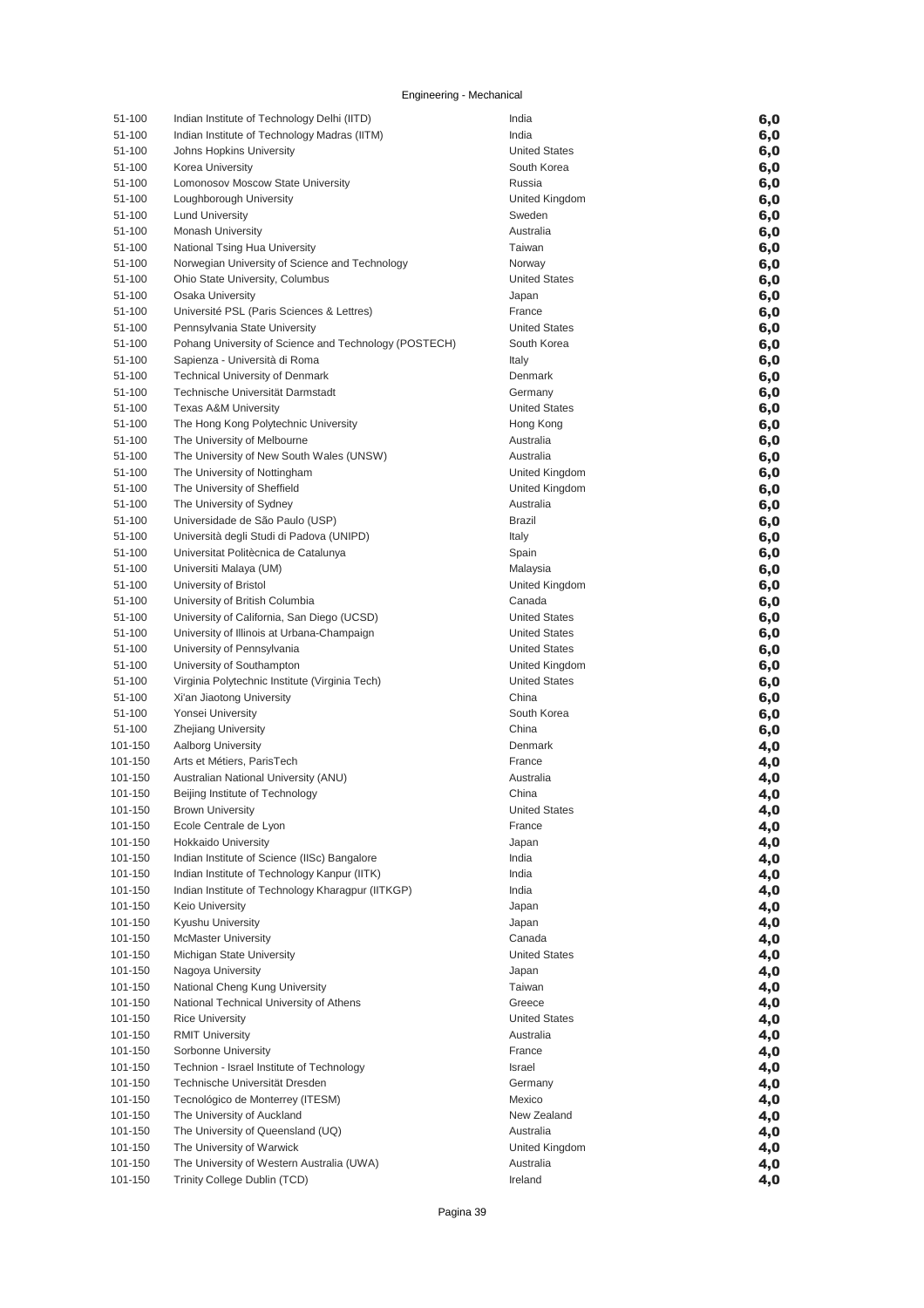| 101-150            | UCL (University College London)                          | United Kingdom       | 4,0 |
|--------------------|----------------------------------------------------------|----------------------|-----|
| 101-150            | Universidad Politecnica de Valencia                      | Spain                | 4,0 |
| 101-150            | Universidade Estadual de Campinas (Unicamp)              | <b>Brazil</b>        | 4,0 |
| 101-150            | Università degli Studi di Napoli Federico II             | Italy                | 4,0 |
| 101-150            | Università di Bologna (UNIBO)                            | Italy                | 4,0 |
| 101-150            | Université de Montréal                                   | Canada               | 4,0 |
| 101-150            | Universiti Teknologi Malaysia (UTM)                      | Malaysia             |     |
|                    |                                                          |                      | 4,0 |
| 101-150            | University of Bath                                       | United Kingdom       | 4,0 |
| 101-150            | University of Birmingham                                 | United Kingdom       | 4,0 |
| 101-150            | University of Florida                                    | <b>United States</b> | 4,0 |
| 101-150            | University of Leeds                                      | United Kingdom       | 4,0 |
| 101-150            | University of Lisbon                                     | Portugal             | 4,0 |
| 101-150            | University of Maryland, College Park                     | <b>United States</b> | 4,0 |
| 101-150            | University of Minnesota                                  | <b>United States</b> | 4,0 |
| 101-150            | University of Porto                                      | Portugal             | 4,0 |
| 101-150            | University of Science and Technology of China            | China                | 4,0 |
| 101-150            | University of Twente                                     | Netherlands          | 4,0 |
| 101-150            | University of Waterloo                                   | Canada               | 4,0 |
| 101-150            | University of Wisconsin-Madison                          | <b>United States</b> | 4,0 |
| 101-150            | Waseda University                                        | Japan                | 4,0 |
| 101-150            | <b>Yale University</b>                                   | <b>United States</b> | 4,0 |
| 151-200            | <b>Aalto University</b>                                  | Finland              | 4,0 |
| 151-200            | Arizona State University                                 | <b>United States</b> | 4,0 |
| 151-200            | Bauman Moscow State Technical University                 | Russia               | 4,0 |
| 151-200            | <b>Boston University</b>                                 | <b>United States</b> | 4,0 |
| 151-200            | Ecole des Ponts ParisTech                                | France               | 4,0 |
| 151-200            | Institut National des Sciences Appliquées de Lyon (INSA) | France               | 4,0 |
| 151-200            | Instituto Politécnico Nacional (IPN)                     | Mexico               | 4,0 |
| 151-200            | <b>Istanbul Technical University</b>                     | Turkey               | 4,0 |
| 151-200            | King Abdul Aziz University (KAU)                         | Saudi Arabia         | 4,0 |
| 151-200            | King Abdullah University of Science & Technology (KAUST) | Saudi Arabia         | 4,0 |
| 151-200            | King Fahd University of Petroleum & Minerals (KFUPM)     | Saudi Arabia         | 4,0 |
| 151-200            | Kyung Hee University                                     | South Korea          | 4,0 |
| 151-200            | Leibniz Universität Hannover                             | Germany              | 4,0 |
| 151-200            | Middle East Technical University                         | Turkey               | 4,0 |
| 151-200            | National Chiao Tung University                           | Taiwan               | 4,0 |
| 151-200            | National Taiwan University of Science and Technology     | Taiwan               | 4,0 |
| 151-200            | New York University (NYU)                                | <b>United States</b> | 4,0 |
| 151-200            | North Carolina State University                          | <b>United States</b> | 4,0 |
| 151-200            | Northwestern Polytechnical University                    | China                | 4,0 |
| 151-200            | Pontificia Universidad Católica de Chile                 | Chile                | 4,0 |
| 151-200            | <b>Pusan National University</b>                         | South Korea          | 4,0 |
| 151-200            | Rensselaer Polytechnic Institute                         | <b>United States</b> | 4,0 |
|                    | Technische Universität Braunschweig                      |                      |     |
| 151-200<br>151-200 | Technische Universität Graz                              | Germany<br>Austria   | 4,0 |
| 151-200            | Technische Universität Wien                              | Austria              | 4,0 |
| 151-200            | The Chinese University of Hong Kong (CUHK)               |                      | 4,0 |
|                    |                                                          | Hong Kong            | 4,0 |
| 151-200            | The University of Adelaide                               | Australia<br>China   | 4,0 |
| 151-200            | <b>Tianjin University</b>                                |                      | 4,0 |
| 151-200            | <b>Tongji University</b>                                 | China                | 4,0 |
| 151-200            | Universidad de Buenos Aires                              | Argentina            | 4,0 |
| 151-200            | Universidad Nacional Autónoma de México (UNAM)           | Mexico               | 4,0 |
| 151-200            | Università di Pisa                                       | Italy                | 4,0 |
| 151-200            | Université Catholique de Louvain (UCL)                   | Belgium              | 4,0 |
| 151-200            | Université de Technologie, Compiègne (UTC)               | France               | 4,0 |
| 151-200            | Universiti Kebangsaan Malaysia (UKM)                     | Malaysia             | 4,0 |
| 151-200            | Universiti Putra Malaysia (UPM)                          | Malaysia             | 4,0 |
| 151-200            | Universiti Sains Malaysia (USM)                          | Malaysia             | 4,0 |
| 151-200            | University of Alberta                                    | Canada               | 4,0 |
| 151-200            | University of California, Santa Barbara (UCSB)           | <b>United States</b> | 4,0 |
| 151-200            | University of Coimbra                                    | Portugal             | 4,0 |
| 151-200            | University of Colorado at Boulder                        | <b>United States</b> | 4,0 |
| 151-200            | University of Edinburgh                                  | United Kingdom       | 4,0 |
| 151-200            | University of Ghent                                      | Belgium              | 4,0 |
| 151-200            | University of Glasgow                                    | United Kingdom       | 4,0 |
| 151-200            | University of Liege                                      | Belgium              | 4,0 |
| 151-200            | University of Liverpool                                  | United Kingdom       | 4,0 |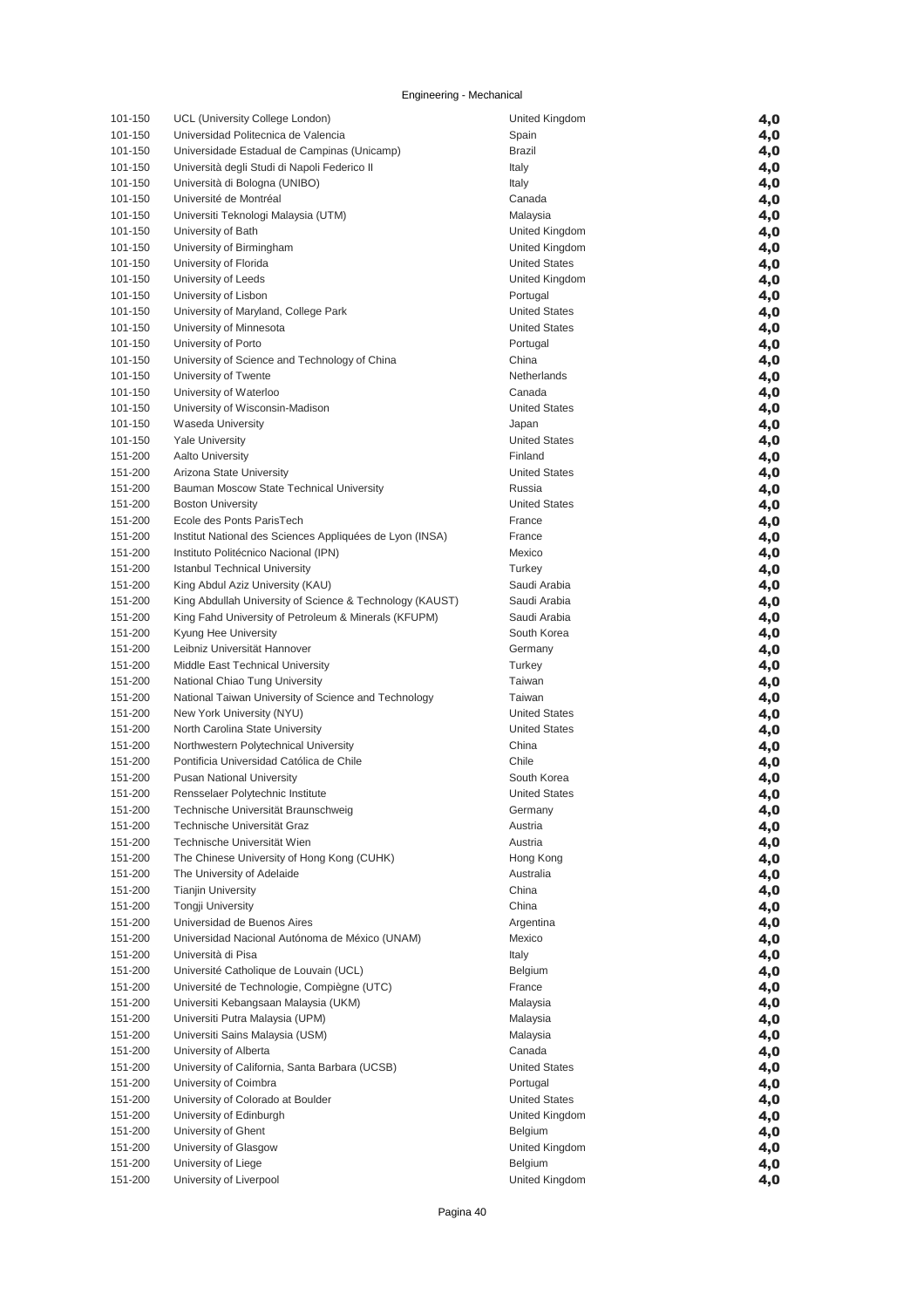| 151-200            | University of Southern California                                       | <b>United States</b>  | 4,0        |
|--------------------|-------------------------------------------------------------------------|-----------------------|------------|
| 151-200            | University of Strathclyde                                               | United Kingdom        | 4,0        |
| 151-200            | University of Technology Sydney (UTS)                                   | Australia             | 4,0        |
| 151-200            | University of Washington                                                | <b>United States</b>  | 4,0        |
| 201-250            | <b>Aarhus University</b>                                                | Denmark               | 2,0        |
| 201-250            | <b>Brunel University</b>                                                | United Kingdom        | 2,0        |
| 201-250            | <b>Cardiff University</b>                                               | United Kingdom        | 2,0        |
| 201-250            | Chulalongkorn University                                                | Thailand              | 2,0        |
| 201-250            | Concordia University                                                    | Canada                | 2,0        |
| 201-250            | <b>Curtin University</b>                                                | Australia             | 2,0        |
| 201-250            | Czech Technical University In Prague                                    | <b>Czech Republic</b> | 2,0        |
| 201-250            | Dalian University of Technology                                         | China                 | 2,0        |
| 201-250            | <b>Deakin University</b>                                                | Australia             | 2,0        |
| 201-250            | Durham University                                                       | United Kingdom        | 2,0        |
| 201-250<br>201-250 | Heriot-Watt University<br>Hiroshima University                          | United Kingdom        | 2,0        |
| 201-250            | Indian Institute of Technology Guwahati (IITG)                          | Japan<br>India        | 2,0<br>2,0 |
| 201-250            | Indian Institute of Technology Roorkee (IITR)                           | India                 | 2,0        |
| 201-250            | Jilin University                                                        | China                 | 2,0        |
| 201-250            | King Saud University (KSU)                                              | Saudi Arabia          | 2,0        |
| 201-250            | King's College London (KCL)                                             | United Kingdom        | 2,0        |
| 201-250            | Moscow Institute of Physics and Technology State University             | Russia                | 2,0        |
| 201-250            | Nanjing University of Aeronautics and Astronautics                      | China                 | 2,0        |
| 201-250            | National Taipei University of Technology                                | Taiwan                | 2,0        |
| 201-250            | National University of Science and Technology "MISIS"                   | Russia                | 2,0        |
| 201-250            | Newcastle University                                                    | United Kingdom        | 2,0        |
| 201-250            | Northeastern University                                                 | <b>United States</b>  | 2,0        |
| 201-250            | Peter the Great St. Petersburg Polytechnic University                   | Russia                | 2,0        |
| 201-250            | Queen Mary University of London (QMUL)                                  | United Kingdom        | 2,0        |
| 201-250            | Queen's University                                                      | Canada                | 2,0        |
| 201-250            | <b>Shandong University</b>                                              | China                 | 2,0        |
| 201-250            | Sun Yat-sen University                                                  | China                 | 2,0        |
| 201-250            | Swansea University                                                      | United Kingdom        | 2,0        |
| 201-250            | Technische Universität Hamburg-Harburg                                  | Germany               | 2,0        |
| 201-250<br>201-250 | <b>Tomsk Polytechnic University</b><br>Universidad Carlos III de Madrid | Russia                | 2,0        |
| 201-250            | Universidad de Chile                                                    | Spain<br>Chile        | 2,0<br>2,0 |
| 201-250            | Universidad de Los Andes Colombia                                       | Colombia              | 2,0        |
| 201-250            | Universidad de Sevilla                                                  | Spain                 | 2,0        |
| 201-250            | Universidad Nacional de Colombia                                        | Colombia              | 2,0        |
| 201-250            | Universidade Federal de Santa Catarina                                  | <b>Brazil</b>         | 2,0        |
| 201-250            | Universidade Federal do Rio de Janeiro                                  | <b>Brazil</b>         | 2,0        |
| 201-250            | Universitat de Barcelona (UB)                                           | Spain                 | 2,0        |
| 201-250            | Universität Erlangen-Nürnberg                                           | Germany               | 2,0        |
| 201-250            | Université Libre de Bruxelles (ULB)                                     | Belgium               | 2,0        |
| 201-250            | University College Dublin (UCD)                                         | Ireland               | 2,0        |
| 201-250            | University of Calgary                                                   | Canada                | 2,0        |
| 201-250            | University of Cape Town                                                 | South Africa          | 2,0        |
| 201-250            | University of Cincinnati                                                | <b>United States</b>  | 2,0        |
| 201-250            | University of Patras                                                    | Greece                | 2,0        |
| 201-250            | University of Pittsburgh                                                | <b>United States</b>  | 2,0        |
| 201-250            | University of Wollongong                                                | Australia             | 2,0        |
| 201-250            | Warsaw University of Technology<br><b>Western University</b>            | Poland                | 2,0        |
| 201-250<br>201-250 | <b>Wuhan University</b>                                                 | Canada<br>China       | 2,0        |
| 251-300            | American University of Sharjah                                          | United Arab Emirates  | 2,0<br>2,0 |
| 251-300            | Aristotle University of Thessaloniki                                    | Greece                | 2,0        |
| 251-300            | Bandung Institute of Technology (ITB)                                   | Indonesia             | 2,0        |
| 251-300            | Beijing University of Technology                                        | China                 | 2,0        |
| 251-300            | <b>Bilkent University</b>                                               | Turkey                | 2,0        |
| 251-300            | <b>Cairo University</b>                                                 | Egypt                 | 2,0        |
| 251-300            | Case Western Reserve University                                         | <b>United States</b>  | 2,0        |
| 251-300            | <b>Clemson University</b>                                               | <b>United States</b>  | 2,0        |
| 251-300            | Ecole Normale Supérieure de Cachan                                      | France                | 2,0        |
| 251-300            | Grenoble INP, Grenoble Institute of Technology                          | France                | 2,0        |
| 251-300            | <b>Iowa State University</b>                                            | <b>United States</b>  | 2,0        |
| 251-300            | Kobe University                                                         | Japan                 | 2,0        |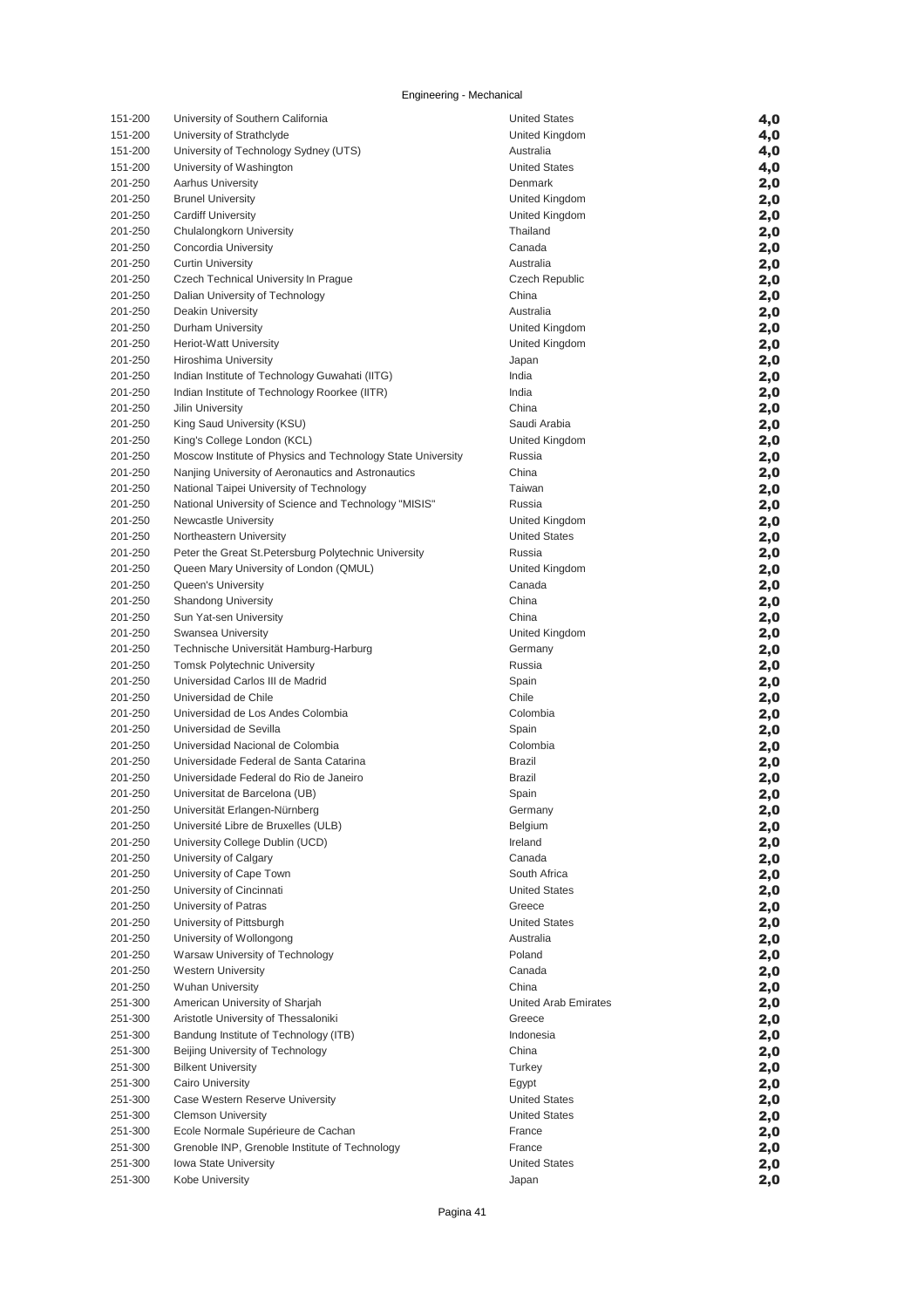| 251-300            | <b>Lulea University</b>                                                         | Sweden                                       | 2,0        |
|--------------------|---------------------------------------------------------------------------------|----------------------------------------------|------------|
| 251-300            | Michigan Technological University                                               | <b>United States</b>                         | 2,0        |
| 251-300            | National Central University                                                     | Taiwan                                       | 2,0        |
| 251-300            | Novosibirsk State University                                                    | Russia                                       | 2,0        |
| 251-300            | Pontificia Universidade Católica do Rio de Janeiro - PUC - Rio                  | <b>Brazil</b>                                | 2,0        |
| 251-300            | Queen's University of Belfast                                                   | United Kingdom                               | 2,0        |
| 251-300            | Queensland University of Technology (QUT)                                       | Australia                                    | 2,0        |
| 251-300            | Rutgers - The State University of New Jersey, New Brunswick                     | <b>United States</b>                         | 2,0        |
| 251-300            | <b>Ryerson University</b>                                                       | Canada                                       | 2,0        |
| 251-300            | Sharif University of Technology                                                 | Iran                                         | 2,0        |
| 251-300            | Sogang University                                                               | South Korea                                  | 2,0        |
| 251-300            | South China University of Technology                                            | China                                        | 2,0        |
| 251-300            | Stellenbosch University                                                         | South Africa                                 | 2,0        |
| 251-300            | Technische Universität Dortmund                                                 | Germany                                      | 2,0        |
| 251-300            | <b>Tomsk State University</b>                                                   | Russia                                       | 2,0        |
| 251-300            | Universidad de Zaragoza                                                         | Spain                                        | 2,0        |
| 251-300            | Università degli Studi di Genova                                                | Italy                                        | 2,0        |
| 251-300            | Università degli Studi di Trento                                                | Italy                                        | 2,0        |
| 251-300            | Universitat Autónoma de Barcelona                                               | Spain                                        | 2,0        |
| 251-300            | Université Grenoble-Alpes (UGA)                                                 | France                                       | 2,0        |
| 251-300            | Universiti Teknologi Petronas (Petronas)                                        | Malaysia                                     | 2,0        |
| 251-300            | University of Arizona                                                           | <b>United States</b>                         | 2,0        |
| 251-300            | University of Aveiro                                                            | Portugal                                     | 2,0        |
| 251-300            | University of California, Davis (UCD)                                           | <b>United States</b>                         | 2,0        |
| 251-300            | University of Illinois, Chicago (UIC)                                           | <b>United States</b>                         | 2,0        |
| 251-300            | University of Limerick (UL)                                                     | Ireland                                      | 2,0        |
| 251-300            | University of Ljubljana                                                         | Slovenia                                     | 2,0        |
| 251-300            | University of Minho                                                             | Portugal                                     | 2,0        |
| 251-300            | University of Notre Dame                                                        | <b>United States</b>                         | 2,0        |
| 251-300            | University of Pretoria                                                          | South Africa                                 | 2,0        |
| 251-300            | University of South Australia (UniSA)                                           | Australia                                    | 2,0        |
| 251-300            | University of Tehran                                                            | Iran                                         | 2,0        |
| 251-300            | University of Tennessee                                                         | <b>United States</b>                         | 2,0        |
| 251-300            | University of Virginia                                                          | <b>United States</b>                         | 2,0        |
| 251-300            | Vrije Universiteit Brussel (VUB)                                                | Belgium                                      | 2,0        |
| 251-300            | <b>Washington State University</b>                                              | <b>United States</b><br><b>United States</b> | 2,0        |
| 251-300<br>251-300 | Worcester Polytechnic Institute<br>Wrocław University of Science and Technology | Poland                                       | 2,0        |
| 301-350            | American University of Beirut (AUB)                                             | Lebanon                                      | 2,0<br>2,0 |
| 301-350            | Amirkabir University of Technology                                              | Iran                                         | 2,0        |
| 301-350            | <b>Anna University</b>                                                          | India                                        | 2,0        |
| 301-350            | Beijing Jiaotong University                                                     | China                                        | 2,0        |
| 301-350            | <b>Brigham Young University</b>                                                 | <b>United States</b>                         | 2,0        |
| 301-350            | Brno University of Technology                                                   | Czech Republic                               | 2,0        |
| 301-350            | Colorado School of Mines                                                        | <b>United States</b>                         | 2,0        |
| 301-350            | Erasmus University Rotterdam                                                    | Netherlands                                  | 2,0        |
| 301-350            | Florida State University                                                        | <b>United States</b>                         | 2,0        |
| 301-350            | Harbin Engineering University                                                   | China                                        | 2,0        |
| 301-350            | Inha University                                                                 | South Korea                                  | 2,0        |
| 301-350            | Khalifa University                                                              | United Arab Emirates                         | 2,0        |
| 301-350            | King Mongkut's University of Technology Thonburi                                | Thailand                                     | 2,0        |
| 301-350            | <b>Laval University</b>                                                         | Canada                                       | 2,0        |
| 301-350            | Lehigh University                                                               | <b>United States</b>                         | 2,0        |
| 301-350            | National Sun Yat-sen University                                                 | Taiwan                                       | 2,0        |
| 301-350            | National University of Ireland, Galway (NUIG)                                   | Ireland                                      | 2,0        |
| 301-350            | Politecnico di Bari                                                             | Italy                                        | 2,0        |
| 301-350            | Polytechnic University of Timișoara                                             | Romania                                      | 2,0        |
| 301-350            | <b>Qatar University</b>                                                         | Qatar                                        | 2,0        |
| 301-350            | Sabanci University                                                              | Turkey                                       | 2,0        |
| 301-350            | Sejong University                                                               | South Korea                                  | 2,0        |
| 301-350            | Swinburne University of Technology                                              | Australia                                    | 2,0        |
| 301-350            | Tampere University of Technology                                                | Finland                                      | 2,0        |
| 301-350            | Technische Universität Kaiserslautern                                           | Germany                                      | 2,0        |
| 301-350            | Tokyo Metropolitan University                                                   | Japan                                        | 2,0        |
| 301-350            | Tokyo University of Science                                                     | Japan                                        | 2,0        |
| 301-350            | Universidade Estadual Paulista "Júlio de Mesquita Filho"                        | Brazil                                       | 2,0        |
| 301-350            | Universidade Federal de São Carlos                                              | <b>Brazil</b>                                | 2,0        |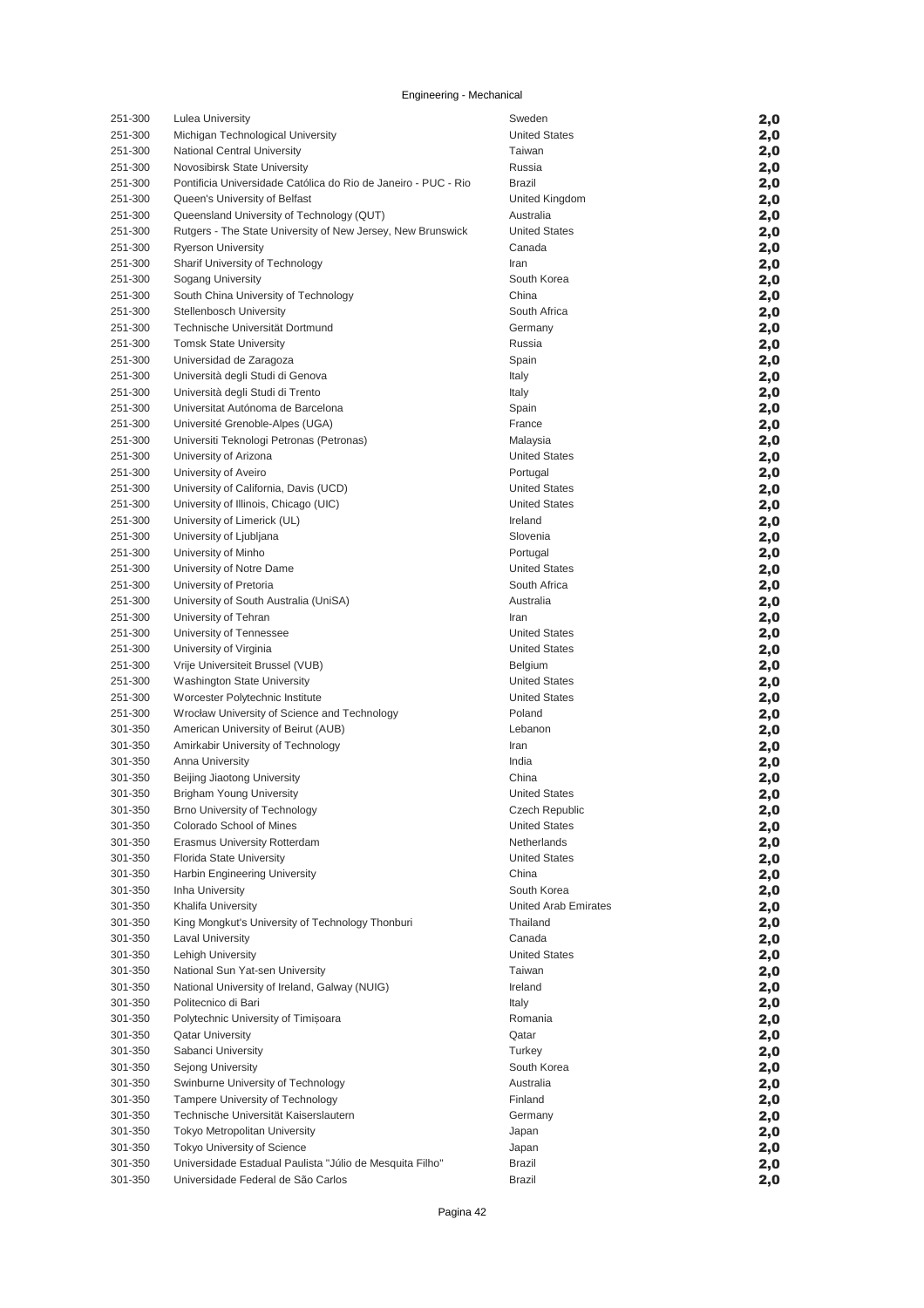| 301-350 | Universidade Nova de Lisboa                                     | Portugal             | 2,0 |
|---------|-----------------------------------------------------------------|----------------------|-----|
| 301-350 | Università degli Studi di Firenze (UNIFI)                       | Italy                | 2,0 |
| 301-350 | Università degli Studi di Pavia (UNIPV)                         | Italy                | 2,0 |
| 301-350 | Université Aix-Marseille                                        | France               | 2,0 |
| 301-350 | Université de Technologie, Troyes (UTT)                         | France               | 2,0 |
| 301-350 | Universiti Malaysia Pahang (UMP)                                | Malaysia             | 2,0 |
| 301-350 | Universiti Teknologi MARA (UiTM)                                | Malaysia             | 2,0 |
| 301-350 | University College Cork (UCC)                                   | Ireland              | 2,0 |
| 301-350 | University of California, Irvine (UCI)                          | <b>United States</b> | 2,0 |
| 301-350 | University of Canterbury                                        | New Zealand          | 2,0 |
| 301-350 | University of Jordan                                            | Jordan               | 2,0 |
| 301-350 | University of Massachusetts, Amherst                            | <b>United States</b> | 2,0 |
| 301-350 | University of Newcastle                                         | Australia            | 2,0 |
| 301-350 | University of Ottawa                                            | Canada               | 2,0 |
| 301-350 | University of Science and Technology Beijing                    | China                | 2,0 |
| 301-350 | University of Surrey                                            | United Kingdom       | 2,0 |
| 301-350 | University of Tsukuba                                           | Japan                | 2,0 |
| 301-350 | University Politehnica of Bucharest                             | Romania              | 2,0 |
| 301-350 | Vanderbilt University                                           | <b>United States</b> | 2,0 |
| 301-350 | Vilnius Gediminas Technical University                          | Lithuania            | 2,0 |
| 351-400 | AGH University of Science and Technology                        | Poland               | 2,0 |
| 351-400 | Ain Shams University                                            | Egypt                | 2,0 |
| 351-400 | American University in Cairo                                    | Egypt                | 2,0 |
| 351-400 | Asian Institute of Technology, Thailand                         | Thailand             | 2,0 |
| 351-400 | Bogaziçi Üniversitesi                                           | Turkey               | 2,0 |
| 351-400 | Budapest University of Technology and Economics                 | Hungary              | 2,0 |
| 351-400 | <b>Carleton University</b>                                      | Canada               | 2,0 |
| 351-400 | Chiang Mai University                                           | Thailand             | 2,0 |
| 351-400 | Chonbuk National University                                     | South Korea          | 2,0 |
| 351-400 | <b>Chongqing University</b>                                     | China                | 2,0 |
| 351-400 | Chung-Ang University                                            | South Korea          | 2,0 |
| 351-400 | City University London                                          | United Kingdom       | 2,0 |
| 351-400 | Dublin City University (DCU)                                    | Ireland              | 2,0 |
| 351-400 | Gwangju Institute of Science and Technology (GIST)              | South Korea          | 2,0 |
| 351-400 | International Islamic University Malaysia (IIUM)                | Malaysia             | 2,0 |
| 351-400 | Isfahan University of Technology                                | Iran                 | 2,0 |
| 351-400 | <b>ITMO University</b>                                          | Russia               | 2,0 |
| 351-400 | Jordan University of Science and Technology                     | Jordan               | 2,0 |
| 351-400 | Konkuk University                                               | South Korea          | 2,0 |
| 351-400 | Kyungpook National University                                   | South Korea          | 2,0 |
| 351-400 | Nankai University                                               | China                | 2,0 |
| 351-400 | National Chung Hsing University                                 | Taiwan               | 2,0 |
| 351-400 | National University of Sciences and Technology (NUST) Islamabad | Pakistan             | 2,0 |
| 351-400 | Novosibirsk State Technical University                          | Russia               | 2,0 |
| 351-400 | Osaka Prefecture University                                     | Japan                | 2,0 |
| 351-400 | Poznan University of Technology                                 | Poland               | 2,0 |
| 351-400 | Ruhr-Universität Bochum                                         | Germany              | 2,0 |
| 351-400 | Samara National Research University (Samara University)         | Russia               | 2,0 |
| 351-400 | Shanghai University                                             | China                | 2,0 |
| 351-400 | <b>Shiraz University</b>                                        | Iran                 | 2,0 |
| 351-400 | Southeast University                                            | China                | 2,0 |
| 351-400 | Technical University of Cluj-Napoca                             | Romania              | 2,0 |
| 351-400 | <b>Tel Aviv University</b>                                      | Israel               | 2,0 |
| 351-400 | <b>Tufts University</b>                                         | <b>United States</b> | 2,0 |
| 351-400 | Universidad Autónoma de Madrid                                  | Spain                | 2,0 |
| 351-400 | Universidad de Concepción                                       | Chile                | 2,0 |
| 351-400 | Universidad del Pais Vasco                                      | Spain                | 2,0 |
| 351-400 | Universidade Federal de Minas Gerais                            | <b>Brazil</b>        | 2,0 |
| 351-400 | Universidade Federal do Rio Grande Do Sul                       | <b>Brazil</b>        | 2,0 |
| 351-400 | Université de Lorraine                                          | France               | 2,0 |
| 351-400 | Université de Montpellier                                       | France               | 2,0 |
| 351-400 | University at Buffalo SUNY                                      | <b>United States</b> | 2,0 |
| 351-400 | University of Geneva                                            | Switzerland          | 2,0 |
| 351-400 | University of Johannesburg                                      | South Africa         | 2,0 |
| 351-400 | University of North Carolina at Charlotte                       | <b>United States</b> | 2,0 |
| 351-400 | University of Oklahoma                                          | <b>United States</b> | 2,0 |
| 351-400 | University of Southern Denmark                                  | Denmark              | 2,0 |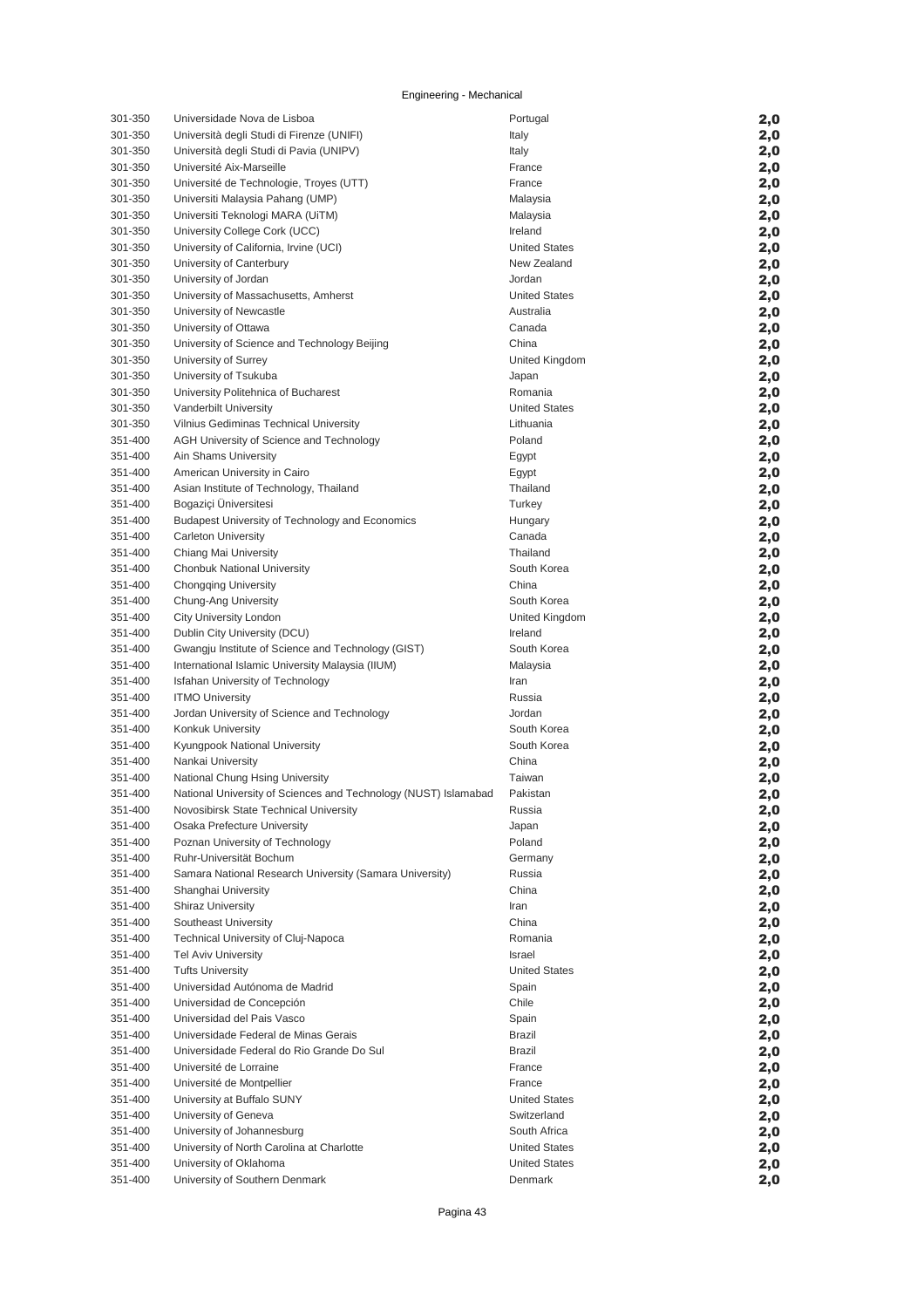| 351-400 | University of Texas Dallas                          | <b>United States</b> | 2,0 |
|---------|-----------------------------------------------------|----------------------|-----|
| 351-400 | University of The Witwatersrand                     | South Africa         | 2,0 |
| 351-400 | University of Victoria                              | Canada               | 2,0 |
| 351-400 | Washington University in St. Louis                  | <b>United States</b> |     |
|         |                                                     |                      | 2,0 |
| 351-400 | Wuhan University of Technology                      | China                | 2,0 |
| 351-400 | Yokohama National University                        | Japan                | 2,0 |
| 401-450 | Alexandria University                               | Egypt                | 2,0 |
| 401-450 | <b>Central South University</b>                     | China                | 2,0 |
| 401-450 | <b>Coventry University</b>                          | United Kingdom       | 2,0 |
| 401-450 | <b>Dalhousie University</b>                         | Canada               | 2,0 |
| 401-450 | <b>Drexel University</b>                            | <b>United States</b> | 2,0 |
| 401-450 | Ewha Womans University                              | South Korea          | 2,0 |
| 401-450 | George Washington University                        | <b>United States</b> | 2,0 |
| 401-450 | <b>Hacettepe University</b>                         | Turkey               | 2,0 |
| 401-450 | Illinois Institute of Technology                    | <b>United States</b> | 2,0 |
| 401-450 | Iran University of Science and Technology           | Iran                 | 2,0 |
| 401-450 | Jadavpur University                                 | India                | 2,0 |
| 401-450 | Koç University                                      | Turkey               | 2,0 |
| 401-450 | Kyushu Institute of Technology                      | Japan                |     |
|         |                                                     |                      | 2,0 |
| 401-450 | <b>Lancaster University</b>                         | United Kingdom       | 2,0 |
| 401-450 | Lappeenranta University of Technology               | Finland              | 2,0 |
| 401-450 | Nanjing University of Science and Technology        | China                | 2,0 |
| 401-450 | National Institute of Technology Tiruchirappalli    | India                | 2,0 |
| 401-450 | Ritsumeikan University                              | Japan                | 2,0 |
| 401-450 | Sichuan University                                  | China                | 2,0 |
| 401-450 | Technische Universität Bergakademie Freiberg        | Germany              | 2,0 |
| 401-450 | United Arab Emirates University                     | United Arab Emirates | 2,0 |
| 401-450 | Universidad Autónoma de Nuevo León (UANL)           | Mexico               | 2,0 |
| 401-450 | Universidad de Antioquia                            | Colombia             | 2,0 |
| 401-450 | Universidad Simón Bolívar Venezuela                 | Venezuela            | 2,0 |
| 401-450 | Universidad Técnica Federico Santa María            | Chile                | 2,0 |
| 401-450 | Universidade de Vigo                                | Spain                | 2,0 |
| 401-450 | Università degli Studi di Modena e Reggio Emilia    | Italy                | 2,0 |
| 401-450 | Università degli Studi di Perugia                   | Italy                | 2,0 |
| 401-450 | Universität Bremen                                  | Germany              |     |
|         |                                                     |                      | 2,0 |
| 401-450 | Universität Duisburg-Essen                          | Germany              | 2,0 |
| 401-450 | Universität Freiburg                                | Germany              | 2,0 |
| 401-450 | Université du Québec                                | Canada               | 2,0 |
| 401-450 | University of Aberdeen                              | United Kingdom       | 2,0 |
| 401-450 | University of Antwerp                               | Belgium              | 2,0 |
| 401-450 | University of California, Riverside (UCR)           | <b>United States</b> | 2,0 |
| 401-450 | University of Connecticut                           | <b>United States</b> | 2,0 |
| 401-450 | University of Delaware                              | <b>United States</b> | 2,0 |
| 401-450 | University of Delhi                                 | India                | 2,0 |
| 401-450 | University of Engineering & Technology (UET) Lahore | Pakistan             | 2,0 |
| 401-450 | University of Gothenburg                            | Sweden               | 2,0 |
| 401-450 | University of Huddersfield                          | United Kingdom       | 2,0 |
| 401-450 | University of Indonesia                             | Indonesia            | 2,0 |
| 401-450 | University of Maryland, Baltimore County            | <b>United States</b> | 2,0 |
| 401-450 | University of South Carolina at Columbia            | <b>United States</b> | 2,0 |
| 401-450 | University of Zagreb                                | Croatia              | 2,0 |
| 401-450 | Ural Federal University                             | Russia               |     |
| 401-450 | Xiamen University                                   | China                | 2,0 |
|         |                                                     | <b>United States</b> | 2,0 |
| 451-500 | <b>Auburn University</b>                            |                      | 2,0 |
| 451-500 | Auckland University of Technology                   | New Zealand          | 2,0 |
| 451-500 | Ben Gurion University of The Negev                  | <b>Israel</b>        | 2,0 |
| 451-500 | Birla Institute of Technology and Science           | India                | 2,0 |
| 451-500 | Chonnam National University                         | South Korea          | 2,0 |
| 451-500 | Chungnam National University                        | South Korea          | 2,0 |
| 451-500 | Colorado State University                           | <b>United States</b> | 2,0 |
| 451-500 | COMSATS Institute of Information Technology         | Pakistan             | 2,0 |
| 451-500 | Dartmouth College                                   | <b>United States</b> | 2,0 |
| 451-500 | Dongguk University                                  | South Korea          | 2,0 |
| 451-500 | Dublin Institute of Technology (DIT)                | Ireland              | 2,0 |
| 451-500 | East China University of Science and Technology     | China                | 2,0 |
| 451-500 | Hanoi University of Science & Technology (HUST)     | Vietnam              | 2,0 |
| 451-500 | <b>Hunan University</b>                             | China                | 2,0 |
|         |                                                     |                      |     |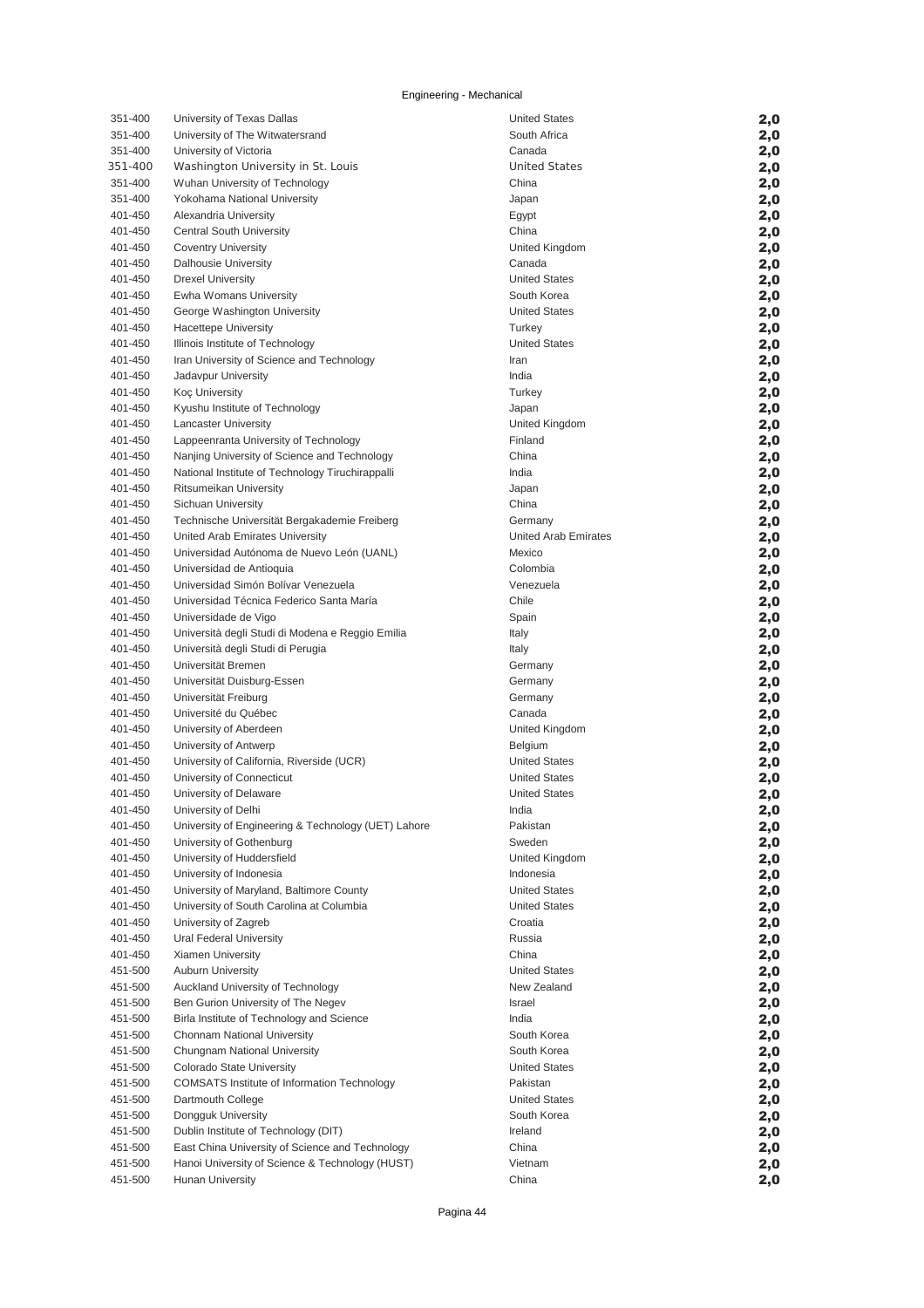| 451-500 | <b>Kasetsart University</b>                                           | Thailand              | 2,0 |
|---------|-----------------------------------------------------------------------|-----------------------|-----|
| 451-500 | King Mongkut's Institute of Technology Ladkrabang                     | Thailand              | 2,0 |
| 451-500 | King Mongkut's University of Technology North Bangkok                 | Thailand              | 2,0 |
| 451-500 | Kingston University, London                                           | United Kingdom        | 2,0 |
| 451-500 | Louisiana State University                                            | <b>United States</b>  | 2,0 |
| 451-500 | <b>Mahidol University</b>                                             | Thailand              | 2,0 |
| 451-500 | National Chung Cheng University                                       | Taiwan                | 2,0 |
| 451-500 | National Technical University of Ukraine "Kyiv Polytechnic Institute" | Ukraine               | 2,0 |
| 451-500 | Northumbria University at Newcastle                                   | United Kingdom        | 2,0 |
| 451-500 | Ohio University                                                       | <b>United States</b>  | 2,0 |
| 451-500 | Oregon State University                                               | <b>United States</b>  | 2,0 |
| 451-500 | Slovak University of Technology in Bratislava                         | Slovakia              | 2,0 |
| 451-500 | Technical University of Ostrava                                       | <b>Czech Republic</b> | 2,0 |
| 451-500 | <b>Tokai University</b>                                               | Japan                 | 2,0 |
| 451-500 | Universidad EAFIT                                                     | Colombia              | 2,0 |
| 451-500 | Università degli Studi di Catania (UniCT)                             | Italy                 | 2,0 |
| 451-500 | Università degli Studi di Milano                                      | Italy                 | 2,0 |
| 451-500 | Universitas Gadjah Mada                                               | Indonesia             | 2,0 |
| 451-500 | Université de Sherbrooke                                              | Canada                | 2,0 |
| 451-500 | Université de Strasbourg                                              | France                | 2,0 |
| 451-500 | Universiti Tenaga Nasional (UNITEN)                                   | Malaysia              | 2,0 |
| 451-500 | Universiti Tun Hussein Onn University of Malaysia (UTHM)              | Malaysia              | 2,0 |
| 451-500 | University of Belgrade                                                | Serbia                | 2,0 |
| 451-500 | University of Central Florida                                         | <b>United States</b>  | 2,0 |
| 451-500 | University of Exeter                                                  | United Kingdom        | 2,0 |
| 451-500 | University of Houston                                                 | <b>United States</b>  | 2,0 |
| 451-500 | University of Iowa                                                    | <b>United States</b>  | 2,0 |
| 451-500 | University of Miami                                                   | <b>United States</b>  | 2,0 |
| 451-500 | University of Parma                                                   | Italy                 | 2,0 |
| 451-500 | University of Southern Queensland                                     | Australia             | 2,0 |
| 451-500 | University of Ulsan                                                   | South Korea           | 2,0 |
| 451-500 | University of Utah                                                    | <b>United States</b>  | 2,0 |
| 451-500 | University of Windsor                                                 | Canada                | 2,0 |
| 451-500 | Vietnam National University, Hanoi                                    | Vietnam               | 2,0 |
| 451-500 | West Virginia University                                              | <b>United States</b>  | 2,0 |
| 451-500 | Westfälische Wilhelms-Universität Münster                             | Germany               | 2,0 |
| 451-500 | Yeungnam University                                                   | South Korea           | 2,0 |
| 451-500 | <b>Yildiz Technical University</b>                                    | Turkey                | 2,0 |
|         |                                                                       |                       |     |